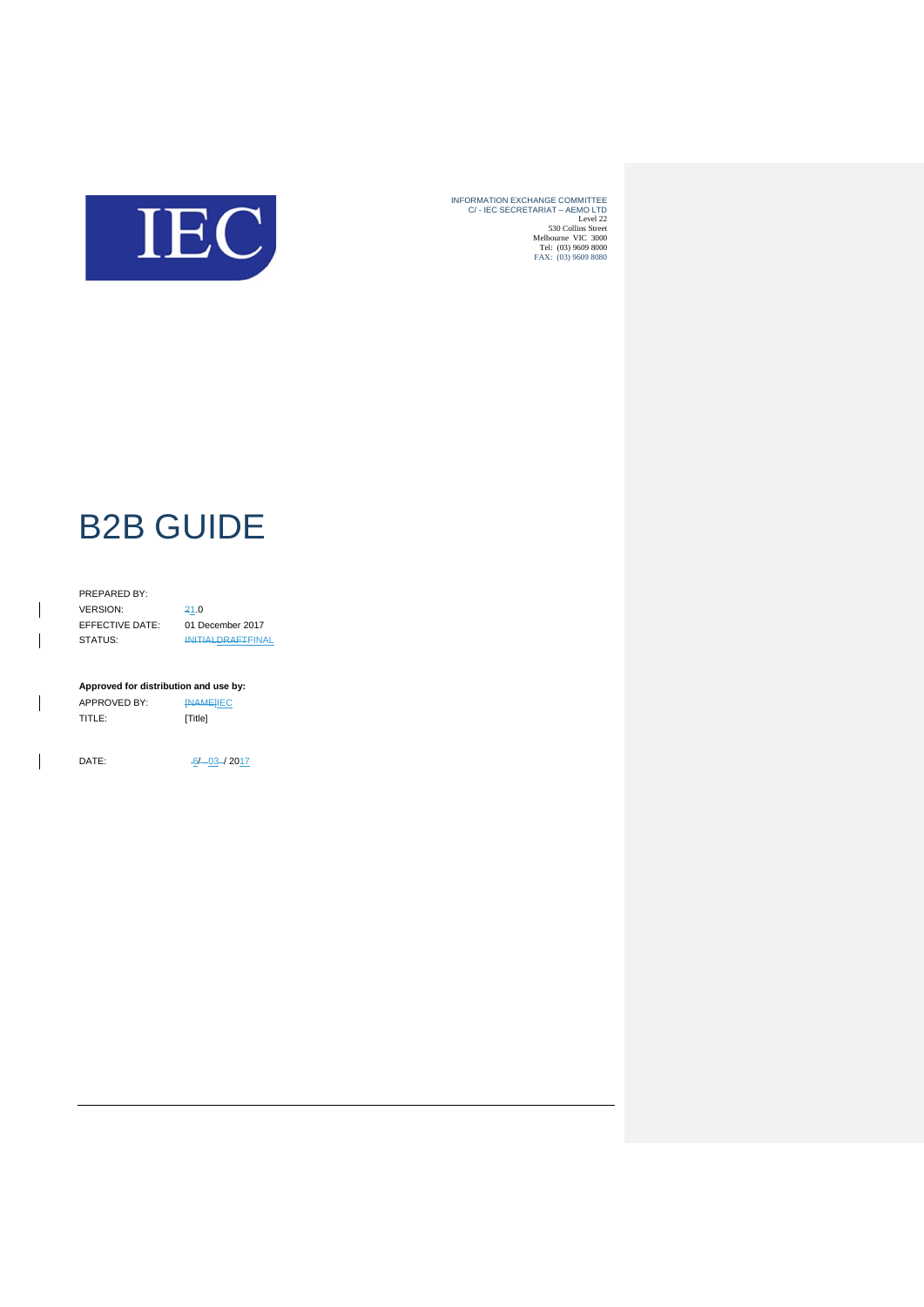# **VERSION RELEASE HISTORY**

| <b>Version</b> | Date                             | Author | <b>Comments</b>                                                                                                                                      |
|----------------|----------------------------------|--------|------------------------------------------------------------------------------------------------------------------------------------------------------|
| 1.0            | 01/09/201623/1<br>2/20166/3/2017 |        | Initial version created as part of changes related to National<br>Electricity Amendment (Updating the Electricity B2B<br>Framework) Rule 2016 No. 6. |
| 2.0            | 23/12/2016                       |        | Updated version reflecting changes to the related procedures<br>and including changes in response to consultation foodback                           |

of December 2017 Page 2 of 71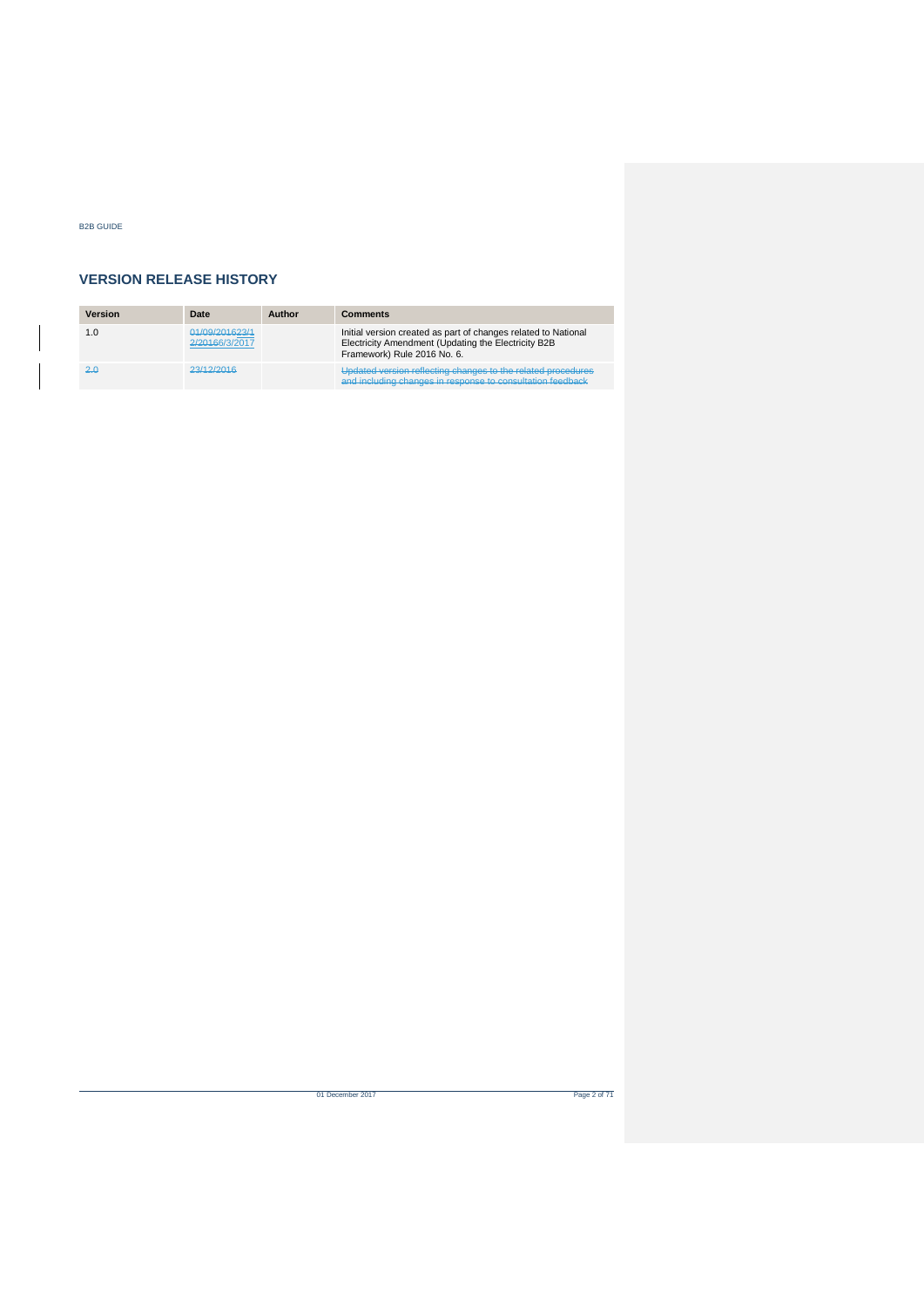# **CONTENTS**

| 1 <u>.</u>   | <b>INTRODUCTION</b>                                          | 9        |
|--------------|--------------------------------------------------------------|----------|
| 1.1.         | <b>Purpose and Scope</b>                                     | 9        |
| 1.2.         | <b>Document Control</b>                                      | 9        |
| 1.3.         | <b>Related Documents</b>                                     | 9        |
| 1.4.         | <b>Guidance Notes</b>                                        | 10       |
| 2.           | <b>CONTEXT AND SUMMARY OF THE B2B CHANGES</b>                | 11       |
| 3.           | <b>DIAGRAMS DEPICTING BOUNDARIES BETWEEN DB'S &amp; MP'S</b> | 12       |
| 4.           | <b>COMMUNICATIONS MODEL</b>                                  | 14       |
| 4.1.         | <b>Initiator</b>                                             | 14       |
| 4.2.         | Recipient                                                    | 14       |
| 4.3.         | <b>Notified Parties</b>                                      | 14       |
| 4.4.         | <b>Business Communications Model Changes</b>                 | 15       |
| 5.           | <b>TABLE OF B2B COMMUNICATIONS</b>                           | 17       |
| 5.1.         | <b>B2B Transactions and Participants</b>                     | 17       |
|              |                                                              |          |
| 6.           | <b>USAGE SCENARIOS</b>                                       | 22       |
| 6.1.         | <b>Service Orders</b>                                        | 22<br>45 |
| 6.2.         | <b>Customer and Site Details Notification</b>                |          |
| 6.3.<br>6.4. | One Way Notification<br><b>Meter Data Process</b>            | 50<br>54 |
|              |                                                              |          |
| 7.           | <b>BUSINESS PRACTICES</b>                                    | 56       |
| 7.1.         | <b>Service Order Process</b>                                 | 56       |
| 7.2.         | <b>Customer &amp; Site Details Process</b>                   | 63       |
| 7.3.         | <b>One Way Notifications</b>                                 | 65       |
|              | <b>Planned Interruption Notification</b>                     | 66       |
| 7.4.         | <b>Meter Fault and Issue Notification</b>                    | 67       |
| 7.5.         | <b>Notice of Metering Works</b>                              | 67       |
|              | 7.6. Meter Data Process                                      | 68       |
| 8. .         | <b>APPENDIX 1 – SERVICE ORDER PAPERWORK REFERENCE TABLE</b>  | 70       |
| 4.-          | -INTRODUCTION-                                               | 5        |
|              | 1.1. Purpose and Scope-                                      | -5       |
| $4.2. -$     | -Document Control                                            | 5        |
| 4.3.         | <b>Related Documents</b>                                     | 5        |
| 4.4.         | <b>Guidance Notes</b>                                        | -6       |
|              | -Context and summary of the B2B changes-                     | 7        |
|              | Diagrams depicting boundaries between Db's & MP's            | 8        |
| 4.           | <b>Communications Model</b>                                  | 9        |
| $4.1 -$      | -Initiator                                                   | 9        |
| 4.2          | Recipient                                                    | 9        |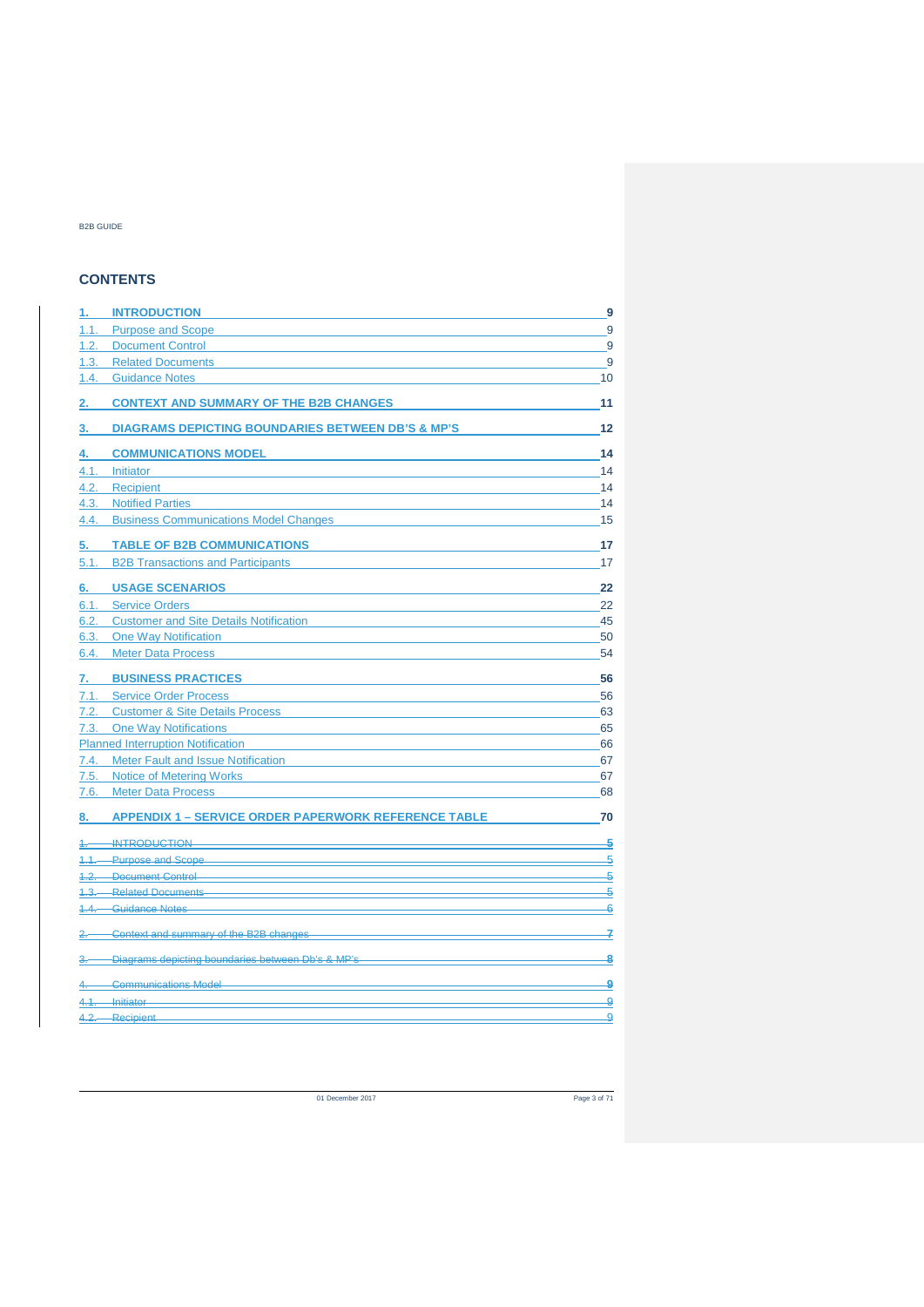|              | 4.3. Notified Parties                                | 10             |
|--------------|------------------------------------------------------|----------------|
| 4.4          | <b>Business Communications Model Changes</b>         | 10             |
| 5.           | <b>TABLE Of B2B Communications</b>                   | 12             |
| 5.1.         | <b>B2B Transactions and Participants</b>             | 12             |
|              |                                                      |                |
| -ء6          | <b>USage Scenarios</b>                               | 17             |
| 6.1.         | Service Orders-                                      | 17             |
| 6.2.         | <b>Customer and Site Details Notification</b>        | 39             |
| 6.3.         | One Way Notification-                                | 44             |
| 6.4.         | <b>Meter Data Process</b>                            | 46             |
| 7.           | <b>Business Practices</b>                            | 48             |
| 7.1.         | <b>Service Order Process</b>                         | 48             |
| 7.2.         | <b>Customer &amp; Site Details Process</b>           | 53             |
| 7.3.         | One Way Notifications-                               | 55             |
| 7.4.         | <b>Planned Interruption Notification (PIN)</b>       | 56             |
| 7.5.         | Meter Fault and Issue Notification (MFN)             | 57             |
| 7.6.         | Notice of Metering Works (NMW)                       | 57             |
| <u>7.7.</u>  | <b>Meter Data Process</b>                            | <u>58</u>      |
| <u>s.</u>    | Appendix 1 – Service Order Paperwork Reference Table | 60             |
| 4.           | <b>INTRODUCTION</b>                                  | 5              |
| 4.1.         | <b>Purpose and Scope</b>                             | 5              |
| <u>1.2.</u>  | Document Control                                     | 5              |
| 4.3.         | <b>Related Documents</b>                             | 5              |
| <u>1.4</u>   | Guidance Notes-                                      | 6              |
|              | -Context and summary of the B2B changes              | 7              |
| <u>3.</u>    | Diagrams depicting boundaries between Db's & MP's    | 8              |
| -ب4          | <b>Communications Model-</b>                         | 9              |
| 4.1          | Initiator                                            | $\overline{9}$ |
| 4.2.         | Recipient-                                           | $\overline{9}$ |
| 4.3.         | <b>Notified Parties-</b>                             | -9             |
| <u>4.4.</u>  | <b>Business Communications Model Changes</b>         | 10             |
| 5.-          | <b>TABLE Of B2B Communications</b>                   | $^{42}$        |
| 5.1.         | <b>B2B Transactions and Participants</b>             | $^{12}$        |
|              |                                                      |                |
| ب6<br>6.1.   | USage Scenarios<br><b>Service Orders-</b>            | 47<br>17       |
| 6.2.         | <b>Customer and Site Details Notification</b>        | 35             |
|              | One Way Notification-                                | 40             |
| 6.3.<br>6.4. | <b>Meter Data Process</b>                            | 42             |
|              |                                                      |                |
| 7.-          | <b>Business Practices</b>                            | 44             |
| 7.1.-        | <b>Service Order Process</b>                         | 44             |
| 7.2.         | <b>Customer &amp; Site Details Process</b>           | 49             |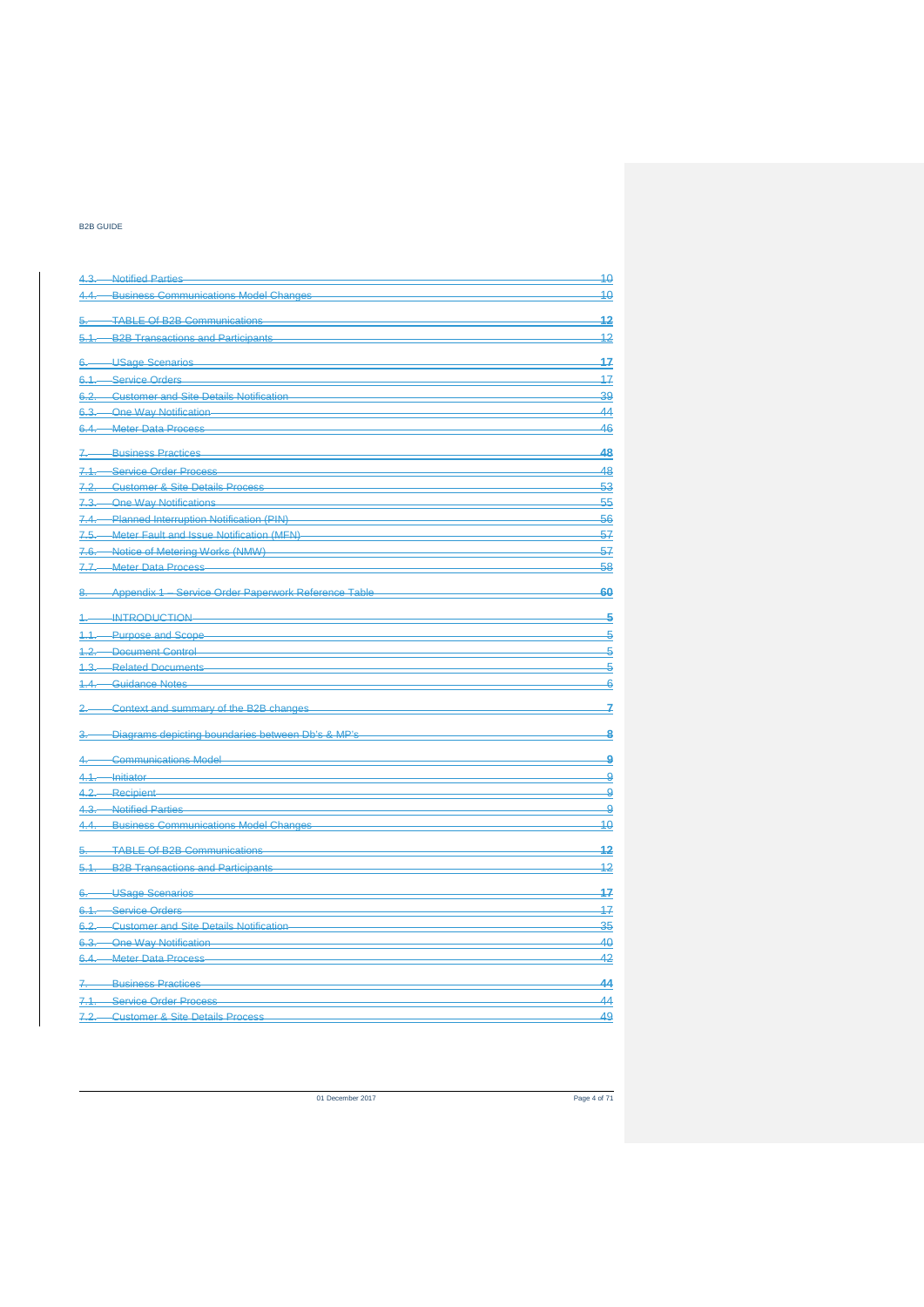|             | 7.3. One Way Notifications                                      | -51    |            |
|-------------|-----------------------------------------------------------------|--------|------------|
|             | 7.4. Planned Interruption Notification (PIN)                    | 52     |            |
|             | 7.5. Meter Fault and Issue Notification (MFN)                   | 53     |            |
|             | 7.6. Notice of Metering Works (NMW)                             | 53     |            |
|             | 7.7. Meter Data Process                                         | $-54$  |            |
| $1 -$       | -INTRODUCTION                                                   | 5      |            |
| $4.1 -$     | -Purpose and Scope                                              | -5     |            |
|             | 1.2. Document Control                                           | -5     |            |
|             | 1.3. Related Documents                                          | -5     |            |
|             | 1.4. Guidance Notes                                             | -6     |            |
|             |                                                                 |        |            |
|             | 2. CONTEXT AND SUMMARY OF THE B2B CHANGES                       | 7      |            |
|             | <u>3. DIAGRAMS DEPICTING BOUNDARIES BETWEEN DB'S &amp; MP'S</u> | -8     |            |
|             | 4.-COMMUNICATIONS MODEL                                         | 9      |            |
| $4.1 -$     | -Initiator                                                      | 9      |            |
|             | 4.2. Recipient                                                  | 9      |            |
|             | 4.3. Notified Parties                                           | -9     |            |
|             | 4.4. Business Communications Model Changes                      | 40     |            |
|             |                                                                 |        |            |
| 5.—         | -TABLE OF B2B COMMUNICATIONS-                                   | $-12$  |            |
| $5.1 -$     | -B2B Transactions and Participants-                             | 12     |            |
|             | 6. USAGE SCENARIOS                                              | -17    |            |
|             | 6.1. Service Orders                                             | $-17$  |            |
|             | 6.2. Customer and Site Details Notification                     | -35    |            |
|             | 6.3. One Way Notification                                       | -40    |            |
| 6.4.-       | Meter Data Process                                              | 42     |            |
| $7 -$       | —BUSINESS PRACTICES—                                            | 44     | For        |
| $7.1 -$     | Service Order Process                                           | 44     | For        |
|             | 7.2. Customer & Site Details Process                            | 49     | For        |
|             | 7.3. One Way Notifications                                      | $-54$  | For        |
| 7.4.-       | -Planned Interruption Notification (PIN)-                       | 52     | For        |
|             | 7.5.- Meter Fault and Issue Notification (MFN)                  | 53     | For        |
|             | 7.6. Notice of Metering Works (NMW)                             | 53     | For        |
|             | 7.7. Meter Data Process-                                        | 54     |            |
|             |                                                                 |        | For<br>For |
|             | 1. NTRODUCTION                                                  | 5      | For        |
|             | 1.1.—Purpose and Scope—                                         | 5      | For        |
|             | 1.2. Document Control                                           | 5      |            |
|             | 1.3. Related Documents                                          | 5<br>6 | For        |
|             | 1.4. Guidance Notes                                             |        | For        |
| <u>2. —</u> | <del>CONTEXT AND SUMMARY OF THE B2B CHANGES.</del>              | 7      | For        |
|             | 3. COMMUNICATIONS MODEL                                         | 8      | For        |
|             |                                                                 | 8      | For        |
|             | 3.1.—Initiator<br>3.2. Recipient                                | ዳ      | For        |
|             |                                                                 |        |            |

| Formatted: Default Paragraph Font, Font: Bold, All caps |
|---------------------------------------------------------|
| Formatted: Default Paragraph Font, Font: Bold, All caps |
| Formatted: Default Paragraph Font                       |
| Formatted: Default Paragraph Font                       |
| Formatted: Default Paragraph Font                       |
| Formatted: Default Paragraph Font                       |
| Formatted: Default Paragraph Font                       |
| Formatted: Default Paragraph Font                       |
| Formatted: Default Paragraph Font                       |
| Formatted: Default Paragraph Font                       |
| Formatted: Default Paragraph Font, Font: Bold, All caps |
| Formatted: Default Paragraph Font, Font: Bold, All caps |
| Formatted: Default Paragraph Font, Font: Bold, All caps |
| Formatted: Default Paragraph Font, Font: Bold, All caps |
| Formatted: Default Paragraph Font                       |
| Formatted: Default Paragraph Font                       |
| Formatted: Default Paragraph Font                       |
| Formatted: Default Paragraph Font                       |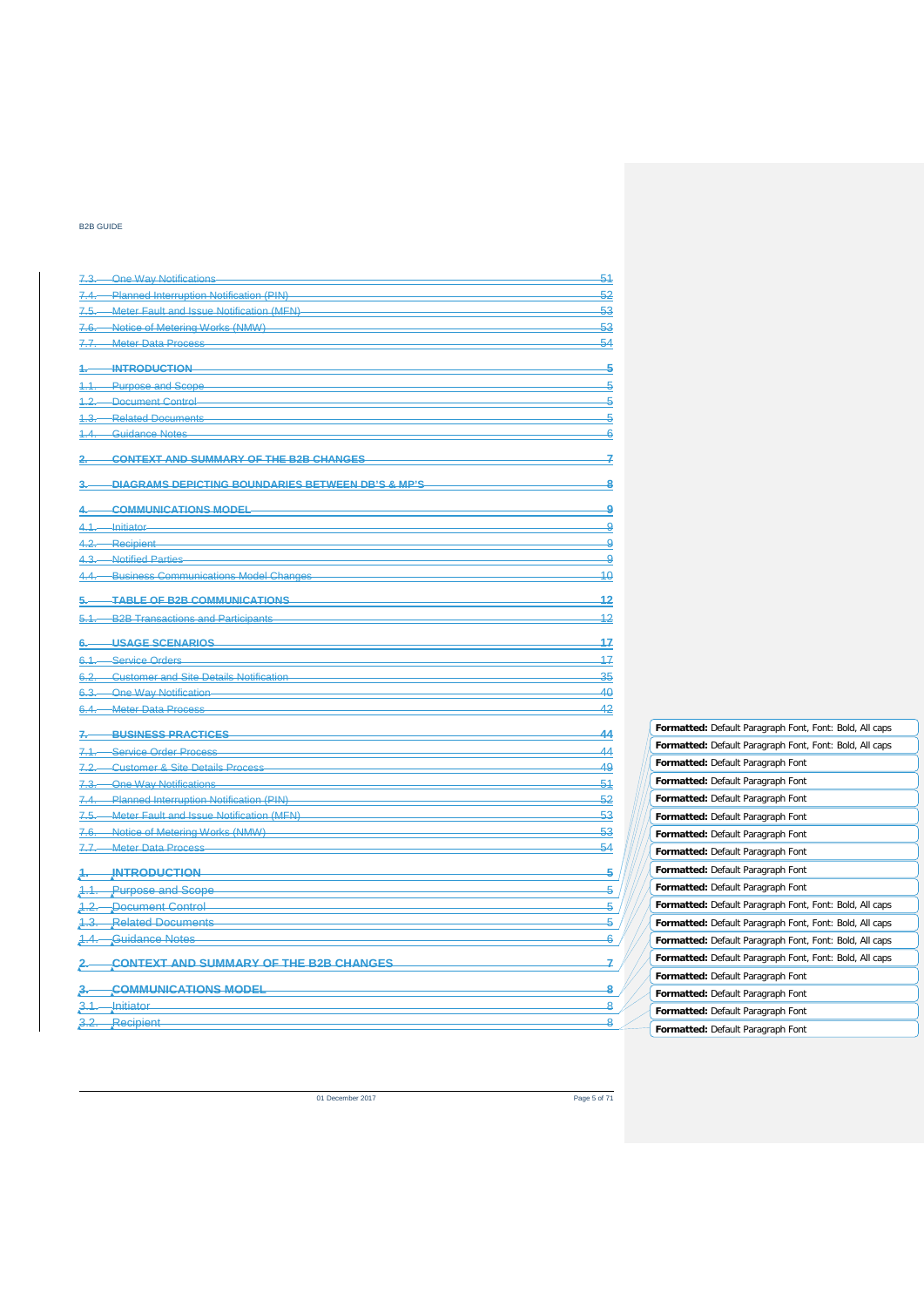| 3.3.         | <b>Notified Parties</b>                         | 8   |
|--------------|-------------------------------------------------|-----|
| <u>3.4.</u>  | Business Communications Model Changes           | 9   |
| д.,          | TABLE OF B2B COMMUNICATIONS                     | 40  |
| A.1.         | <b>B2B Transactions and Participants</b>        | 40  |
| ,            | USAGE SCENARIOS                                 | 14  |
| 5.1          | <b>Service Orders</b>                           | 14  |
| 5.2.         | <b>Customer and Site Details Notification</b>   | -29 |
| 5.3.         | <b>One Way Notification</b>                     | 34  |
| 5.4.         | Meter Data Process                              | 36  |
| 6.           | <b>BUSINESS PRACTICES</b>                       | 38  |
| ,6.1         | <b>Service Order Process</b>                    | 38  |
| 6.2.         | <u>CUSTOMER &amp; SITE DETAILS PROCESS</u>      | 43  |
| 6.3.         | <b>One Way Notifications</b>                    | 45  |
| <u>,6.4.</u> | Planned Interruption Notification (PIN)         | 46  |
| 6.5.         | <b>Meter Fault and Issue Notification (MFN)</b> | 47  |
| 6.6.         | Notice of Metering Works (NMW)                  | 47  |
| 6.7.         | <b>Meter Data Process</b>                       | 48  |

# **TABLES**

| Table 1 : Table of B2B Transactions and Participants                           | 11 |
|--------------------------------------------------------------------------------|----|
| Table 2 : Comparison of old Add/Alts Subtype with new Service Orders Types     | 20 |
| <b>Table 3: B2B Service Order Types and Protected Periods</b>                  | 26 |
| Table 4 : Summary of De-Energisation Methods and Reasons                       | 27 |
| Table 1: Table of B2B Transactions and Typical Participant combinations        | 18 |
| Table 2: Comparison of old Add/Alts Subtype with new Service Orders Types      | 30 |
| Table 3: B2B Service Order Types and Protected Periods                         | 37 |
| Table 4: Summary of De-Energisation Methods and Reasons                        | 37 |
|                                                                                |    |
| Table 1 : Table of B2B Transactions and Typical Participant combinations       | 13 |
| Table 2 : Comparison of old Add/Alts Subtype with new Service Orders Types     | 25 |
| <b>Table 3: B2B Service Order Types and Protected Periods</b>                  | 31 |
| <b>Table 4: Summary of De-Energisation Methods and Reasons</b>                 | 31 |
|                                                                                | 19 |
| <b>Table 1: Table of B2B Transactions and Typical Participant combinations</b> | ਢ  |
| Table 2 : Comparison of old Add/Alts Subtype with new Service Orders Types     | 24 |

Table 3 : B2B Service Order Types and Protected Periods 30 Table 4 : Summary of De-Energisation Methods and Reasons 31

# **Figures**

Figure 1: Proposed new Customer Service sequence - ACT 16

01 December 2017 Page 6 of 71

| Formatted: Default Paragraph Font, Font: Bold, All caps<br>Formatted: Default Paragraph Font, Font: Bold, All caps<br>Formatted: Default Paragraph Font, Font: Bold, All caps<br>Formatted: Default Paragraph Font, Font: Bold, All caps |
|------------------------------------------------------------------------------------------------------------------------------------------------------------------------------------------------------------------------------------------|
|                                                                                                                                                                                                                                          |
|                                                                                                                                                                                                                                          |
|                                                                                                                                                                                                                                          |
|                                                                                                                                                                                                                                          |
|                                                                                                                                                                                                                                          |
|                                                                                                                                                                                                                                          |
|                                                                                                                                                                                                                                          |
|                                                                                                                                                                                                                                          |
|                                                                                                                                                                                                                                          |
|                                                                                                                                                                                                                                          |
|                                                                                                                                                                                                                                          |
|                                                                                                                                                                                                                                          |
|                                                                                                                                                                                                                                          |
|                                                                                                                                                                                                                                          |
|                                                                                                                                                                                                                                          |
|                                                                                                                                                                                                                                          |
|                                                                                                                                                                                                                                          |
|                                                                                                                                                                                                                                          |
| Formatted: Default Paragraph Font, Font: Bold, All caps                                                                                                                                                                                  |
| Formatted: Default Paragraph Font, Font: Bold, All caps                                                                                                                                                                                  |
|                                                                                                                                                                                                                                          |
|                                                                                                                                                                                                                                          |
|                                                                                                                                                                                                                                          |
|                                                                                                                                                                                                                                          |
|                                                                                                                                                                                                                                          |
|                                                                                                                                                                                                                                          |
|                                                                                                                                                                                                                                          |
|                                                                                                                                                                                                                                          |
|                                                                                                                                                                                                                                          |
|                                                                                                                                                                                                                                          |
|                                                                                                                                                                                                                                          |
|                                                                                                                                                                                                                                          |
|                                                                                                                                                                                                                                          |
|                                                                                                                                                                                                                                          |
|                                                                                                                                                                                                                                          |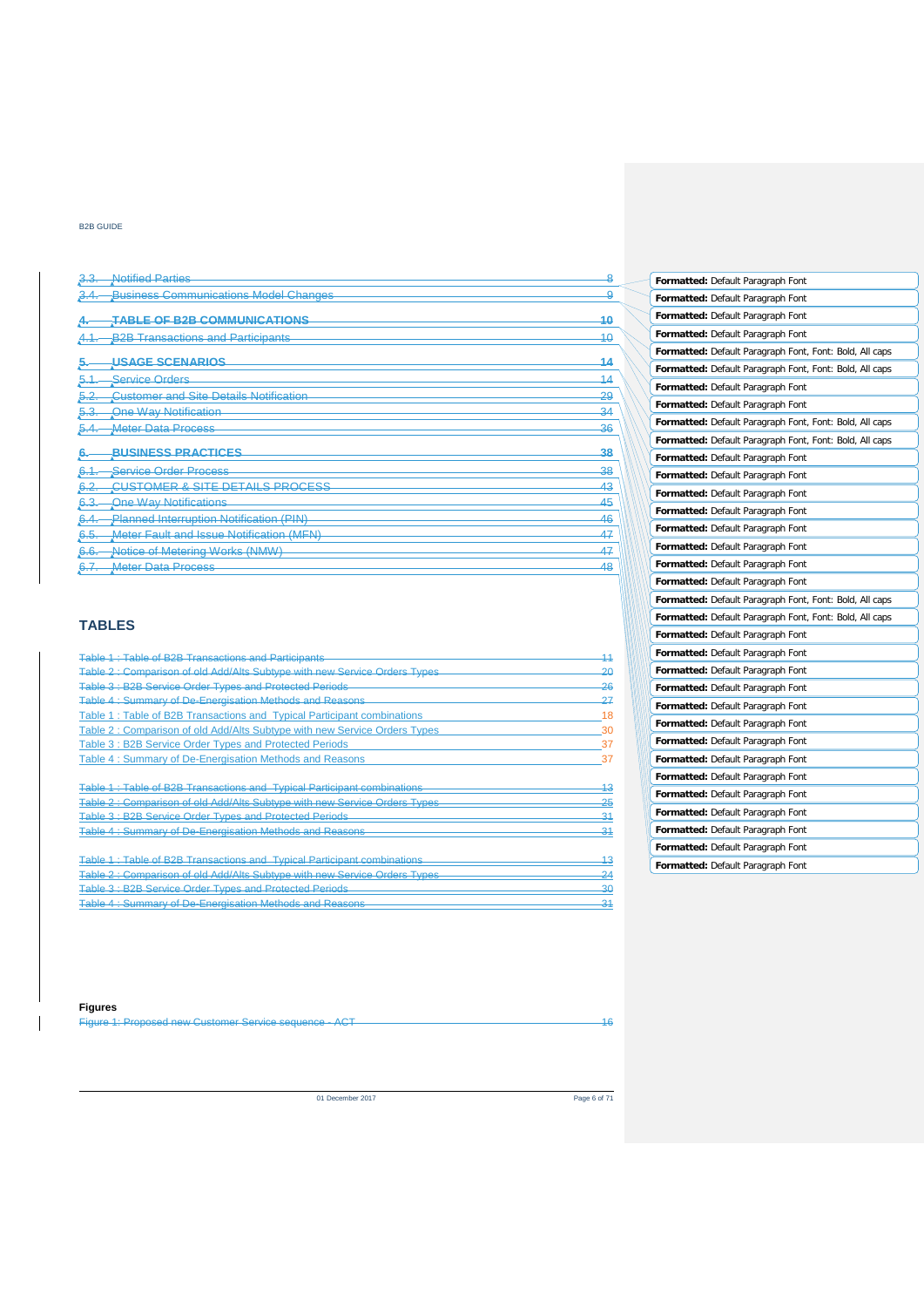| Figure 2 : Proposed new Customer Service sequence - NSW                             | 17              |
|-------------------------------------------------------------------------------------|-----------------|
| Figure 3 : Proposed new Customer Service sequence - QLD                             | 18              |
| Figure 4 : Proposed new Customer Service Sequence - Victoria                        | 19              |
| Figure 6 : A Meter Exchange sequence where the MP is not changing                   | 22              |
| Figure 7 : A Meter Exchange process preceded by FRMP, MC, MDP, MP Role changes      | 23              |
| <b>Figure 8: Example De-Energisation Process</b>                                    | $\overline{24}$ |
| <b>Figure 9: Example Re-Energisation Process</b>                                    | 25              |
| <b>Figure 10: De-Energisation Methods</b>                                           | 25              |
| Figure 11: Example Life Support CSDN process where DNSP, MC or MP initiates process | 31              |
| Figure 12: Example Life-Support CSDN process involving and Embedded Network         | 32              |
| <b>Figure 1 Typical Underground Installation</b>                                    | 12              |
| <b>Figure 2 Typical Underground Installation</b>                                    | 13              |
| Figure 3 Proposed new Customer Service sequence for ACT                             | 24              |
| Figure 4 Proposed new Customer Service sequence for NSW                             | 25              |
| Figure 5 Proposed new Customer Service sequence for QLD                             | 26              |
| Figure 6 Proposed new Customer Service sequence for SA                              | 27              |
| Figure 7 Proposed new Customer Service sequence for TAS                             | 28              |
| Figure 8 Proposed new Customer Service sequence for VIC                             | 29              |
| Figure 9 A Meter Exchange sequence where the MP is not changing                     | 32              |
| Figure 10 A Meter Exchange process preceded by FRMP, MC, MDP, MP Role changes       | 33              |
| Figure 11 Example De-Energisation process                                           | 34              |
| Figure 12 Example Re-Energisation process                                           | 35              |
| <b>Figure 13 De-Energisation Methods</b>                                            | 35              |
| Figure 14 Example Life Support CSDN process where DNSP, MC or MP initiates process  | 47              |
| Figure 15 Example Life-Support CSDN process involving and Embedded Network          | 48              |

| <b>Figure 1 Typical Underground Installation</b>                                   |         |
|------------------------------------------------------------------------------------|---------|
| <b>Figure 2 Typical Underground Installation</b>                                   |         |
| <b>Figure 3 Proposed new Customer Service sequence for ACT</b>                     | 49      |
| <b>Figure 4 Proposed new Customer Service sequence for NSW</b>                     | 20      |
| Figure 5 Proposed new Customer Service sequence for QLD                            | $^{21}$ |
| Figure 6 Proposed new Customer Service sequence for SA                             | 22      |
| <b>Figure 7 Proposed new Customer Service sequence for TAS</b>                     | 23      |
| Figure 8 Proposed new Customer Service sequence for VIC                            |         |
| Figure 9 A Meter Exchange sequence where the MP is not changing                    | 27      |
| Figure 10 A Meter Exchange process preceded by FRMP, MC, MDP, MP Role changes      | 28      |
| <b>Figure 11 Example De-Energisation process</b>                                   | 29      |
| <b>Figure 12 Example Re-Energisation process</b>                                   | 30      |
| <b>Figure 13 De-Energisation Methods</b>                                           | 30      |
| Figure 14 Example Life Support CSDN process where DNSP, MC or MP initiates process | л.<br>┭ |
| Figure 15 Example Life-Support CSDN process involving and Embedded Network         | 42      |
|                                                                                    |         |

| <b>Figure 1 Typical Underground Installation</b>                              | 8        |
|-------------------------------------------------------------------------------|----------|
| <b>Figure 2 Typical Underground Installation</b>                              | o        |
| <b>Figure 3 Proposed new Customer Service sequence for ACT</b>                | 10<br>۳J |
| Figure 4 Proposed new Customer Service sequence for NSW                       | 20       |
| <b>Figure 5 Proposed new Customer Service sequence for QLD</b>                | $^{21}$  |
| Figure 6 Proposed new Customer Service sequence for SA                        | 22       |
| <b>Figure 7 Proposed new Customer Service sequence for TAS</b>                | 23       |
| Figure 8 Proposed new Customer Service sequence for VIC                       | 24       |
| <b>Figure 9 A Meter Exchange sequence where the MP is not changing</b>        | 27       |
| Figure 10 A Meter Exchange process preceded by FRMP, MC, MDP, MP Role changes | 28       |

01 December 2017 Page 7 of 71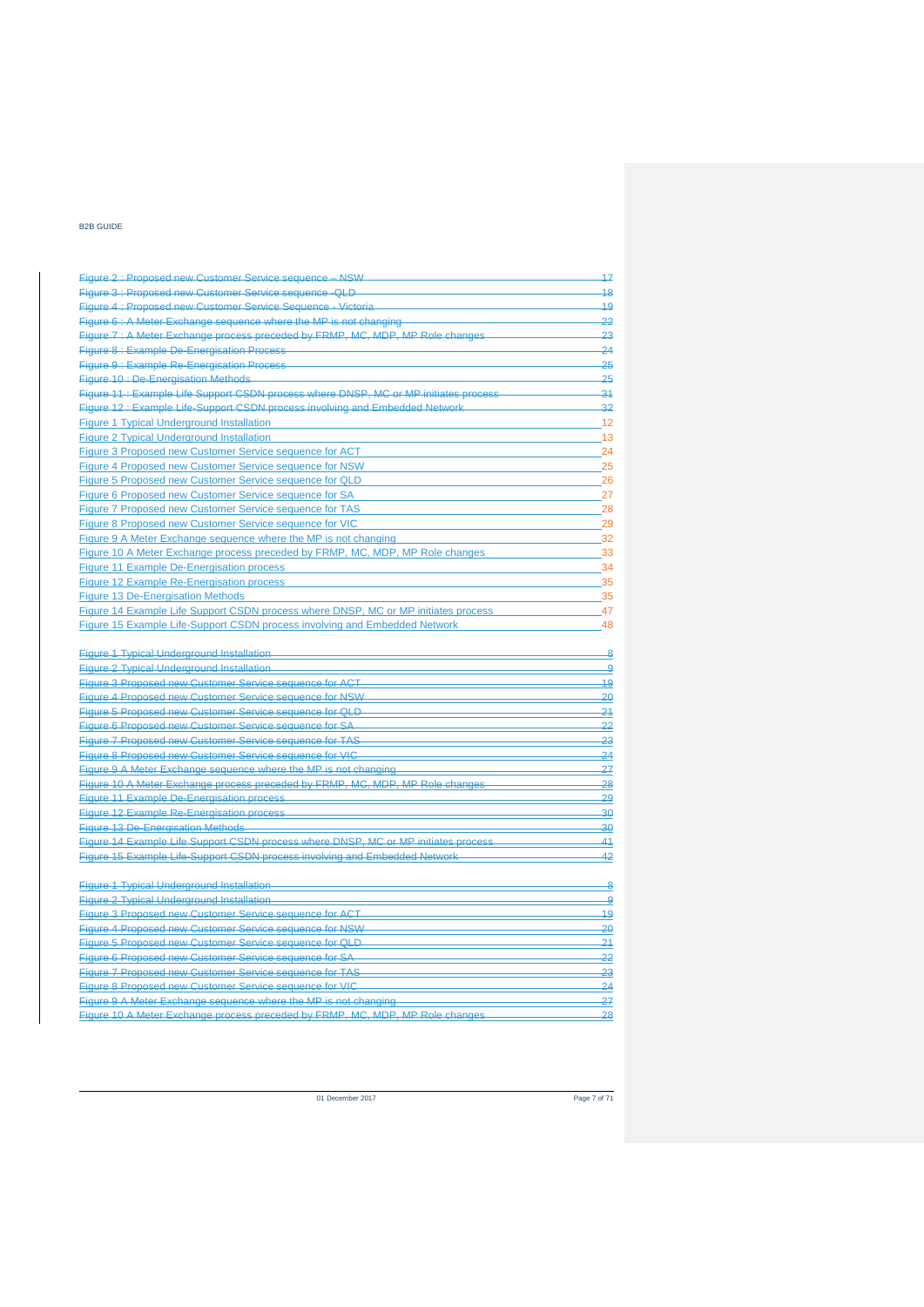| <b>Figure 11 Example De-Energisation process</b>                                   | 29 |
|------------------------------------------------------------------------------------|----|
| <b>Figure 12 Example Re-Energisation process</b>                                   | 30 |
| <b>Figure 13 De-Energisation Methods</b>                                           | 30 |
| Figure 14 Example Life Support CSDN process where DNSP, MC or MP initiates process | 41 |
| Figure 15 Example Life-Support CSDN process involving and Embedded Network         | 42 |
|                                                                                    |    |
| <b>Figure 1 Typical Underground Installation</b>                                   |    |
| <b>Figure 2 Typical Underground Installation</b>                                   | o  |
| <b>Figure 3 Proposed new Customer Service sequence for ACT</b>                     | 19 |
| Figure 4 Proposed new Customer Service sequence for NSW                            | 20 |
| Figure 5 Proposed new Customer Service sequence for NSW                            | 21 |
|                                                                                    |    |
| <b>Figure 1 Typical Underground Installation</b>                                   |    |
| <b>Figure 2 Typical Underground Installation</b>                                   |    |

Figure 1 Typical Underground Installation 7 (2002) 2 and 2009 2 and 2009 2 and 2009 2 and 2009 2 and 2009 2 and 2009 2 and 2009 2 and 2009 2 and 2009 2 and 2009 2 and 2009 2 and 2009 2 and 2009 2 and 2009 2 and 2009 2 and

01 December 2017 Page 8 of 71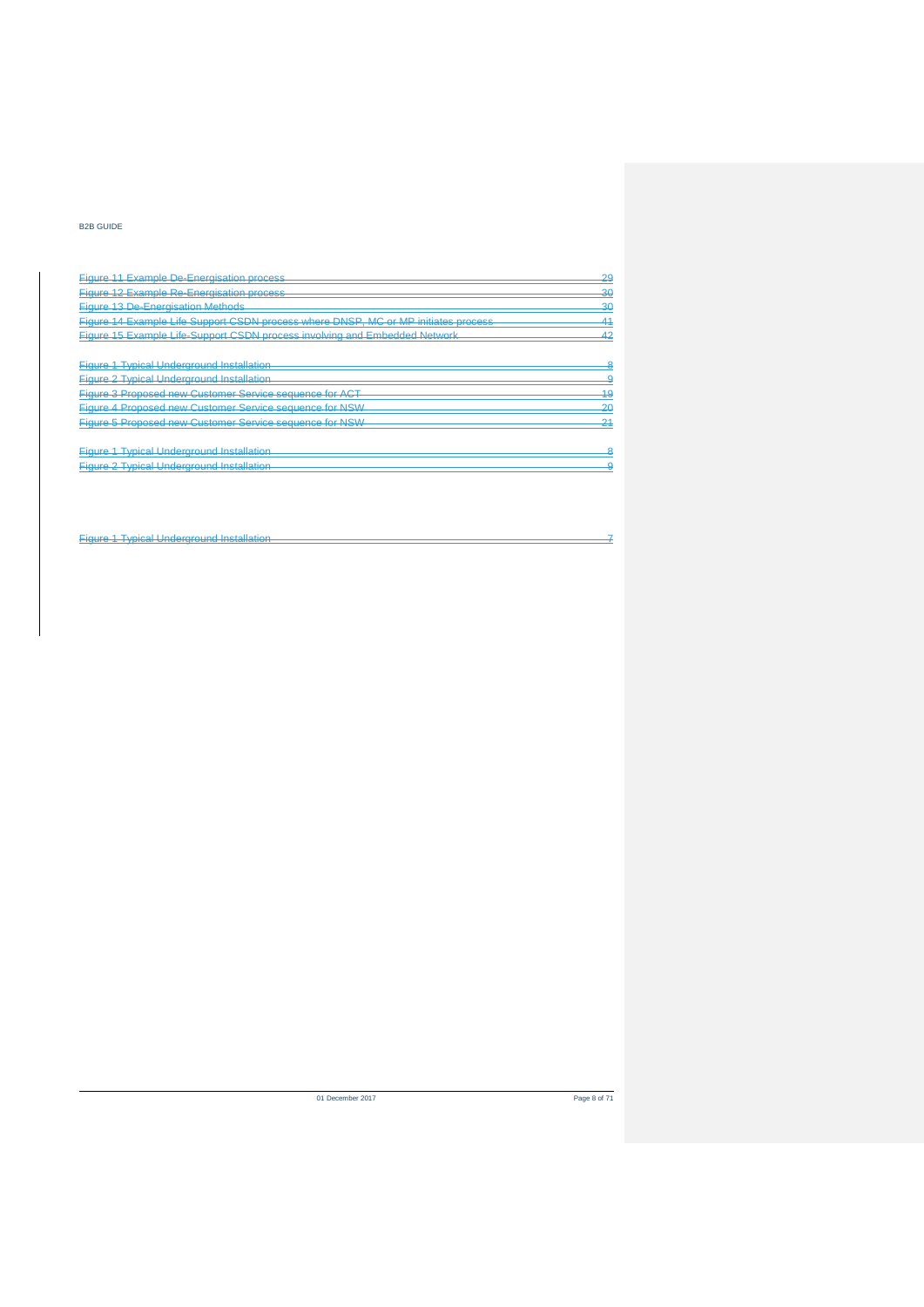# <span id="page-8-0"></span>**1. INTRODUCTION**

# <span id="page-8-1"></span>**1.1. Purpose and Scope**

- (a) This B2B Guide has been developed as a result of changes to the B2B Framework. These resulted from the Rule changes in relation to the Shared Market Protocol and Metering Competition, effective 1 Dec 2017. Certain content in the B2B Procedures up to v2.2 was no longer appropriate in a Procedure due to the nature of the Rule changes. However it was acknowledged that this information regarding standard business practices was still useful for participants to understand how industry processes are typically carried out.
- (b) This Guide describes how B2B Communications are typically used in standard processes in the NEM. It aims to provide interested parties with an understanding of how B2B Communications defined in the B2B Procedures are used in the context of the broader industry scenarios, and to assist participants when forming their respective bilateral/commercial agreements.
- (c) While this document provides guidance on B2B Communications it does not cite regulation related to the messages described within. Participants should consider the relevant regulatory instruments to determine where obligations on parties reside.
- (d) This Guide does not include rules (which must be followed) but instead describes typical business practices (which other businesses may expect to be followed).
- (e) This Guide includes reference to both Regulated and Non Regulated services and service providers across the NEM.
- $(f)$  To the extent of any inconsistency between this Guide and any relevant Law, Rules, Procedures, or jurisdictional instrument, the relevant jurisdictional instrument shall prevail to the extent of the inconsistency.
- (f)(g) Where indicated that additions and changes have been made, this is generally referring to the differences between version 2.2 and version 3.0 of the B2B Procedures.

# <span id="page-8-2"></span>**1.2. Document Control**

- (a) As this B2B Guide is not a B2B Procedure under the Rules, this document may be updated without the need for formal consultation. To make the guide as useful as possible Industry participants are encouraged to propose changes where they see improvement can provide value.
- (b) This document will be maintained and updated in line with any changes to the B2B Procedures and provided as supporting documentation as part of a B2B Procedure consultation.

(b)(c) This document can be updated outside of any B2B Procedure consultation.

 $\left\langle \epsilon \right\rangle$ (d) The IEC will be responsible for maintaining this document and any suggestions for amendments or inclusions should be put forward to the IEC via your industry representative.

#### <span id="page-8-3"></span>**1.3. Related Documents**

| Title                                       | Location                                                                                                                   |
|---------------------------------------------|----------------------------------------------------------------------------------------------------------------------------|
| Retail Electricity Market Procedures -      | http://www.aemo.com.au/Electricity/National-Electricity-Market-                                                            |
| Glossary and Framework                      | NEM/Retail-and-metering/Glossary-and-Framework                                                                             |
| <b>B2B Procedure: Service Order Process</b> | http://www.aemo.com.au/Electricity/National-Electricity-Market-<br>NEM/Retail-and-metering/Business-to-business-procedures |
| <b>B2B Procedure: Meter Data Process</b>    | http://www.aemo.com.au/Electricity/National-Electricity-Market-<br>NEM/Retail-and-metering/Business-to-business-procedures |
| B2B Procedure: Customer and Site Details    | http://www.aemo.com.au/Electricity/National-Electricity-Market-                                                            |
| <b>Notification Process</b>                 | NEM/Retail-and-metering/Business-to-business-procedures                                                                    |
| B2B Procedure: One Way Notification         | http://www.aemo.com.au/Electricity/National-Electricity-Market-                                                            |
| <b>Process</b>                              | NEM/Retail-and-metering/Business-to-business-procedures                                                                    |
| <b>B2B Procedure: Technical Delivery</b>    | http://www.aemo.com.au/Electricity/National-Electricity-Market-                                                            |
| Specifications                              | NEM/Retail-and-metering/Business-to-business-procedures                                                                    |
|                                             |                                                                                                                            |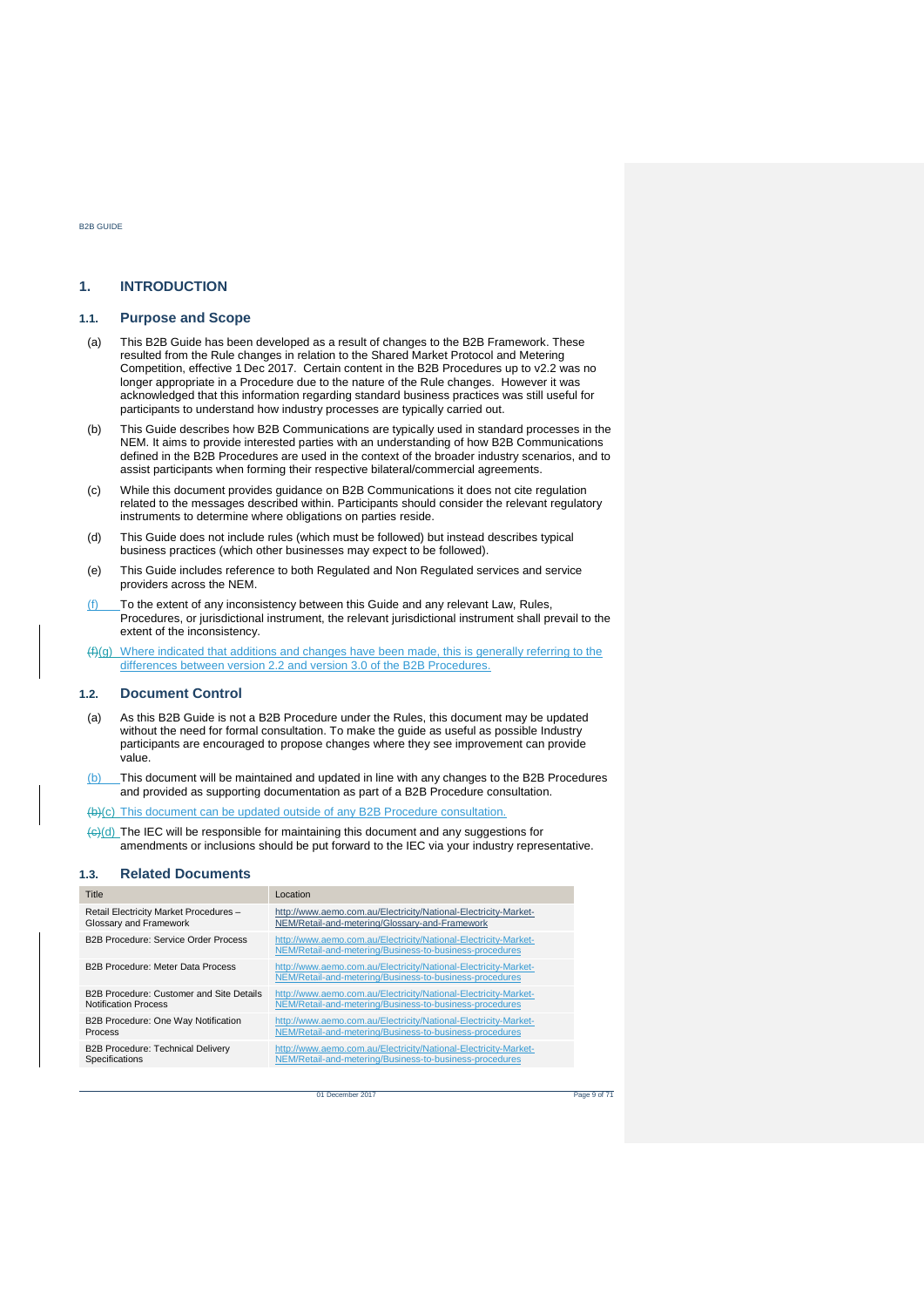# <span id="page-9-0"></span>**1.4. Guidance Notes**

Within the various B2B procedures Guidance Notes, shown as [GR-Guidance Note #], have been incorporated. These are intended to point the reader to the relevant instrument which provided the basis for the B2B process or timing. These were incorporated due to a directive from the IEC.during the development of V3.0 of the B2B Procedures based on a directive from the IEC following legal advice being received by the IEC.

of December 2017 Page 10 of 71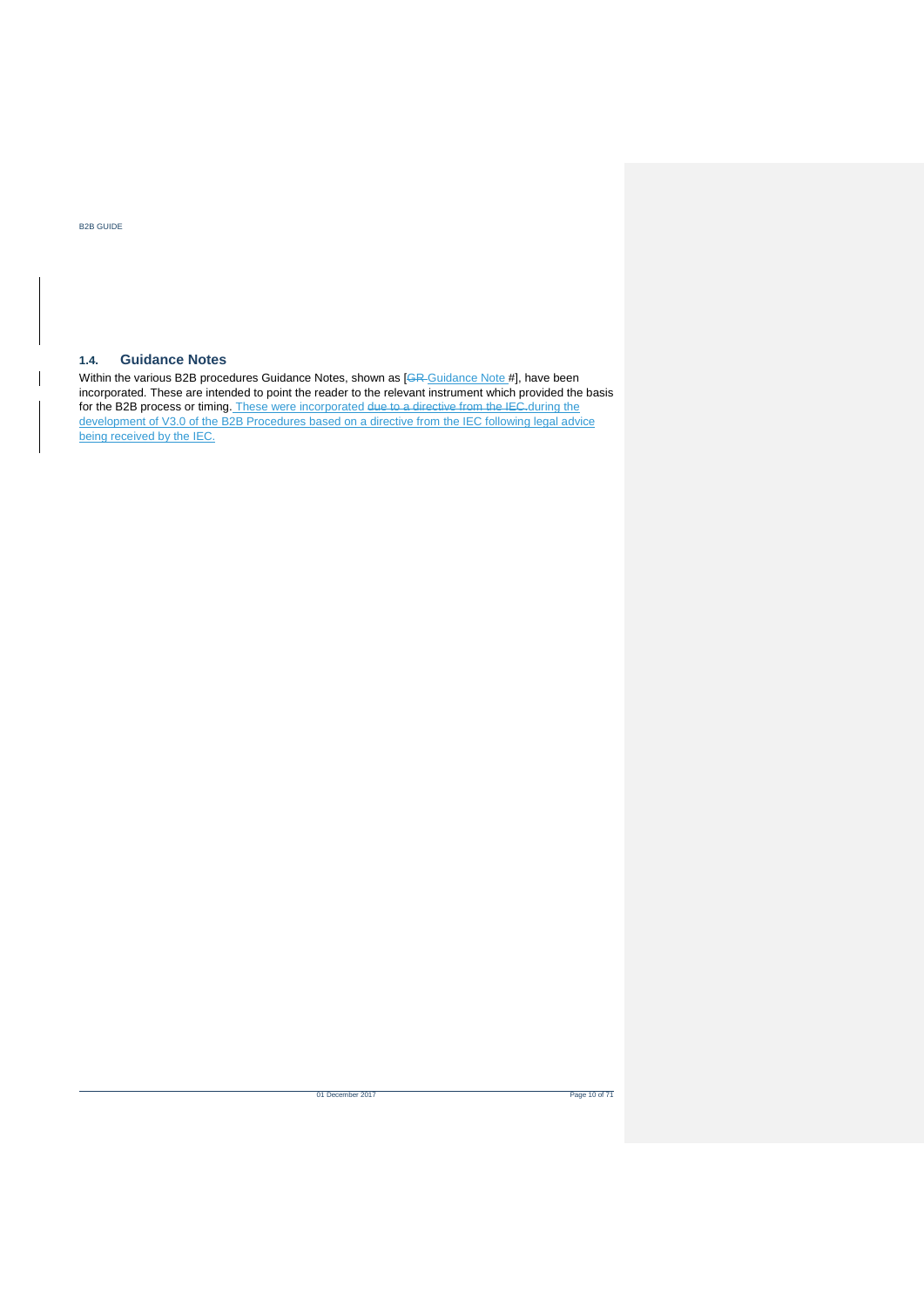# <span id="page-10-0"></span>**2. CONTEXT AND SUMMARY OF THE B2B CHANGES**

- (a) Metering Competition introduces a range of competitive services into the Electricity Industry that result in significant change to the pre-existing operating models. As a result, the proposed B2B processes have undergone review and change to:
	- (i) cater for the separation of responsibilities between metering services and DNSP provided services,
	- (ii) cater for the need to share information between different parties who may have an interest in a single customer supply point, and
	- (iii) support the remote capabilities of smart meters.
- (b) The Service Order Procedures have undergone significant change. There is a clear distinction between a range of regulated electricity supply related services offered by DNSPs and a different set of metering related services offered by competitive Metering Providers. To cater for this, the terminology used in the service order process has been changed to include two groups of services:
	- (i) Supply Service Works, which are typically undertaken by the DNSP; and
	- (ii) Metering Service Works, which are typically undertaken by the Metering Service Provider.
- (c) The Service Order Pprocedures introduces a mandatory field for all service orders requests to indicate whether the service order relates to a Life Support Customer or not. Where the initiator of a Service Order is aware that this site ishas the site registered in their systems as life support then this field should be used.
- (d) The Service Order Procedures introduces the concept of ancludes the capability to include a Notified Party into the process. The intention of this is to provide information to parties who are affected by a service order request but not involved directly in the provision of the requested service. When poplulated within the Service Order transaction, the Notified Parties These parties are provided information relating to the Service Order to be informed of the status prior to the service being rejected, commenced and on completion/not completed of the service., as well as the cancellation of the service The action type of cancellation for a service order will trigger a not completed service order response for the original service order that the cancellation was sent for. This not completed status would be sent to the notified party.
	-
- (e) The Customer and Site Details Notification Procedures have been changed in the following areas.
	- (i) Site access and hazard processes have been extended to allow greater sharing between the multiple parties that have an interest in the data.
	- (ii) New processes for sharing off-market metering installation details between old and new MPs has been added to cater for an obligation under the Rules
- (f) The One Way Notification procedures have been expanded to cater for the exchange of additional information between participants in the following way:
	- (i) The One Way Notification protocol has been expanded to support both CSV and XML payloads.
	- (ii) Two-Three new processes which meet have been developed to provide a communication tool to help participants meet their obligations under the Rules relating to planned interruptions, and informing Retailers of meter faults and failures, and advising DB's that MP's have completed some work at a site. A fourth transaction was created for participants to use for Notified Parties. have been created. These are:
		- (A) The Planned Interuption Notification has been included to provide a communication tool to allow a participant to meet their obligations under the NERR to inform parties of a planned outage.

01 December 2017 Page 11 of 71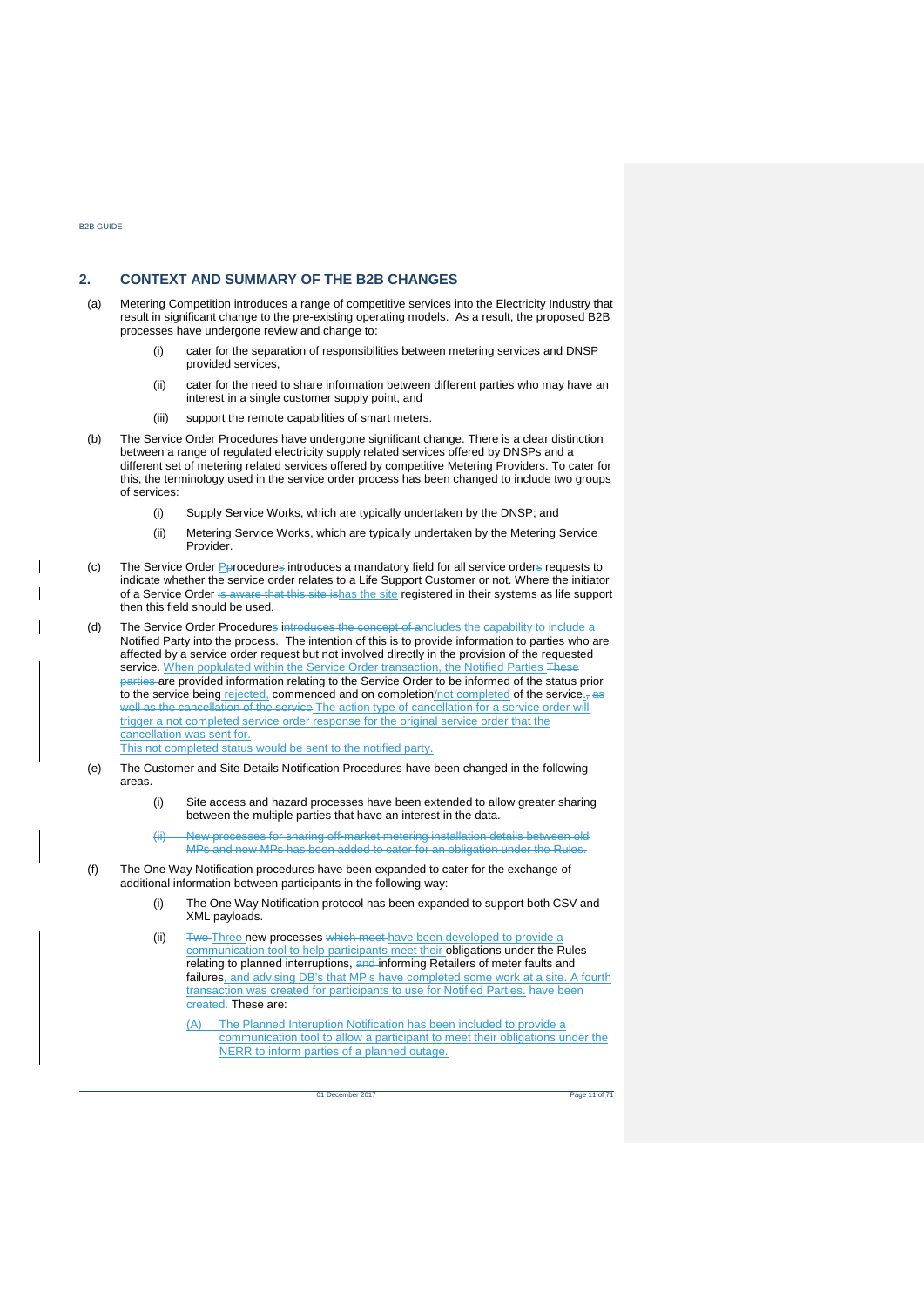- (B) The Meter Fault and Issue Notification has been included to support the obligation under the Rules for the MP/MC/DNSP to inform the Retailer about meter installation malfunctions. Could also be used by the MP to advise their Retailer of when they could schedule work to allow for the Retailer to meet their obligations of advising customers if a planned outage is required.
- (A)(C)The Notice of Metering Works has been included to facilitate the effective exchange of information after a meter installation has changed. This facility has been requested by Industry participants for some time but had been deferred for later consideration under Power of Choice.
- (B)(D)A Notified Party Transaction Data Notification has been designed to support the new Notified Party Model. Participants using the functionality of the ehub to deliver Notifications or to deliver these messages themselves.
- (g) The Meter Data Process has been changed to include new remote services that are required to support features under the Minimum Services Specification for meters enabled with remote access capabilities. There have also been some minor change to the Verify Meter Data process which has been included as a result of Industry requests that had previously been deferred for later consideration during Power of Choice.

# <span id="page-11-0"></span>**3. DIAGRAMS DEPICTING BOUNDARIES BETWEEN DB'S & MP'S**

The diagrams below are high level diagrams of the boundaries between the distribution responsibilities and the metering providers responsibilities that have been introduced due to metering competition.

**Formatted:** Body Text, Indent: Left: 0.49"

<span id="page-11-1"></span>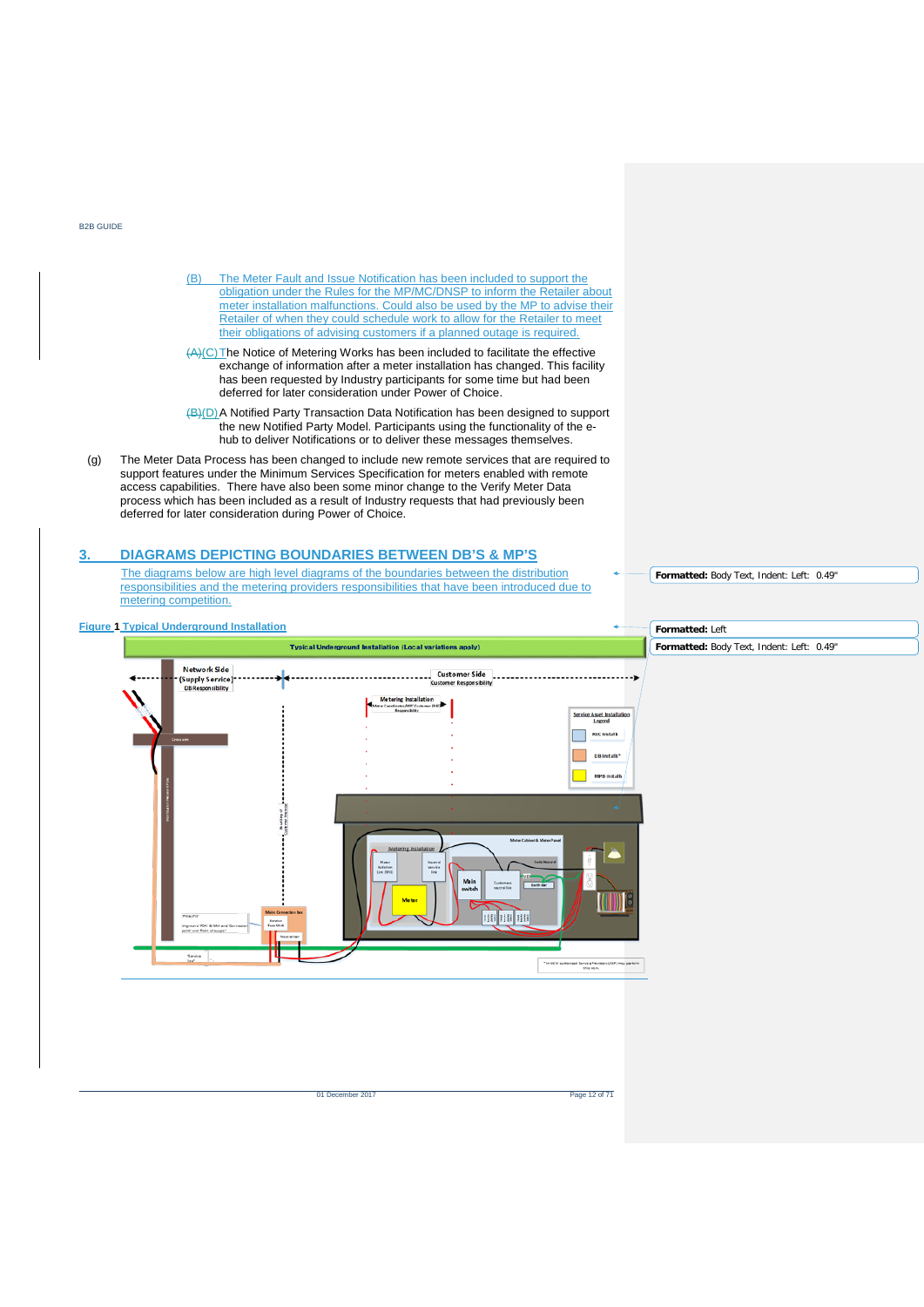# **Figure 2 Typical Underground Installation**

<span id="page-12-0"></span>

of December 2017 Page 13 of 71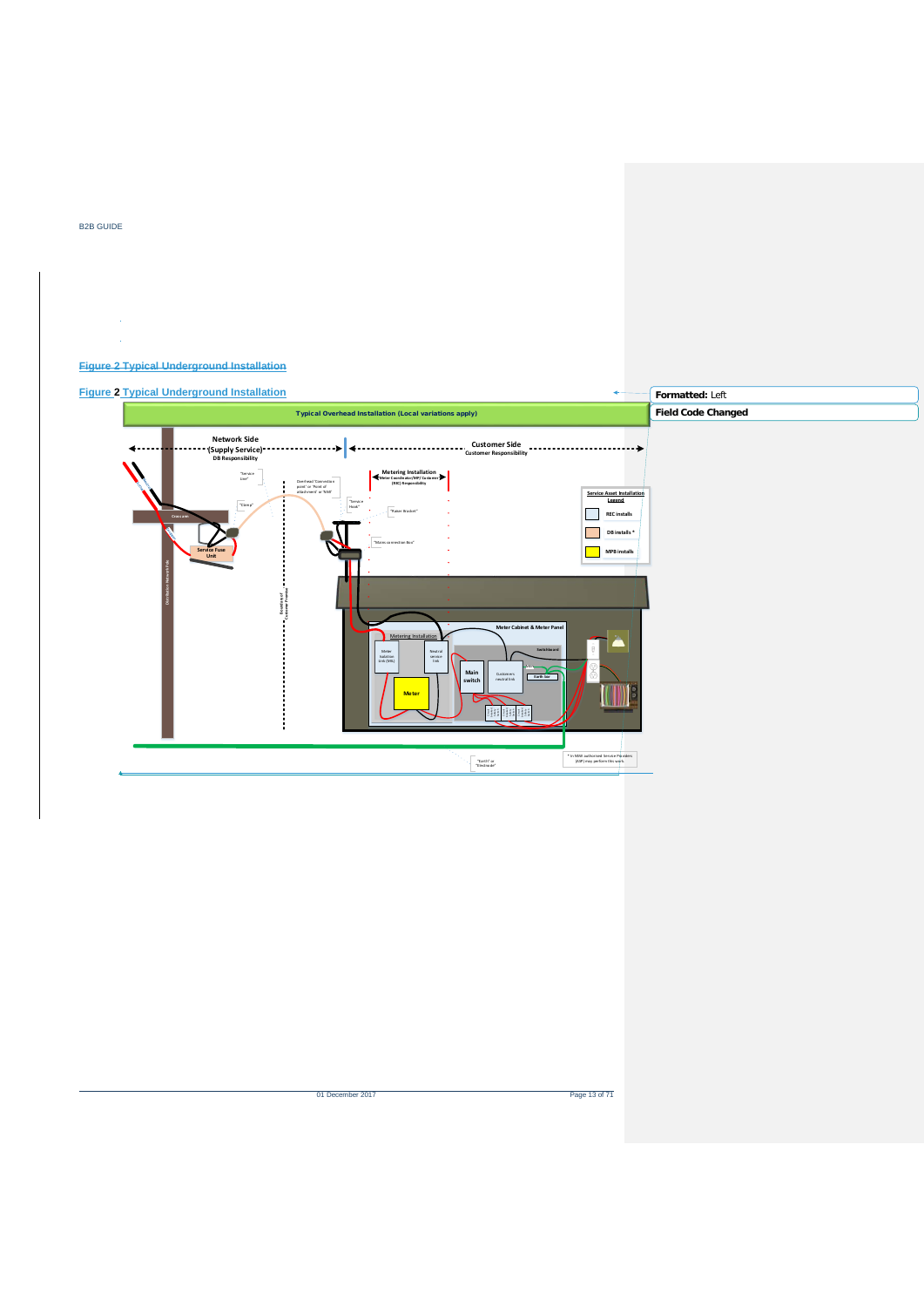## <span id="page-13-0"></span>**3.4. COMMUNICATIONS MODEL**

(a) Where possible, references to specific roles have been replaced with the more generic terms Initiator, Recipient and Notified Party(ies). This allows the B2B Procedures, and therefore the usage of B2B Communications to be more flexible by not restricting a specific participant role to either initiate a request or respond to a request. The aim is to allow the B2B Communications to cater for various business models and processes depending on the contractual/bilateral agreements made between parties.

#### <span id="page-13-1"></span>**3.1.4.1. Initiator**

- (a) The initiator is the party who initiates the Service Order, CSDN, or One Way Notification and Meter Data Reque
- (b) In some specific instances, certain B2B Communications can only be initiated by certain roles and these are specified in those parts of the Procedures.
- The Initiator is responsible for ensuring they have clarity on who should be a notified party.

#### <span id="page-13-2"></span>**3.2.4.2. Recipient**

- (a) The Recipient is the party who receives the Service Order, CSDN, or One Way Notification or Meter Data Requests and is responsible for performing the requested action.
- (b) For a given request, there is only one recipient. For works that require multiple parties to carry out certain tasks, each party will receive a separate B2B communication from the Initiator requesting work to be done.

#### <span id="page-13-3"></span>**3.3.4.3. Notified Parties**

- (a) The Notified Party is a party with an interest in the site who has requested tocan be advised when an Initiator sends a message (usually a Service Order Request) to a Recipient for action. The intent of a notification is to give related parties visibility of activities undertaken by a Recipient.
- (b) Notified parties who receive a notification are not being requested by the Initiator to take any action. A Notified Party may, however, choose to use a notification as a trigger for any internal business process that they so choose.
- (b)(c) It is the responsibility of the party receiving the B2B Communication as a Notified Party to process the notifications as they see fit.

When sending cancellation or replacement service orders, the Initiator should advise the same set of Notified Parties as in the original Service Order.

- (d) Notified parties should only reject a notification if it relates to a NMI that they are not responsible for. All other data provided in the message to the Notified party is for information purposes only, and the Notified party must not reject the notification on the basis of that content. If the Notified Party has concerns about the content they are receiving in these messages – they should contact the Initiator to discuss and resolve the concern.
- (e) The suggested Notified Parties for each B2B Communication is defined in Table 1.**[Section 4 -](#page-16-0) [Table of B2B Communications](#page-16-0)** .

## **3.3.1.4.3.1. Identification of Notified Parties**

- (a) The notified party can be one of  $r$ -many participants. It is the responsibility of the Initiator to determine which parties should receive notifications.
- (b) It is expected that the DNSP will wish to be a notified party when there are physical changes at a site (eg meter change, de-energisation, re-energisation) and they need to know about this change in advance of MSATS updates. Other non-urgent changes, such

01 December 2017 Page 14 of 71

**Formatted:** Indent: Left: 0.1", Outline numbered + Level: 2 + Numbering Style: a, b, c, … + Aligned at: 0.49" + Tab after: 0.89" + Indent at: 0.89", Tab stops: Not at 0.89"

**Formatted:** Body Text, Indent: Left: 0.49" **Formatted:** Body Text, Indent: Left: 0.49"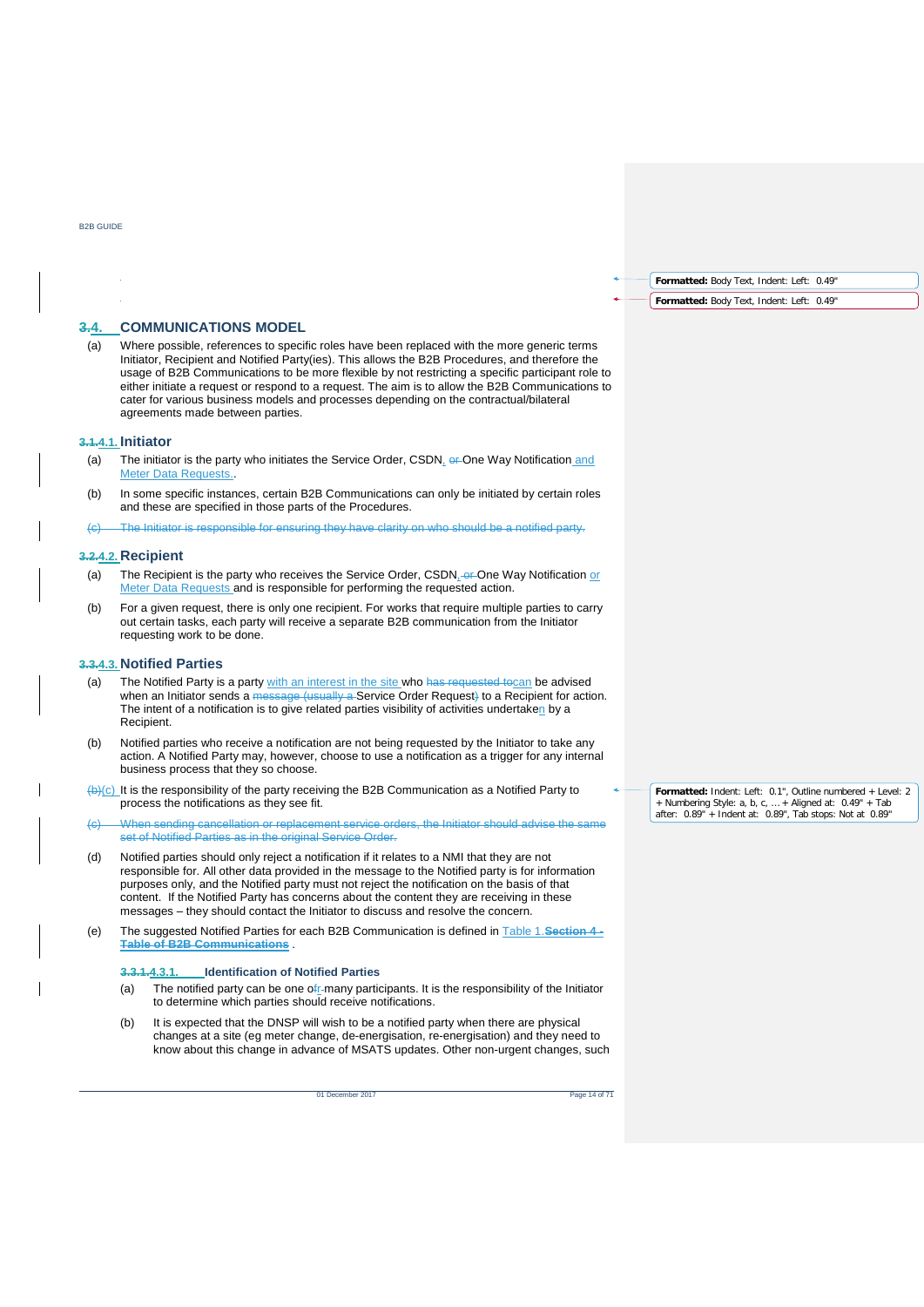as meter reconfiguration, can be determined through MSATS updates and therefore informing Notified Parties may not be required.

- (c) Meter Coordinators, Meter Providers and Meter Data Providers all have an interest in changes which may be affected by the DNSP, most commonly de-energisation for instance.
- Which of these meter service providers require a notification is dependent on the contractual arrangements between the initiator and the Metering Coordinator and the Meter Provider/Meter Data Provider.
- $(e)$  If the Meter Coordinator,. Meter Provider and Meter Data Provider are all part of one business they may indicate that one notification is appropriate.
- (f) If however, the Meter Coordinator is one business and the Meter Provider and Meter Data Provider are a separate business, then all three parties may require a notification.

# <span id="page-14-0"></span>**3.4.4.4. Business Communications Model Changes**

- (a) For transactions only between an Initiator and a Recipient, the Business Communication Model remains unchanged. That is, there will continue to be *BusinessReceipt* and *BusinessAcceptance/Rejections* exchanged between participants
- (b) For Service Order transactions only, the Initiator has the ability to include a list of Notified Parties in the Service Order content. These parties will receive a Notified Party transaction which will contain OneWayNotification containing the details of the Service Order.
- (c) Initiators can include the list of Notified Parties within the ServiceOrder Request leaving the management of routing the Notifications associated with the Service Order to the e-Hub. Alternatively an Initiator can manage the communications of these Notifications using the Notified Party transaction.to Notifie
- (d) The Initiator is responsible for ensuring that the relevant notified parties are informed of service orders and the status of those service orders. This can be done using the functionality of the ehub or by generating the specific notifications independently of the e-Hub.
- Notified Parties will follow the current Business Communication Model for message acknowledgement. That is, when Notified Party Notifications are received (as OneWayNotification messages), Notified Parties will acknowledge these with *BusinessReceipt* and *BusinessAcceptance/Rejections* as appropriate. These acknowledgements will be returned to the Initiator.

i. When an initiator elects to use NotifiedParty transaction to notify the Notified Parties, the Notified Parties will follow the current Business Communication Model for message acknowledgement, i.e.Notified Parties will acknowledge these with BusinessReceipt and BusinessAcceptance/Rejections as appropriate and these acknowledgements will be returned to the Initiator in their original form.

ii. When an initiator elects to use e-hub functionality to notify the Notified Parties, the Notified Parties will follow the current Business Communication Model for message acknowledgement, i.e. Notified Parties will acknowledge these with BusinessReceipt and BusinessAcceptance/Rejections as appropriate however these will be intercepted by the e-hub allowing the Initiator to be informed about the response from the Notified party when exceptions occur. BusinessReceipts will not be returned to the Initiator however will be retained in the ehub for debugging or investigation purposes; A BusinessAcceptance issued by the Notified Party will be trapped in the e-Hub and if the Initiator has elected to be informed of these, will receive a NotifiedParty transaction with a NotificationStatus of "Accepted by Notified party". If the Notified party issues a BusinessRejection it will be transformed by the e-Hub and returned to the Initiator as a NotifiedParty transaction with a NotificationStatus of "Rejected by Notified party".

**Formatted:** Indent: Left: 0.5", No bullets or numbering

**Formatted:** Indent: Left: 0.49", No bullets or numbering

01 December 2017 Page 15 of 71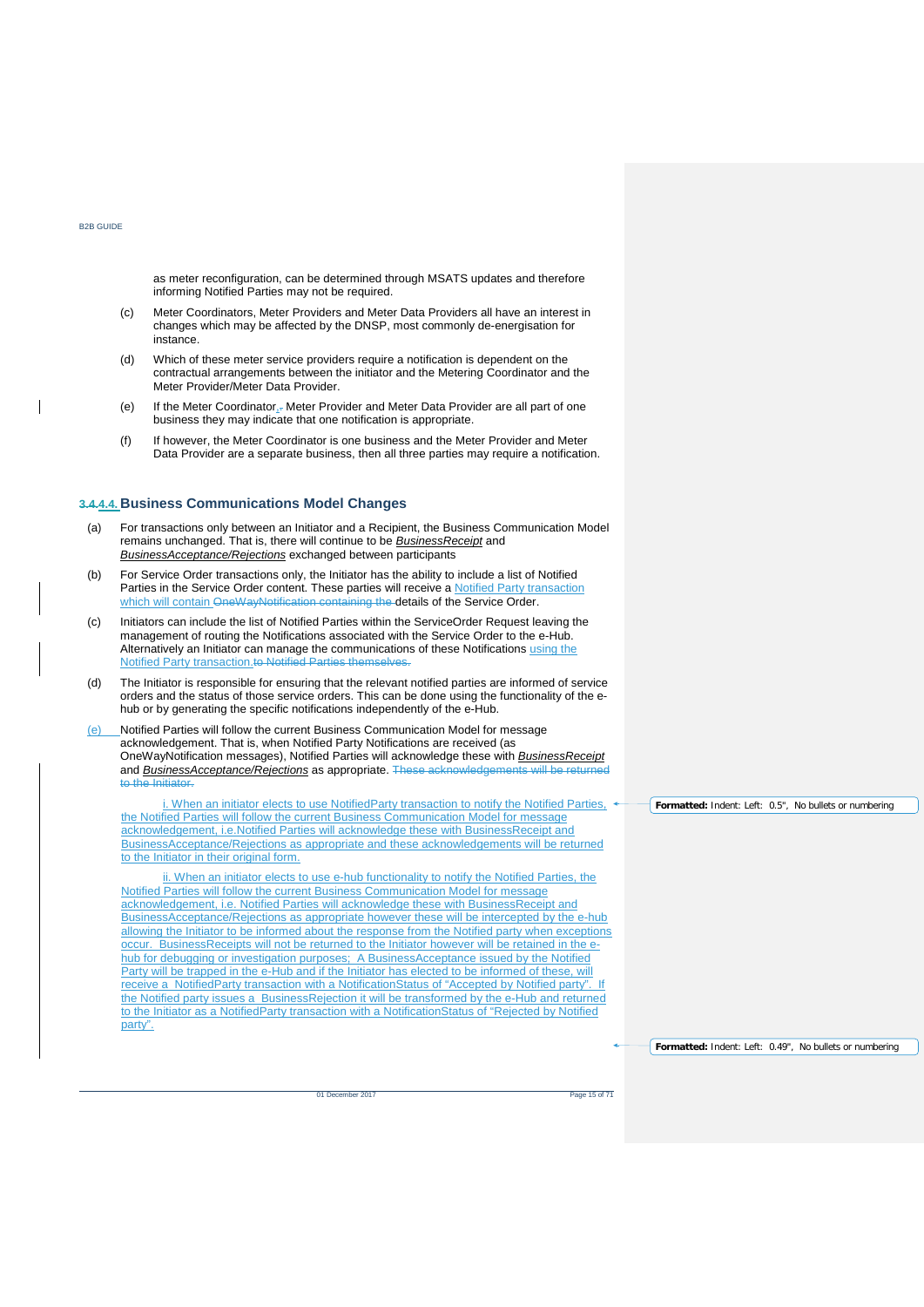$(e)$ 

- (f) When rejected notifications (either via a BusinessAcceptance/Rejections or NotifiedParty transaction) are forwarded to the initiator for resolution, the cause of the rejection will need to be determined and appropriate action should be taken. This may involve Initiator sending a separate NotifiedParty transaction to the correct Notified Party (if . If Service Order number (RB Reference Number or similar) is provided in the NotifiedParty transaction sent by the Initiator, the e-Hub will link this transaction to the original Service Order and send any future NotifiedParty transactions to the corrected notified parties. Alternatively it could involve the Initiator examining their process for determining which parties are to be Notified Parties and improving that process for future Service Orders. Initiators should use best endeavours to ensure that they correctly identify and inform Notified Parties for any Service Orders they issue – otherwise inefficiencies and extra costs may be borne by all parties which could otherwise have been avoided
	- (f) Rejected Notifications (via a *BusinessAcceptance/Rejections)* will be forwarded back to the initiator for resolution. The cause of the rejection will need to be determined and appropriate action should be taken. This may involve re-issuing a modified Notification to the appropriate party, or updating the original Notification list on the Service Order Request. Note: in this case the e-Hub will re-issue the Notification using the updated list of Notified Parties.Optionally a participant can choose to receive the Accepted Notifications.
- (g) Notified Parties play no role in a Service Order transaction. The transaction copies are provided for information only. A Notified Party may choose to use the information provided as a way of determining what impact work assigned to other parties will have.
- (h) Further details on the methods by which and Initiator can communicate with a Notified Party are covered in the B2B Procedure: Service Order Process, the B2B Procedure: One Way Notification Process and the B2B Procedure: Technical Delivery Specifications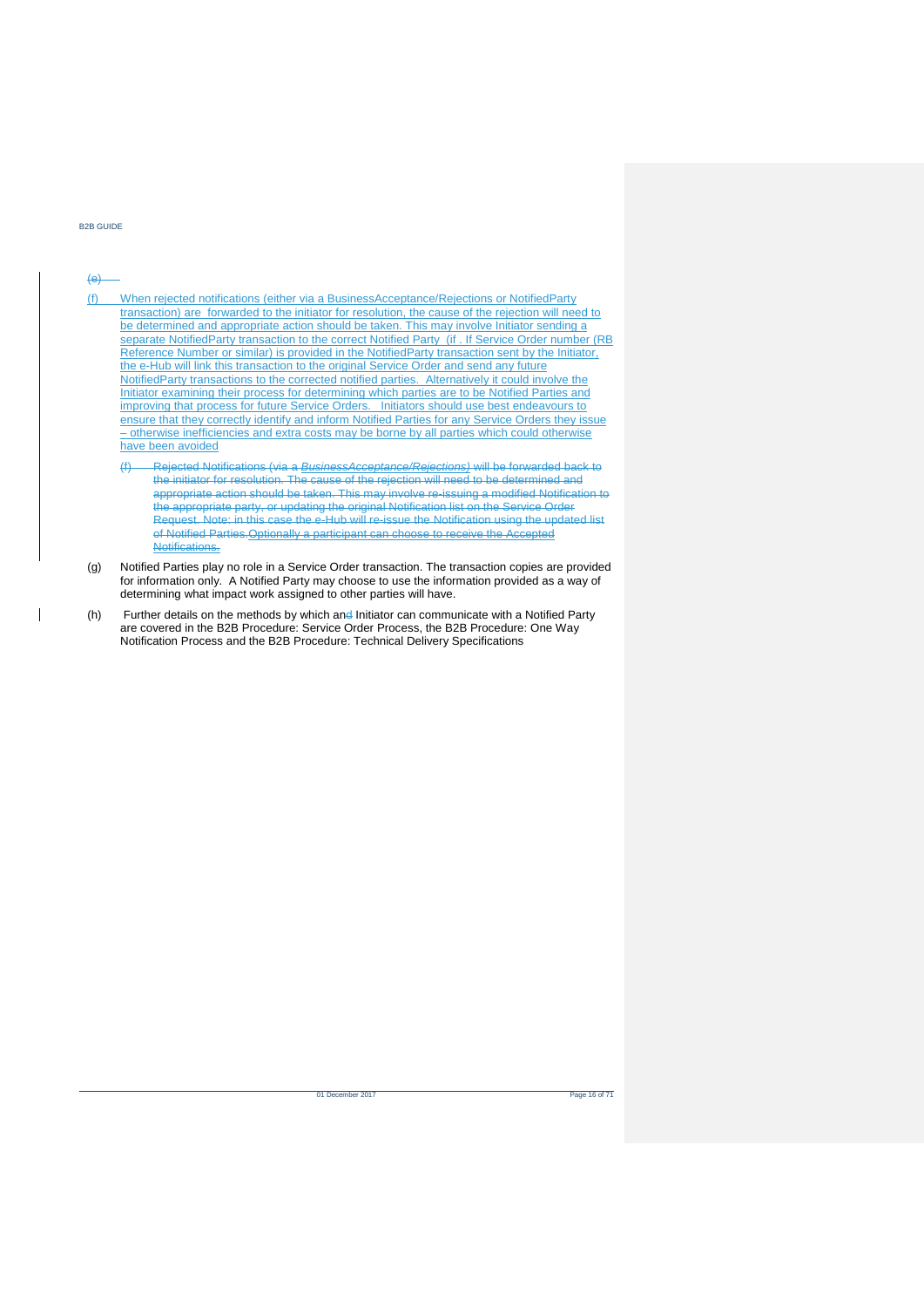# **4.5. TABLE OF B2B COMMUNICATIONS**

# **4.1.5.1. B2B Transactions and Participants**

- (a) Table 1 below describes which party typically fulfils the roles of Initiator, Recipients and Notified Parties for each Service Order, One Way Notification, CSDN and Meter Data communication.
- (b) It is important to be aware that while this table provides guidance on these roles, it is the regulatory framework (National and jurisdictional) and bi-lateral agreements that will determine which parties participate in these transactions.
- (c) Participants need to consider existing regulations to determine which parties are entitled to request, perform and have access to the service or data being requested.
- (c)(d) The use of Notified Parties is optional, the rationale for creating this transaction was to provide information to parties who were not performing the work, this allowed them some visability as to what is happening at the site to enable them to provide information to a customer if they should make contact with them.

# **Key Description**

- RB Retailer (This may be the Current FRMP in MSATS or may be a Prospective Retailer or a Local Retailer)
- DB Distributor (This will always be the current DNSP in MSATS)
- MP Meter Provider (This may be the Current MP in MSATS or a Prospective MP)
- MDP Meter Data Provider (This may be the Current MDP in MSATS or a Prospective MDP)
- MC Meter Coordinator (This may be the Current MC in MSATS or a Prospective MC)
- ENM Embedded Network Manager (This will be the current ENM)

# X Not applicable

Involvement of participants enclosed by square brackets is optional, they can be in addition to, or substitute for other participants

<span id="page-16-1"></span><span id="page-16-0"></span> $\overline{[}.]$ depending on agreements **Formatted Table**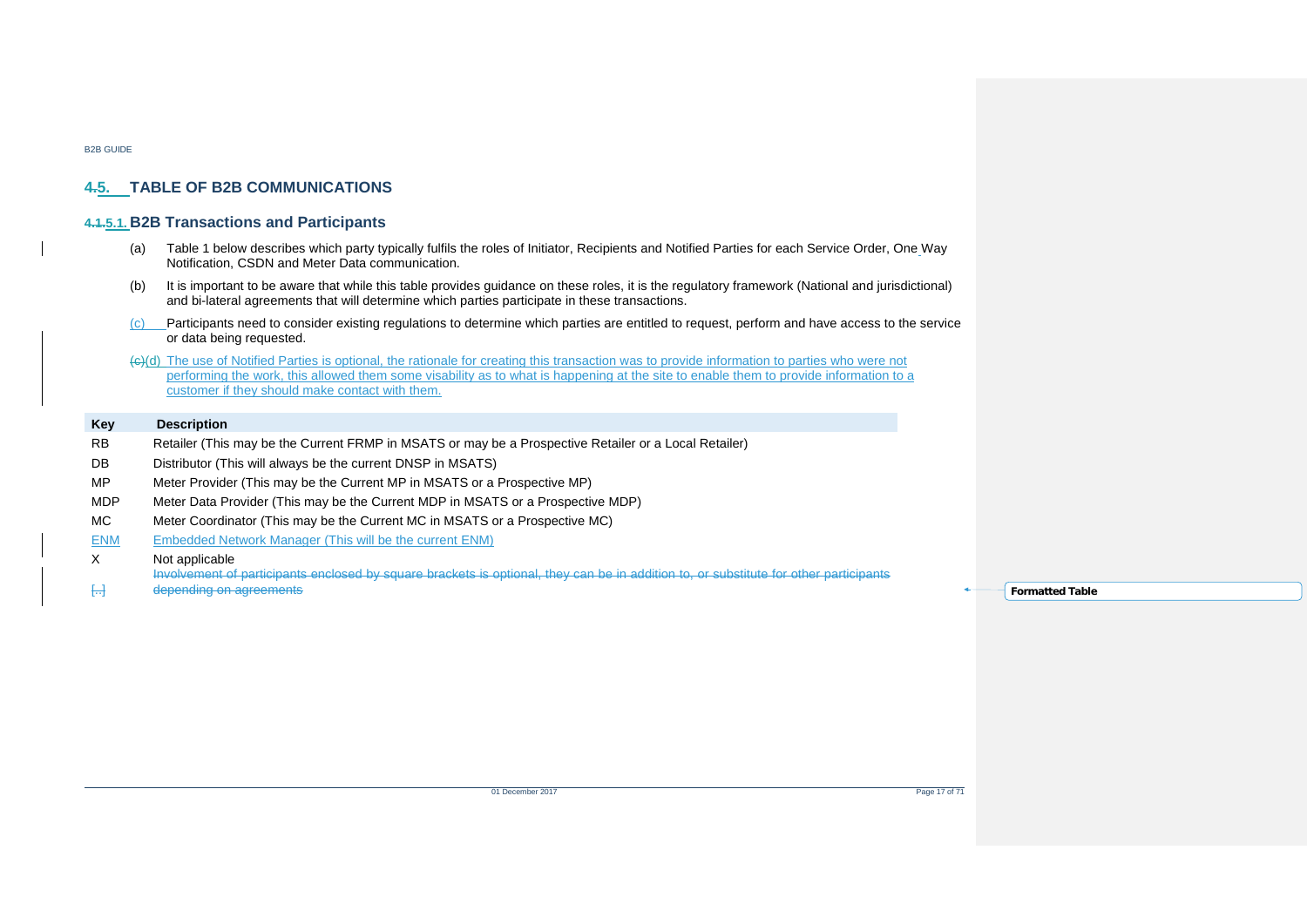# **Table 1 : Table of B2B Transactions and Participants Typical Participant combinations**

<span id="page-17-0"></span>

| B <sub>2</sub> B      | <b>Sub Type</b><br><b>Purpose</b><br><b>Transaction</b> |                                                | Initiator/s                                                                                                                                                                                                                                 | <b>Recipient</b> | <b>Notified</b>               |                   |
|-----------------------|---------------------------------------------------------|------------------------------------------------|---------------------------------------------------------------------------------------------------------------------------------------------------------------------------------------------------------------------------------------------|------------------|-------------------------------|-------------------|
| <b>Procedure</b>      | <b>Type</b>                                             |                                                |                                                                                                                                                                                                                                             |                  |                               | <b>Parties</b>    |
| Service Orders        | <b>Supply Service</b><br>Works                          | <b>Allocate NMI</b>                            | The first step in a new connection process                                                                                                                                                                                                  | R <sub>B</sub>   | <b>DB/ENM</b>                 | X                 |
| Service Orders        | <b>Supply Service</b><br>Works                          | <b>Establish Permanent</b><br><b>Supply</b>    | Establish supply - Part of overall new<br>connections process. This service order is not<br>required in NSW whilst the Accredited Service<br>Provider Scheme is in operation for service<br>works.                                          | RB               | $\overline{DB}$               | MDP / MP / HMCI   |
| Service Orders        | <b>Supply Service</b><br>Works                          | <b>Establish Temporary</b><br><b>Supply</b>    | Establish supply - Part of overall new<br>R <sub>B</sub><br>connections process. This service order is not<br>required in NSW whilst the Accredited Service<br>Provider Scheme is in operation for service<br>works.                        |                  | DB                            | MDP / MP / HMCH   |
| Service Orders        | <b>Supply Service</b><br>Works                          | <b>Establish Temporary</b><br>in Permanent     | Establish supply - Part of overall new<br>connections process. This service order is not<br>required in NSW whilst the Accredited Service<br>Provider Scheme is in operation for service<br>works.                                          | R <sub>B</sub>   | $\overline{DB}$               | MDP / MP / HMCI   |
| Service Orders        | <b>Supply Service</b><br>Works                          | Supply Abolishment                             | Abolish supply                                                                                                                                                                                                                              | R <sub>B</sub>   | $\overline{DB}$               | MDP / MP / HMCI   |
| Service Orders        | <b>Supply Service</b><br>Works                          | Supply Alteration                              | Alter the supply (eg upgrade service to multi-<br>phase / move ). This service order is not<br>required in NSW whilst the Accredited Service<br>Provider Scheme is in operation for service<br>works.                                       | RB               | $\overline{DB}$               | MDP / MP / [MC]   |
| Service Orders        | <b>Supply Service</b><br>Works                          | <b>Tariff Change</b>                           | A request from a retailer to change a<br>customer's network tariff                                                                                                                                                                          | <b>RB</b>        | DB                            | X                 |
| Service Orders        | <b>Supply Service</b><br>Works                          | <b>Temporary Isolation</b>                     | Temporary supply Isolation to facilitate 3rd<br>R <sub>B</sub><br>party metering works or other. This service<br>order is not required in NSW whilst the<br><b>Accredited Service Provider Scheme is in</b><br>operation for service works. |                  | $\overline{DB}$               | MDP / MP / [MC]   |
| <b>Service Orders</b> | <b>Supply Service</b><br><b>Works</b>                   | Temporary Isolation -<br><b>Group Metering</b> | Tempory supply isolation where multiple NMI's<br>are connected to one supply point.                                                                                                                                                         | <b>RB</b>        | DB                            | MDP / MP / [MC]   |
| Service Orders        | <b>Metering Service</b><br>Works                        | <b>Change Timeswitch</b><br>Settings           | R <sub>B</sub><br>Change the timeswitch settings.<br>DB                                                                                                                                                                                     |                  |                               | MP / [MC]         |
| Service Orders        | <b>Metering Service</b><br>Works                        | <b>Exchange Meter</b>                          | Swap an existing meter or meter installation to<br>a new one                                                                                                                                                                                | RB or HMC        | <b>MP</b>                     | DB/MDP            |
| Service Orders        | <b>Metering Service</b><br>Works                        | <b>Install Controlled</b><br>Load              | Install or set up Controlled Load devices,<br>including hot water                                                                                                                                                                           | RB or <b>MC</b>  | MP or DB                      | DB / MDP / HMC    |
| Service Orders        | <b>Metering Service</b><br>Works                        | <b>Install Meter</b>                           | Install one or more meters or metering<br>installations                                                                                                                                                                                     | RB or [MC]       | <b>MP</b>                     | DB / MDP / [MC]   |
| Service Orders        | <b>Metering Service</b><br>Works                        | Move Meter                                     | Move the location of a meter                                                                                                                                                                                                                | RB or [MC]       | MP (or DB for<br>Type $5/6$ ) | $MDP / DB / + MC$ |

01 December 2017 Page 18 of 71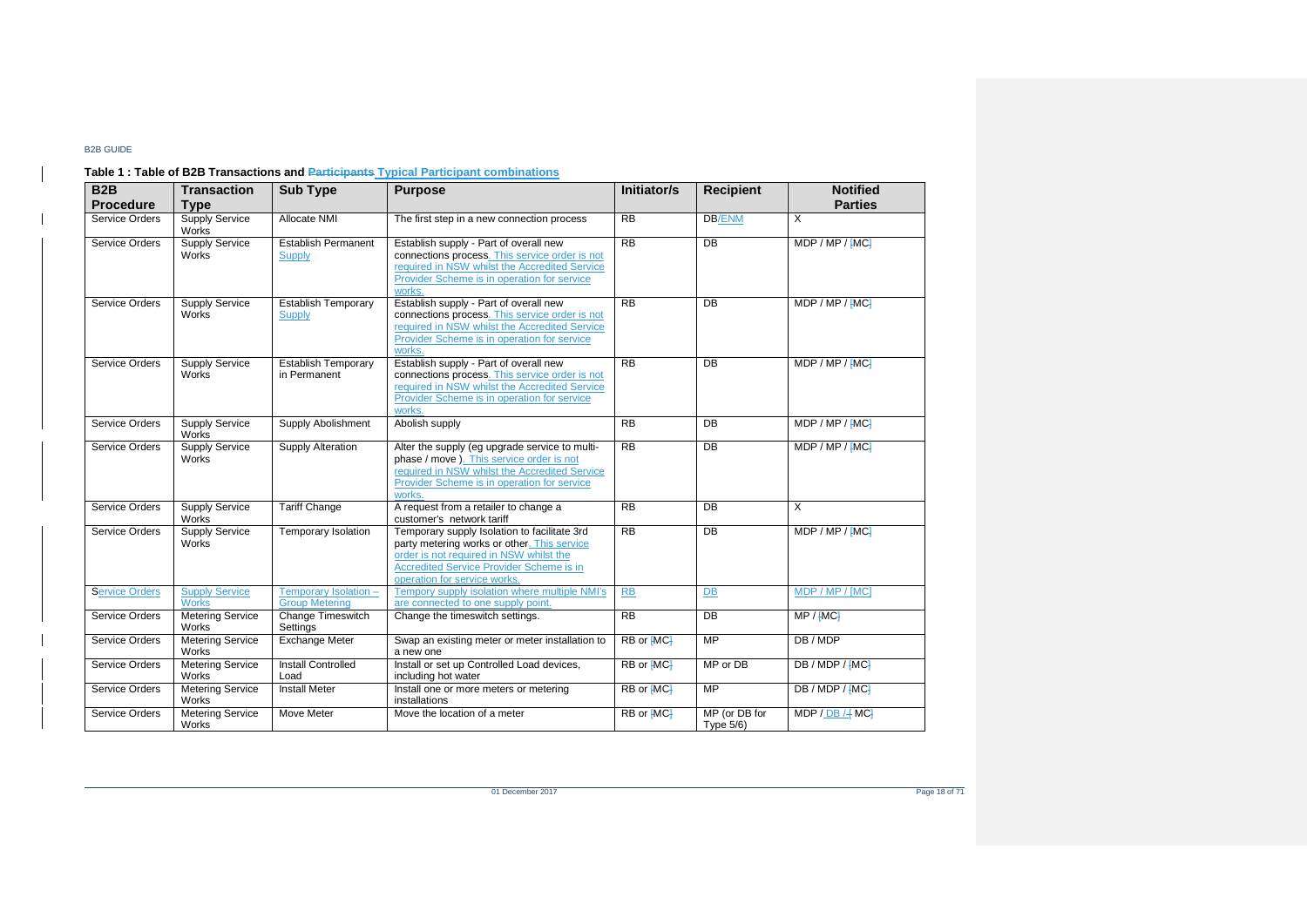| B <sub>2</sub> B<br><b>Sub Type</b><br><b>Transaction</b><br><b>Procedure</b><br><b>Type</b><br><b>Metering Service</b><br>Service Orders<br><b>Remove Meter</b><br><b>Works</b> |                                         | <b>Purpose</b>                                                                                                                                                                                                                                                                                                                                           | Initiator/s                                                                                              | <b>Recipient</b>              | <b>Notified</b><br><b>Parties</b> |                                 |
|----------------------------------------------------------------------------------------------------------------------------------------------------------------------------------|-----------------------------------------|----------------------------------------------------------------------------------------------------------------------------------------------------------------------------------------------------------------------------------------------------------------------------------------------------------------------------------------------------------|----------------------------------------------------------------------------------------------------------|-------------------------------|-----------------------------------|---------------------------------|
|                                                                                                                                                                                  |                                         | The removal of one or more <i>meters</i> is<br>required.<br>The removal of redundant meters.<br>A Remove Meter used to remove the last<br>meter on site should be accompanied with a<br>Supply Abolishment sent to the DNSP.<br>Remove meter where there are 2 or more<br>meters (Removing all meters requires a Site<br>abolish transaction to be used) | RB or MC                                                                                                 | MP (or DB for<br>Type $5/6$ ) | DB / MDP / <del>I</del> MCI       |                                 |
| Service Orders                                                                                                                                                                   | <b>Metering Service</b><br><b>Works</b> | Meter Investigation -<br>Inspect                                                                                                                                                                                                                                                                                                                         | Inspect meter and report                                                                                 | RB or <b>MC</b>               | MP (or DB for<br>Type $5/6$ )     | MDP / <del>[</del> MC]          |
| Service Orders                                                                                                                                                                   | <b>Metering Service</b><br>Works        | Meter Investigation -<br><b>Meter Test</b>                                                                                                                                                                                                                                                                                                               | Perform meter test                                                                                       | RB or IMCI                    | $MP$ (or $DB$ for<br>Type $5/6$ ) | MDP / LMC <sub>1</sub>          |
| <b>Service Orders</b>                                                                                                                                                            | <b>Metering Service</b><br>Works        | Meter Investigation-<br><b>Tamper</b>                                                                                                                                                                                                                                                                                                                    | Check meter for evidence of tampering                                                                    | <b>RB or [MC]</b>             | MP (or DB for<br>Type 5/6)        | MDP/[MC]                        |
| <b>Service Orders</b>                                                                                                                                                            | <b>Metering Service</b><br><b>Works</b> | <b>Reseal Device</b>                                                                                                                                                                                                                                                                                                                                     | Device seal is missing and requires<br>replacement                                                       | RB or [MC]                    | MP (or DB for<br><b>Type 5/6)</b> | MDP/ <sub>FMC</sub>             |
| Service Orders                                                                                                                                                                   | <b>Metering Service</b><br><b>Works</b> | Meter<br>Reconfiguration                                                                                                                                                                                                                                                                                                                                 | Reconfigure meter (eg Remotely re-program)                                                               | RB or <b>MC</b>               | MP (or DB for<br>Type $5/6$ )     | MDP / [MC]                      |
| Service Orders                                                                                                                                                                   | Re-energisation                         | <b>After Disconnection</b><br>for Non payment                                                                                                                                                                                                                                                                                                            | Re-Energise the customer after a<br>disconnection for Non-payment                                        | R <sub>B</sub>                | DB or -MP or<br><b>[MC]</b>       | MDP / DB / MP / [MC]            |
| Service Orders                                                                                                                                                                   | Re-energisation                         | Remote                                                                                                                                                                                                                                                                                                                                                   | Re-Energise the customer via Remote<br>communication with the meter                                      | RB                            | DB (VIC) or -MP<br>or <b>HMC</b>  | MDP / DB / MP / [MC]            |
| Service Orders                                                                                                                                                                   | Re-energisation                         | Retrospective Move-<br>in                                                                                                                                                                                                                                                                                                                                | When a move-in reading is required for an<br>already Energised Site.                                     | RB                            | DB or -MP                         | MDP / DB /MP / <del>[</del> MC] |
| Service Orders                                                                                                                                                                   | Re-energisation                         | New Reading<br>Required                                                                                                                                                                                                                                                                                                                                  | Re-Energise the customer via a site visit. If the<br>site is already energised then collect a<br>Reading | RB                            | DB or -MP                         | MDP / DB / MP / [MC]            |
| Service Orders                                                                                                                                                                   | Re-energisation                         | Physical visit                                                                                                                                                                                                                                                                                                                                           | Re-Energise the customer via a site visit                                                                | R <sub>B</sub>                | DB or -MMP                        | MDP / DB / MP / [MC]            |
| <b>Service Orders</b>                                                                                                                                                            | Re-energisation                         | Sicker removal                                                                                                                                                                                                                                                                                                                                           | Re-Energise the customer via visiting a site<br>and removing a sticker over the main switch              | R <sub>B</sub>                | <b>DB or MP</b>                   | MDP/DB/MP/[MG]                  |
| Service Orders                                                                                                                                                                   | Re-energisation                         | <b>Recipient Discretion</b>                                                                                                                                                                                                                                                                                                                              | Re-Energise the customer using recipients<br>standard business process                                   | R <sub>B</sub>                | DB or -MP or<br><b>[MC]</b>       | MDP / DB / MP / [MC]            |
| Service Orders                                                                                                                                                                   | De-energisation                         | Pillar Box Pit Or Pole-<br>Top                                                                                                                                                                                                                                                                                                                           | De-Energise the customer at a point upstream<br>of the point of attachment                               | RB                            | <b>DB</b>                         | MDP / MP / HMC }                |
| Service Orders                                                                                                                                                                   | De-energisation                         | Remove Fuse                                                                                                                                                                                                                                                                                                                                              | De-Energise the customer via removal of the<br>service fuse                                              | <b>RB</b>                     | $\overline{DB}$                   | MDP-/ -MMP / FMC                |
| Service Orders                                                                                                                                                                   | De-energisation                         | Remote                                                                                                                                                                                                                                                                                                                                                   | De-Energise the customer using remote<br>RB or [MC]<br>means                                             |                               | DB (VIC), MP or<br><b>FMC</b>     | $MDP - LDB / [MC]$              |
| <b>Service Orders</b>                                                                                                                                                            | De-energisation                         | <b>Main Switch Seal</b><br><b>/Sticker</b>                                                                                                                                                                                                                                                                                                               | De-Energise the customer via the main switch<br>using a seal or sticker over the main switch             | $RB -$                        | $\overline{DB}$                   | MDP/MP/IMC                      |
| <b>Service Orders</b>                                                                                                                                                            | De-energisation                         | <b>Meter Point Isolation</b>                                                                                                                                                                                                                                                                                                                             | De-Energise the customer via a<br>switch/fuse/link directly upstream of the<br>metering installation     | RB-                           | <b>MP</b>                         | MDP/DB/MP/[MC]                  |

**Formatted Table**

01 December 2017 Page 19 of 71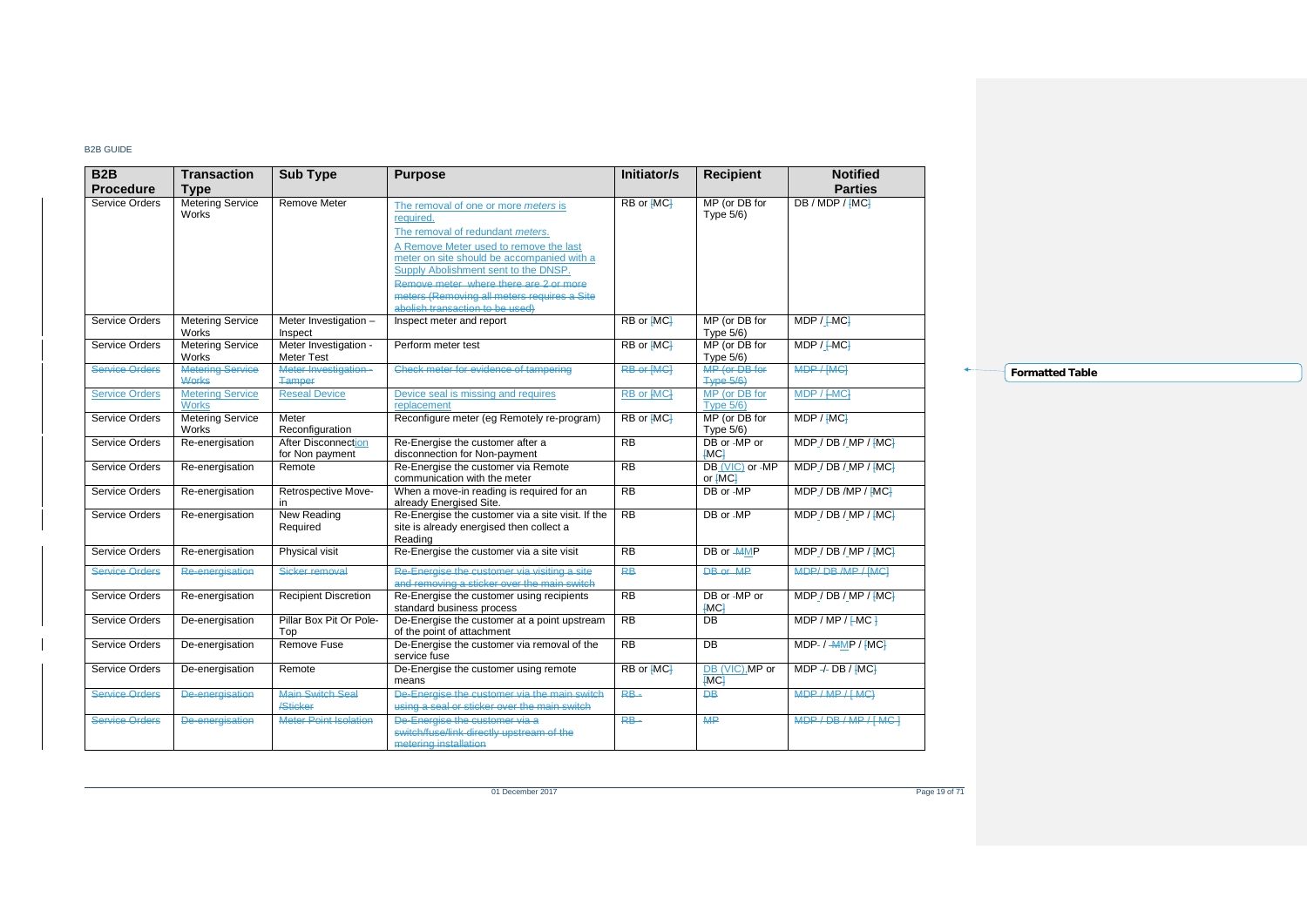| <b>B2B</b><br><b>Sub Type</b><br><b>Purpose</b><br><b>Transaction</b> |                                                 |                                                           | Initiator/s                                                                                                                                                                                                                        | <b>Recipient</b>               | <b>Notified</b>                    |                                                |
|-----------------------------------------------------------------------|-------------------------------------------------|-----------------------------------------------------------|------------------------------------------------------------------------------------------------------------------------------------------------------------------------------------------------------------------------------------|--------------------------------|------------------------------------|------------------------------------------------|
| <b>Procedure</b>                                                      | <b>Type</b>                                     |                                                           |                                                                                                                                                                                                                                    |                                |                                    | <b>Parties</b>                                 |
| Service Orders                                                        | De-energisation                                 | Local Meter<br><b>Disconnection</b>                       | De-Energise the customer through local<br>operation of in-built meter contactor                                                                                                                                                    | $RB-$                          | DB/(VIC) +/ MP                     | MDP / DB / MP / <del>[</del> MC <sup>1</sup> ] |
| <b>Service Orders</b>                                                 | De-energisation                                 | <b>Meter Tails</b>                                        | De-Energise the customer by removing tails<br>from the meter - required when Supply is<br>shared an cannot be de-energised                                                                                                         | $RB -$                         | <b>MP</b>                          | MDP / DB / [MC]                                |
| Service Orders                                                        | De-energisation                                 | <b>Recipient Discretion</b>                               | De-Energise the customer via a method<br>RB or [MC]<br>chosen by the service provider                                                                                                                                              |                                | DB or -MP or<br><b>FMC1</b>        | MDP / DB / MP / LMC                            |
| Service Orders                                                        | <b>Special Read</b>                             | <b>Check Read</b>                                         | Obtain a meter reading                                                                                                                                                                                                             | <b>RB</b>                      | MDP (or DB for<br>Type $5/6$ )     | $\overline{X}$                                 |
| Service Orders                                                        | <b>Special Read</b>                             | <b>Final Read</b>                                         | Obtain a meter reading                                                                                                                                                                                                             | R <sub>B</sub>                 | MDP (or DB for<br>Type $5/6$ )     | $\overline{X}$                                 |
| <b>Service Orders</b>                                                 | <b>Special Read</b>                             | No Sub Type                                               | Can be used when a Retailer requires a<br>transfer on a special read.                                                                                                                                                              | <b>RB</b>                      | MDP (or DB for<br><b>Type 5/6)</b> | $\overline{\mathsf{X}}$                        |
| Service Orders                                                        | Miscellaneous<br>Services                       | No Sub TypeNO SUB<br><b>TYPE - Ignore if</b><br>populated | An ad-hoc service request                                                                                                                                                                                                          | $\text{Any}$                   | $H$ Any-                           | $H$ Any                                        |
| Customer and<br><b>Site Details</b><br>Notification                   | <b>Customer Details</b><br>Request              | No Sub type                                               | Request from a DNSP or an MP to a Retailer<br>to supply the Customer and Life-support<br>details                                                                                                                                   | DB or MP or<br><b>IMC1</b>     | R <sub>B</sub>                     | $\overline{X}$                                 |
| Customer and<br><b>Site Details</b><br>Notification                   | <b>Customer Details</b><br>Notification         | No Sub type                                               | Customer and Life support details issued to<br>DNSP or MP after update or on request                                                                                                                                               | R <sub>B</sub>                 | DB or-MP or<br><b>FMC1</b>         | $\overline{X}$                                 |
| Customer and<br><b>Site Details</b><br>Notification                   | <b>Site Access</b><br>Request                   | No Sub type                                               | Request from a Retailer to obtain a copy of the<br>Site access and hazard information.                                                                                                                                             | RB or MP or<br>DB or [MC]      | RB or MP or DB<br>or [MC]          | $\overline{\mathsf{x}}$                        |
| Customer and<br><b>Site Details</b><br>Notification                   | <b>Site Access</b><br>Notification              | No Sub type                                               | Publication of Site access and hazard<br>information. Typically this is from a Retailer to<br>a DNSP or MP whenever the data changes,<br>but can also be from a DB or MP to a Retailer<br>based on receiving a site access request | RB or DB or<br>MP or [MC]      | DB & MP or RB<br>or <b>IMC</b>     | $\overline{X}$                                 |
| <b>Customer and</b><br><b>Site Details</b><br><b>Notification</b>     | <b>Pre Installation</b><br><b>Data Request</b>  | No Sub type                                               | Request from New MP to Old MP to provide<br>information in relation to the current metering<br>installation                                                                                                                        | New MP Or<br><b>RB or [MG]</b> | Old MP or IMCI                     | $\star$                                        |
| <b>Customer and</b><br><b>Site Details</b><br><b>Notification</b>     | <b>Pre Installation</b><br><b>Data Response</b> | No Sub type                                               | Old MP or<br>Provision of information relating to current<br>metering installation<br><b>[MG]</b>                                                                                                                                  |                                | New MP or RB<br>or [MC]            | X                                              |
| One Wav<br><b>Notifications</b>                                       | Notice of Metering<br>Works                     | No Sub type                                               | Informs the DNSP about the details of a<br>recently completed metering works                                                                                                                                                       | MP or <b>[MC]</b>              | $\overline{DB}$                    | $\overline{X}$                                 |
| One Way<br><b>Notifications</b>                                       | Meter Fault and<br><b>Issue Notification</b>    | No Sub type                                               | MP or DB or<br>Informs a retailer about a meter fault. Can be<br>from an MP <sub>s</sub> -or and MC (Oor a DNSP in the<br><b>[MC]</b><br>case of Type 5 and 6 meters.                                                              |                                | R <sub>B</sub>                     | $\overline{X}$                                 |

**Formatted Table**

01 December 2017 Page 20 of 71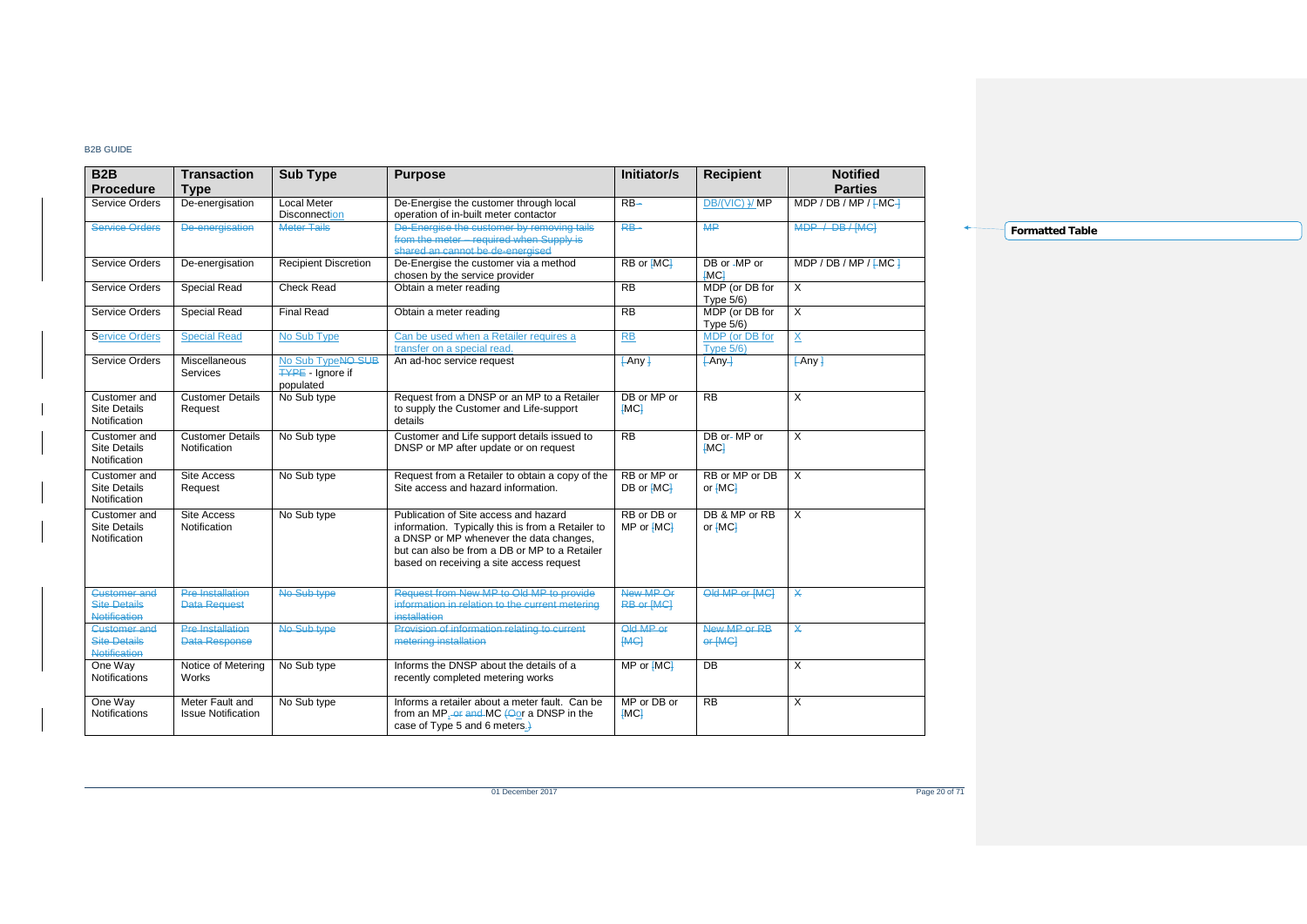| B <sub>2</sub> B<br><b>Procedure</b> | <b>Transaction</b><br><b>Type</b>       | <b>Sub Type</b> | <b>Purpose</b>                                                                                              | Initiator/s                | <b>Recipient</b>          | <b>Notified</b><br><b>Parties</b> |
|--------------------------------------|-----------------------------------------|-----------------|-------------------------------------------------------------------------------------------------------------|----------------------------|---------------------------|-----------------------------------|
| One Way<br><b>Notifications</b>      | Planned<br>Interruption<br>Notification | No Sub type     | Informs a DNSP about planned interruptions<br>on the network                                                | RB or HMC                  | DB                        | X                                 |
| One Way<br><b>Notifications</b>      | Network Tariff<br>Notification          | No Sub type     | Informs a Retailer about an intent to change<br>network tariffs                                             | DB                         | <b>RB</b>                 | X                                 |
| One Way<br><b>Notifications</b>      | Meter Exchange<br>Notification          | No Sub type     | A transaction to support forward planning of<br>bulk meter rollouts.                                        | RB or MP or<br><b>FMC1</b> | Any                       | X                                 |
| One Way<br>Notifications             | <b>Notified Party</b>                   | No Sub Type     | A special purpose transaction used to inform<br>Notified parties of the state of a service order<br>process | RB or [MC]                 | Any                       | X                                 |
| Meter Data<br>Process                | Provide Meter<br>Data                   | No Sub type     | Request to provide meter data                                                                               | RB or DB or<br><b>MDP</b>  | <b>MDP</b>                | X                                 |
| Meter Data<br>Process                | Verify Meter Data                       | No Sub type     | Request to verify meter data                                                                                | RB or DB or<br>New MDP     | MDP / old MDP             | X                                 |
| Meter Data<br>Process                | Meter Data<br>Notification              | No Sub type     | Provision / delivery of meter data to market<br>participants                                                | <b>MDP</b>                 | RB or DB or<br>MDP or MC  | X                                 |
| Meter Data<br>Process                | <b>Remote Service</b><br>Request        | No Sub type     | Request to invoke a remote services function.<br>Directed to a remote meter via Service<br>provider         | DB or RB or<br>[MC]        | MP or [MC]                | X                                 |
| Meter Data<br><b>Process</b>         | Remote Service<br>Response              | No Sub type     | Provision of meter status and electrical<br>measurements and events from a remote<br>meter                  | MP or [MC]                 | DB or RB or<br><b>FMC</b> | X                                 |

01 December 2017 Page 21 of 71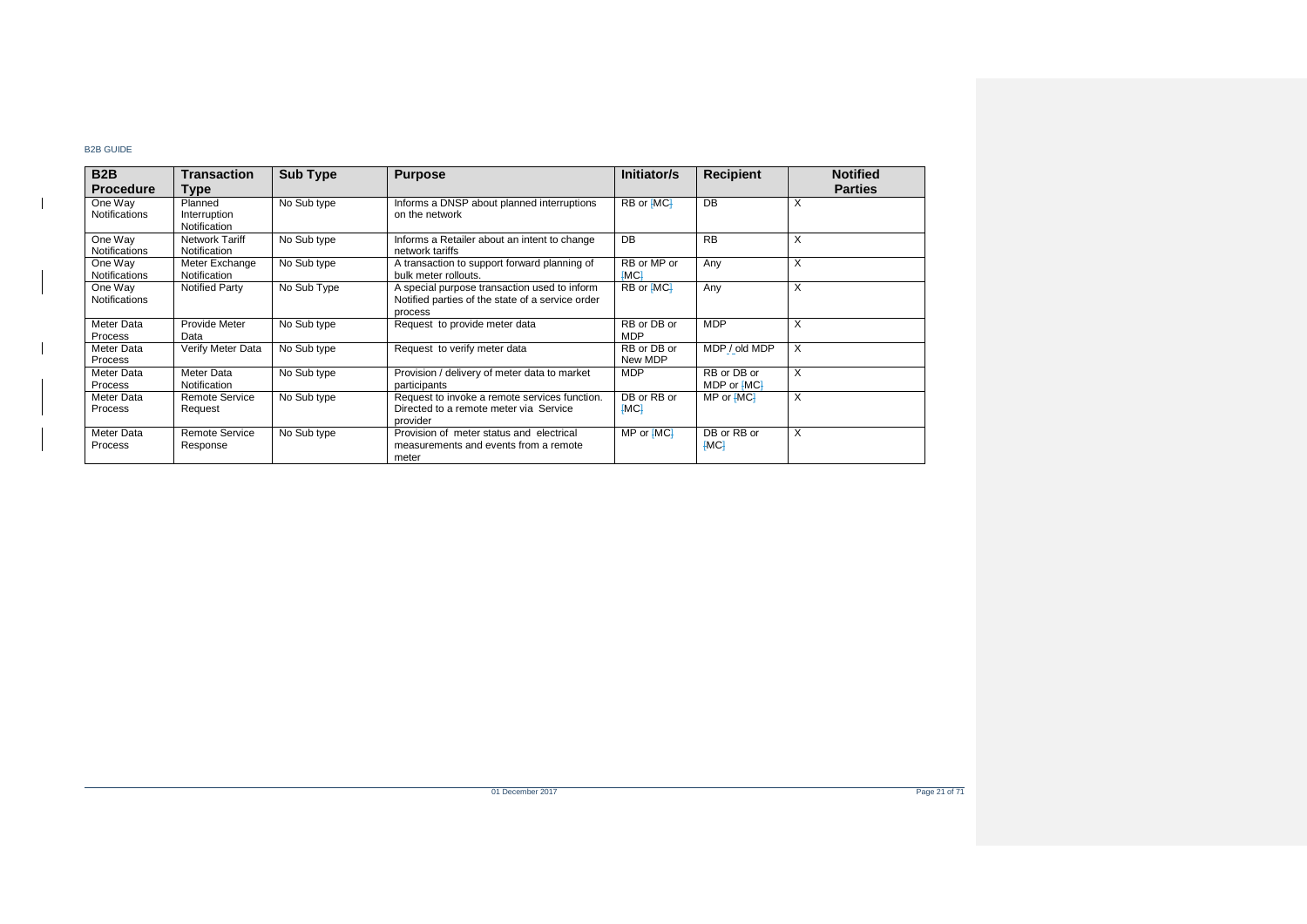# <span id="page-21-0"></span>**5.6. USAGE SCENARIOS**

## <span id="page-21-1"></span>**5.1.6.1. Service Orders**

# **5.1.1.6.1.1. Establishing a new customer service (a new connection)**

- (a) As multiple parties will be involved in actioning and completing what was previously known as a New Connection Service Order a range of new separate Service Orders with associated Notifications have been created to facilitate the overall communications for this process.
- (b) This process is considered the most complex of the high-volume services undertaken in the market.
- (c) These transactions can be used in different sequences to facilitate the different jurisdictional and safety requirements that impact on the sequence of steps for a new connection in different Jurisdictions.
- (d) A typical process in establishing a new connection service, depending on the jurisdiction, would reasonably expect to follow the following steps:
	- (i) Customer or authorised party, engages a Retailer and requests to be connected. Any prerequisite work required to enable connection of supply is expected to have completed prior to contacting the Retailer. E.g. (Network infrastructure or augmentation - this may involve the Customer/REC directly contacting the DNSP to determine any specific supply requirements).
	- (ii) When the site is ready for energisation the Retailer sends an Allocate NMI Request to the DNSP. The DNSP reviews the accompanying paperwork (as defined by jurisdictional requirements), and may also complete further analysis e.g. site check before accepting the request. The DNSP creates the NMI, sends a response to close the Allocate NMI SO Request and also generates a Create NMI CR to MSATS.
	- (iii) Notified Party(ies) are not required for the Allocate NMI Request as participants associated with the new NMI will receive the COM notification via MSATS.
	- (iv) Until the Allocate NMI CR has passed the objection period and is at least at PEND in MSATS, no other service order can be raised, as all other service orders require the NMI.
	- (v) After obtaining the NMI the Retailer or MC can then initiate the service orders to allow the field work to commence.
	- (vi) There are two basic service orders that the Retailer would raise. Depending on the jurisdiction and agreements with participants these transactions may be issued in a particular sequence, or raised concurrently. The transactions could include:
		- (A) Metering Works Service order with Subtype 'Install Meter'
		- (B) Supply Works Service Order with Subtype 'Establish Permanent Supply'

#### **Metering Service Works**

(e)(a) The Retailer (or MC) raises a Metering Service Works Service Order directed to the MP, with a subtype of "Install meter" and provides the necessary information in the Service Order to allow the MP to correctly identify the type of metering equipment that must be installed.

(i)(b) After receiving a Metering Works Service Order with Subtype 'Install Meter', the MP schedules and installs the meter and provides a SO Response. If the work was completed successfully, then the MP will send a Notice of Metering Works (NMW) to the DNSP. It will also generate the Create Metering Installation Details CR in MSATS.

01 December 2017 Page 22 of 71

**Formatted:** Outline numbered + Level: 2 + Numbering<br>Style: a, b, c, ... + Aligned at: 0.49" + Tab after: 0.89" +<br>Indent at: 0.89"

**Formatted:** List (a), Left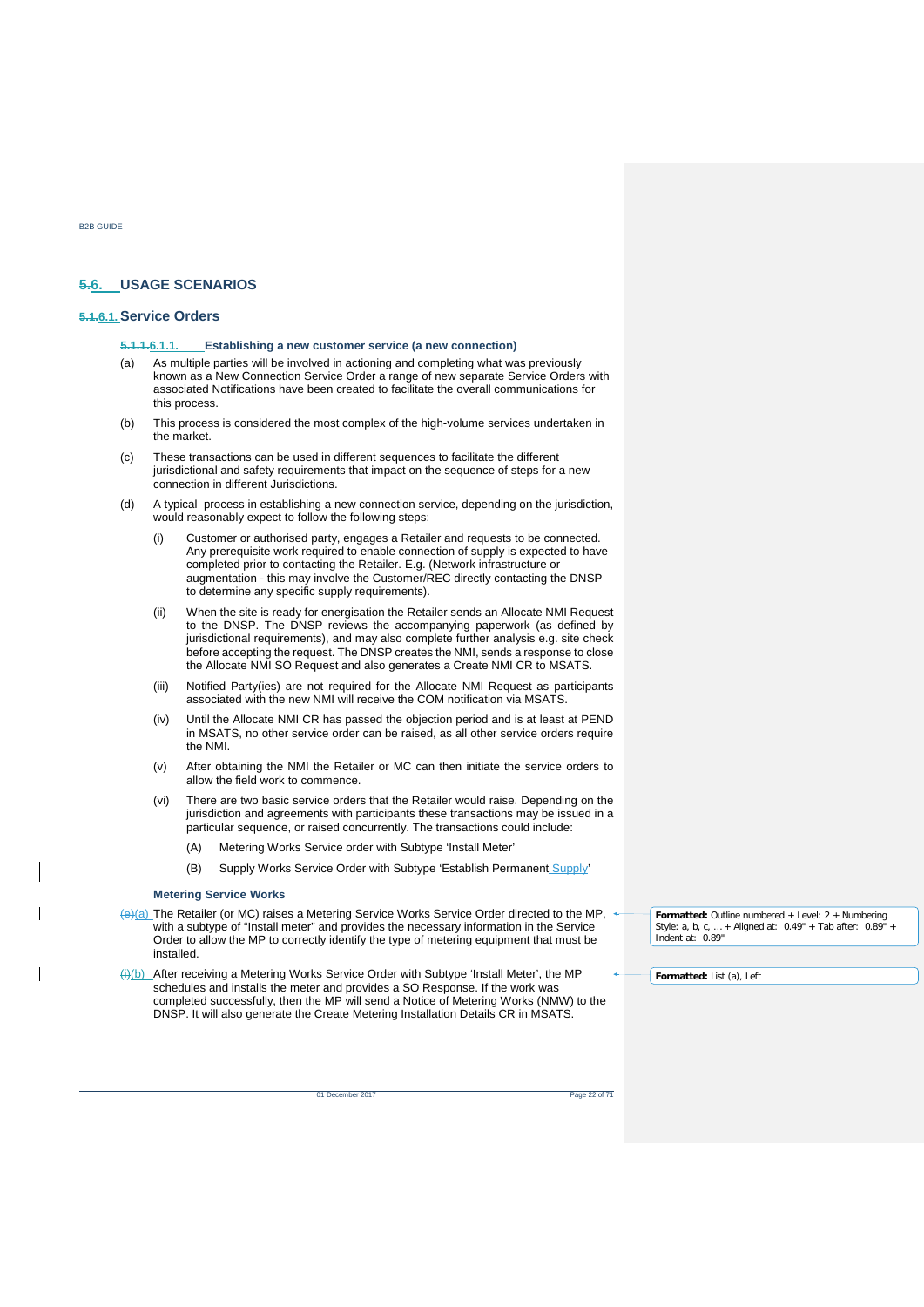#### **Supply Service Works**

- $(iii)(a)$  The R<sub>F</sub>etailer will send the DNSP a Supply Works Service Order (except in NSW) with Subtype 'Establish Permanent Supply or Establish Ttemporary Supply or Establish Temporary in Permanent ',
- (iii)(b) The DNSP will check that any additional paperwork provided at this point is acceptable. Providing all paperwork is in order, the DNSP schedules and attempts to connect the supply for the NMI. The DNSP provides the Service Order Response to the Initiator, as well as generate the Change NMI CR to update the NMI Status in MSATS.

 $\overline{(iv)(c)}$  Participants must be aware that there are jurisdictional differences that impact the order of the field work and therefore the sequence of Service Orders requests.

- (A) In some jurisdictions the supply service may need to have been established prior to the Meter Install. In this case, the MP could choose to require the Initiator to only send the Service Order once the supply service has been installed or could choose to rely on the fact that they are a Notified Party to a 'Supply Works- Establish Permanent' Service Order, as a trigger for their field work. These process sequence details are up to negotiation between participants.
- (B) In some Jurisdictions, the DNSP may require the meter to have been installed prior to the supply being established, tested and energised. In this case, the DNSP could choose to require the Retailer to only send the Service Order once the meter has been installed or could choose to rely on the fact that they will receive a Notice of Metering Works (NMW) transaction once the metering has been installed, as a trigger for their field work. These details are up to negotiation between participants.
- (C) In NSW the customer engages a service provider directly (under the Accredited Service Provider Scheme). The metering service provider assigned by the Retailer will install the required metering and co-ordinate with the ASP for connection of supply.

## **5.1.2.6.1.2. Example Process Flows – New Customer Service**

- (a) In this section a series of process diagrams are shown that depict example sequences for undertaking a process to establish a new Customer service in various jurisdictions.
- (b) This document does not prescribe the sequence that must occur, as that will be subject to specific (and possibly changing) jurisdictional safety requirements and is subject also to the preferred operating model of the participants in each jurisdiction.

It is recommended that participants in the various jurisdictions use these diagrams as a starting point for confirming the sequences that are most suitable for their particular circumstances.

The following pages provide a proposed model for undertaking new customer services.

**Formatted:** List (a), Outline numbered + Level: 2 +<br>Numbering Style: a, b, c, ... + Aligned at: 0.49" + Tab after: 0.89" + Indent at: 0.89"

**Formatted:** List (a)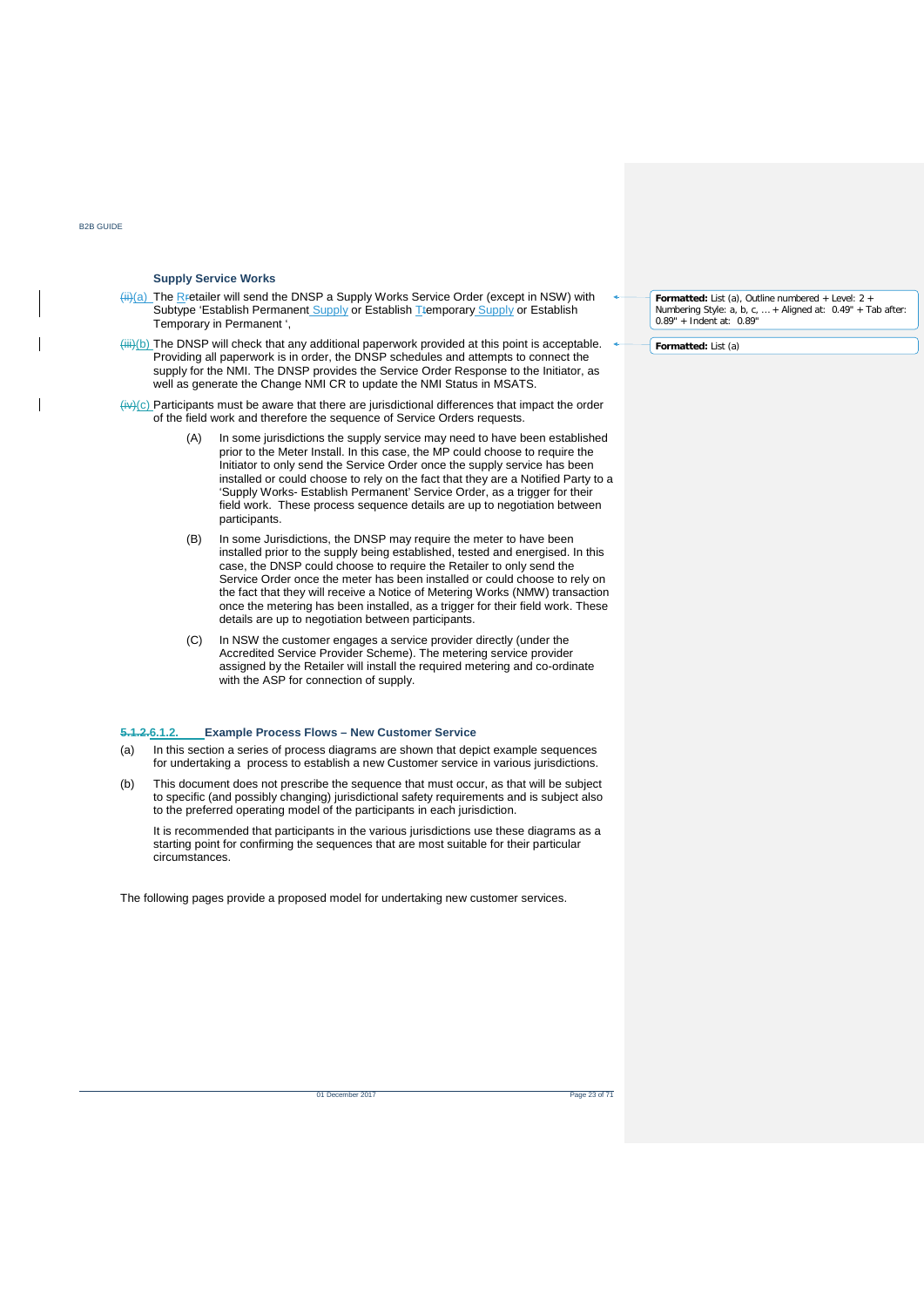# **Australian Capital Territory (ACT)**

(a) The following process diagram depicts a proposed model for establishing a new Customer Service in ACT. In this model the Meter is shown as being installed before the Supply has been established with the Retailer issuing a Supply Establishment Service Order after receiving confirmation that the Metering Installation is complete.

<span id="page-23-0"></span>**Figure 3 Proposed new Customer Service sequence for ACT**



of December 2017 Page 24 of 71

**Formatted:** Caption, Don't keep with next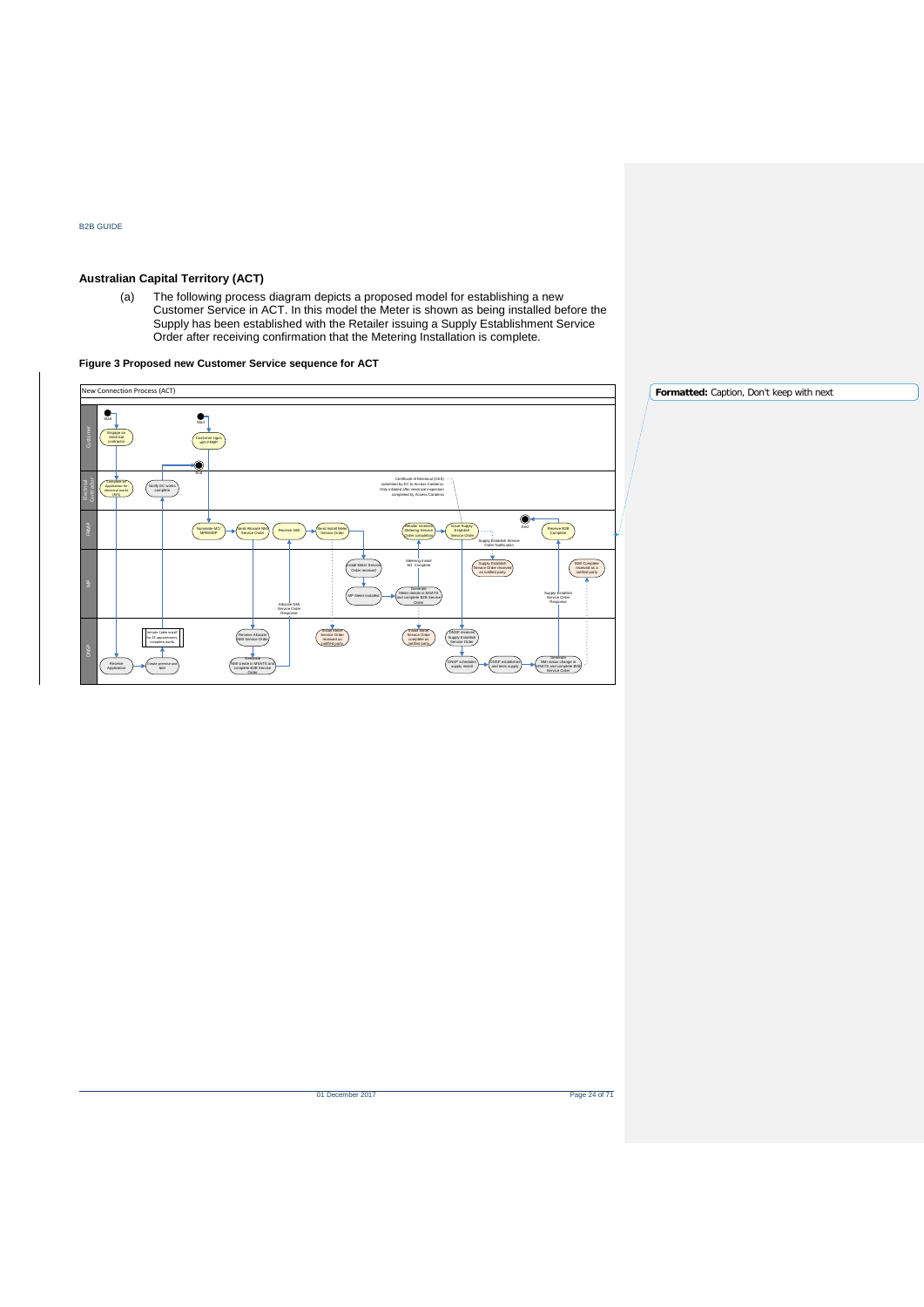# **New South Wales**

(a) The following process diagram depicts a proposed model for establishing a new Customer Service in NSW. In this Jurisdiction the ASP is responsible for establishing supply under the customer direction. As a result there is no Supply Works transaction depicted in this model.

<span id="page-24-0"></span>**Figure 4 Proposed new Customer Service sequence for NSW**



**Formatted:** Normal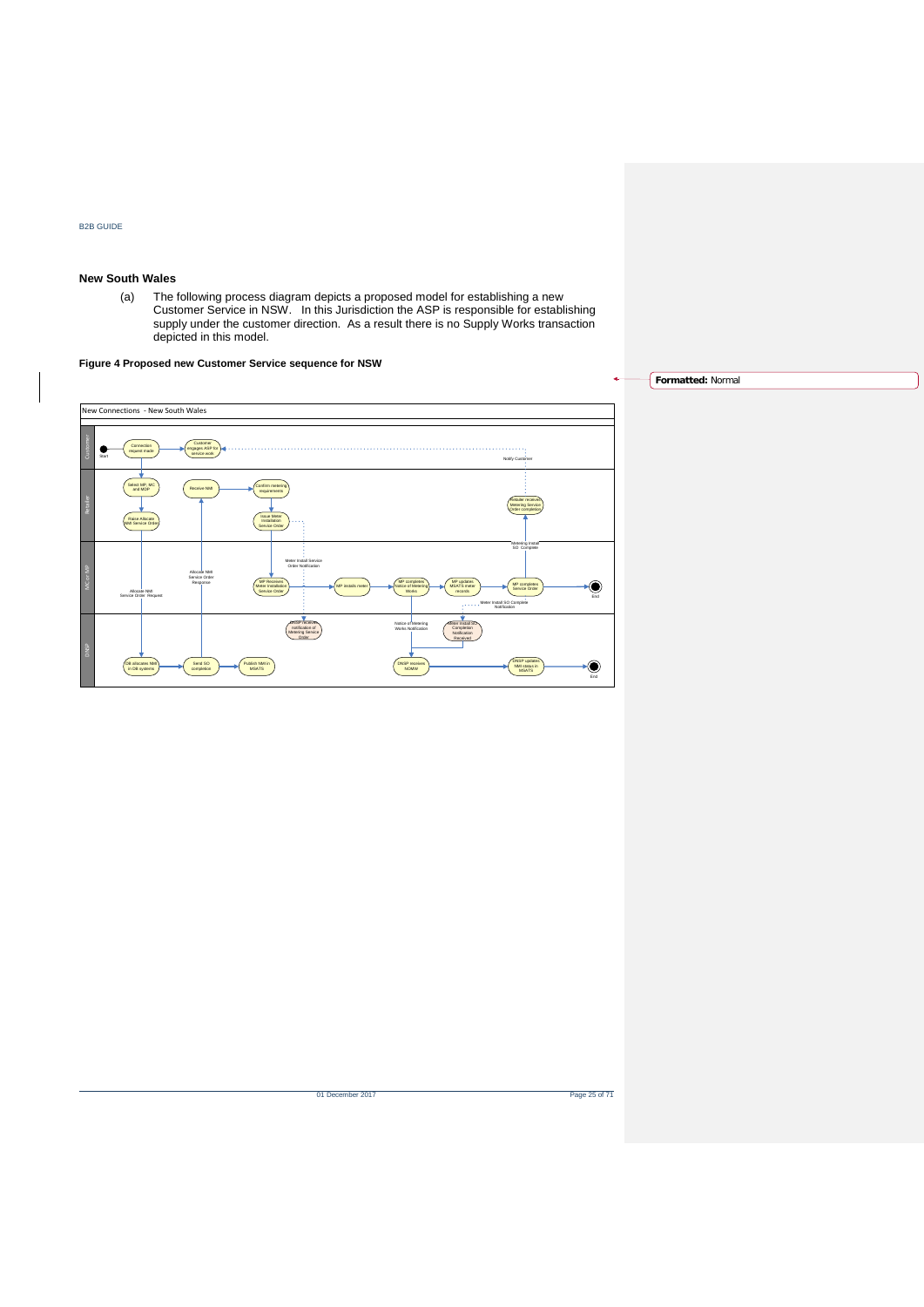# **Queensland**

- (a) The following process diagram depicts a proposed model for establishing a new Customer Service in Queensland. In this model the Meter is shown as being installed after the supply has been established, with the Notified Parties transaction with the *NotificationStatus* of 'Completed'Supply Establishment Service Order Response copy being used as a trigger to commence the <del>supply establishment<u>meter installation</u> acti</del>vity.
- (b) This process assumes that the Customer or Customers Representative has engaged with the DNSP regarding the works being undertaken and has approval to proceed with the ALLOCATE NMI request via the Retailer.

# <span id="page-25-0"></span>**Figure 5 Proposed new Customer Service sequence for QLD**





01 December 2017 Page 26 of 71

**Formatted:** Font: Italic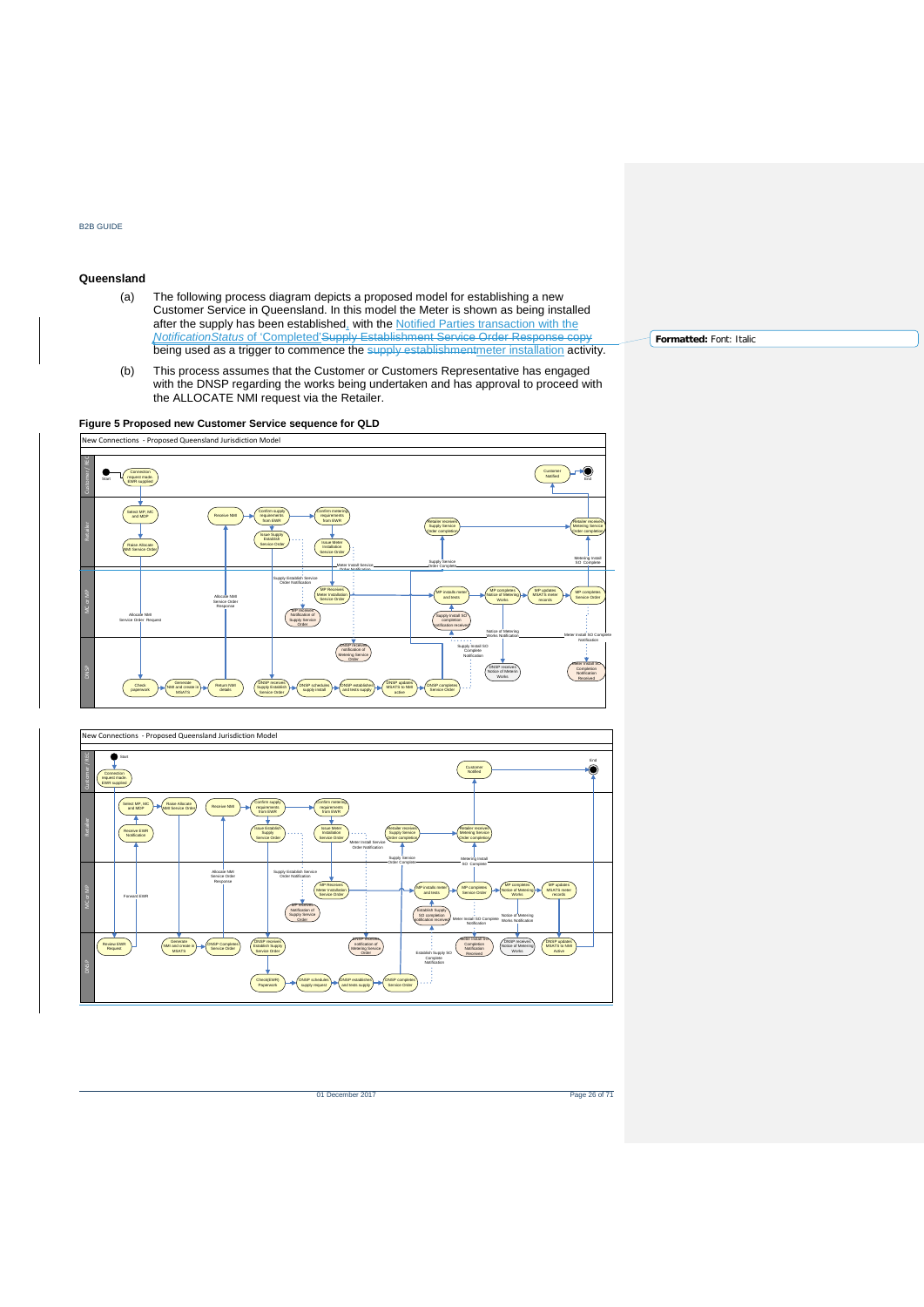# **South Australia**

- (a) The following process diagram depicts a proposed model for establishing new customer connection in South Australia. In this model the establishing of permanent supply or
- energisation will occur only up to the meter isolator. (b) Process sequence of events:
- - 1. Electrical contractor/Customer engages SAPN to establish Supply Point.
	- 2. Customer engages their retailer to Establish Retail Contract for the new connection and trigger Allocate NMI.
	- 3. Electrical contractor/customer schedules a booking with SAPN to Establish Permanent Supply. A notification of completion is sent to retailer.
	- 4. Notification of completion of Establishing Permanent Supply from SAPN triggers retailer to contact Meter Provider to issue a Metering Services Works.
	- 5. SAPN as a final step will commission the NMI and inform the retailer and market.
	-

#### <span id="page-26-0"></span>**Figure 6 Proposed new Customer Service sequence for SA**



01 December 2017 Page 27 of 71

**Formatted:** No bullets or numbering

**Field Code Changed**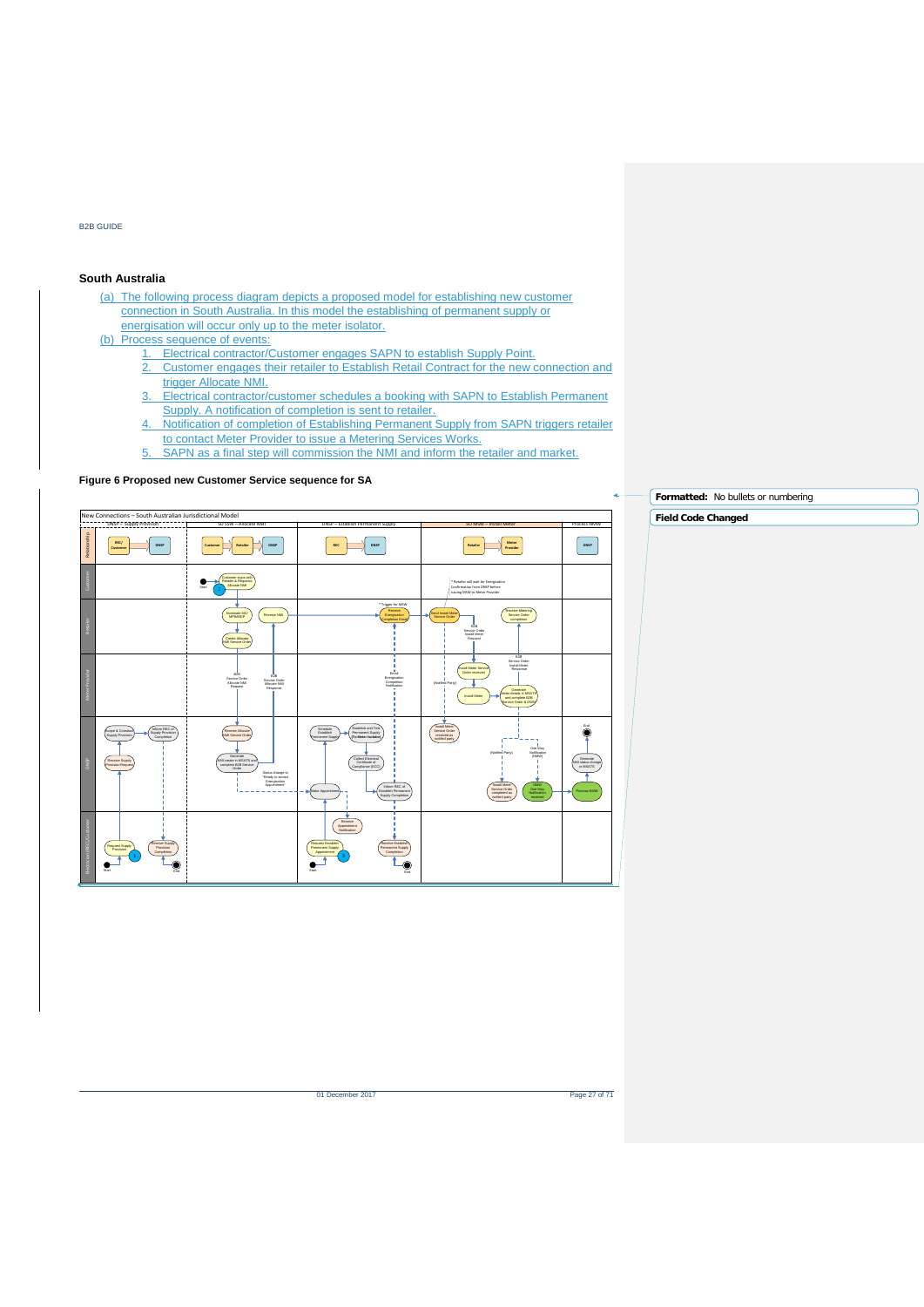# **Tasmania**

- (a) The following process diagram depicts a proposed model for establishing a new Customer **Service in Tasmania**
- <span id="page-27-0"></span>**Figure 7 Proposed new Customer Service sequence for TAS** (a) [Placeholder - Process flow currently in development]



01 December 2017 Page 28 of 71

**Formatted:** List Paragraph, Left, Space After: 8 pt, Line<br>spacing: Multiple 1.06 li, Numbered + Level: 1 + Numbering<br>Style: a, b, c, ... + Start at: 1 + Alignment: Left + Aligned at:<br>0.25" + Indent at: 0.5"

**Field Code Changed**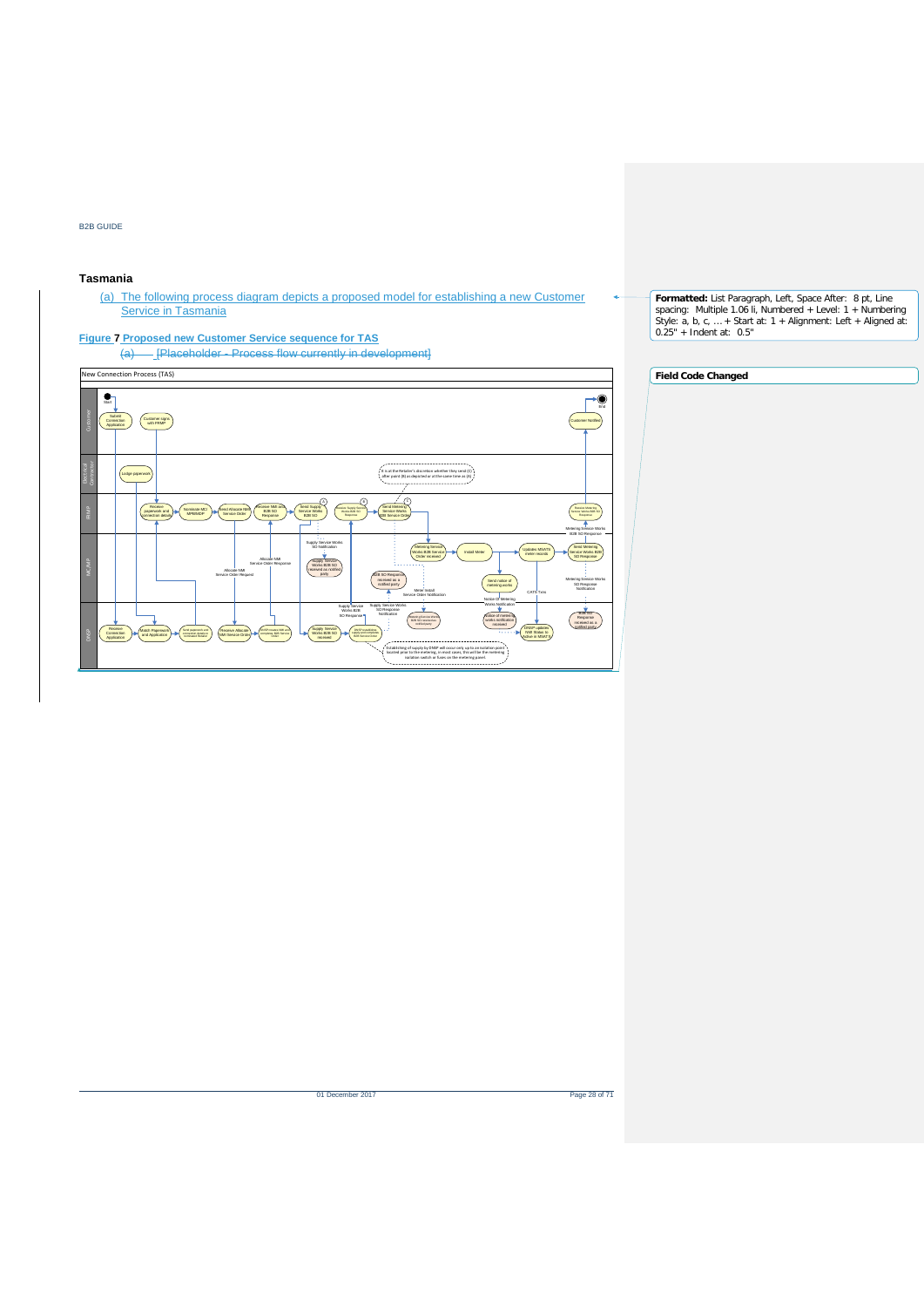## **Victoria**

- (a) The following process diagram depicts a proposed model for establishing a new Customer Service in Victoria. In this model the Supply is shown as being established after the meter has been installed with the Notice of Metering Works (NMW) or the Notified Party transaction with type of 'Metering Service Work', subtype of 'Install Meter' and with the *NotificationStatus* of 'Completed' being used as a trigger to commence the supply establishment activity.
- (a) The following process diagram depicts a proposed model for establishing a new Customer Service in Victoria. In this model the Supply is shown as being established after the meter has been installed with the Notice of Metering Works (NMW) or the Metering Service Works – Install Meter Service Order Response copy being used as a trigger to commence the supply establishment activity

# <span id="page-28-0"></span>**Figure 8 Proposed new Customer Service sequence for VIC**



**Formatted:** Font: (Default) Arial

**Formatted:** Font: (Default) Arial, Not Bold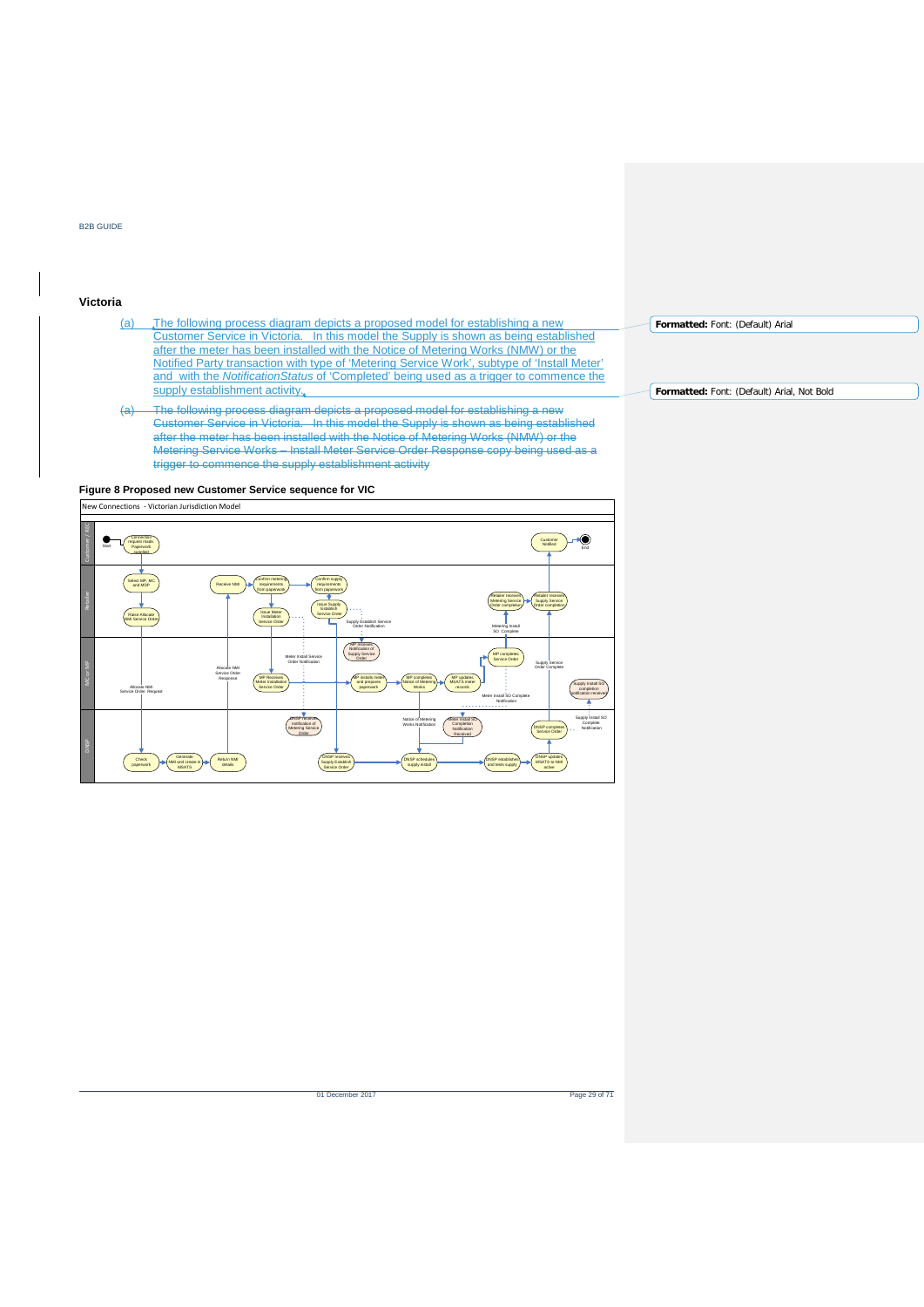# **5.1.3.6.1.3. Supply and Metering upgrades and alteration**

(a) Similar to New Connections, the old 'Adds & Alts' Service Order process has been replaced and the activities are now covered by the various Service Orders for Metering Service Works and Supply Service Works.

| Table 2 shows the original Adds and Alts Sub-Type and the replacement transaction(s): |  |  |
|---------------------------------------------------------------------------------------|--|--|
|---------------------------------------------------------------------------------------|--|--|

<span id="page-29-0"></span>

|  |  |  | Table 2: Comparison of old Add/Alts Subtype with new Service Orders Types |  |  |
|--|--|--|---------------------------------------------------------------------------|--|--|
|--|--|--|---------------------------------------------------------------------------|--|--|

| <b>Former Add / Alts</b><br><b>Subtype</b> | <b>Proposed Service Order Type and Subtype</b>                                                                                                                    |  |  |  |  |  |
|--------------------------------------------|-------------------------------------------------------------------------------------------------------------------------------------------------------------------|--|--|--|--|--|
| Install Controlled Load                    | The following Service order will be issued to the MP:                                                                                                             |  |  |  |  |  |
|                                            | • Metering Service Works - Install Controlled Load                                                                                                                |  |  |  |  |  |
| Move Meter                                 | The following Service order will be issued to the MP:                                                                                                             |  |  |  |  |  |
|                                            | • Metering Service Works - Move Meter                                                                                                                             |  |  |  |  |  |
|                                            | And additionally the following Service Order may be issued to the DNSP (except<br>in NSW) if the supply connection point must also be moved:                      |  |  |  |  |  |
|                                            | • Supply Service Works - Supply Alteration                                                                                                                        |  |  |  |  |  |
| <b>Install Meter</b>                       | This Service Order will be issued to an MP when an additional meter is required to<br>be added to an existing connection or for a new meter for a new connection. |  |  |  |  |  |
|                                            | • Metering Service Works - Install Meter                                                                                                                          |  |  |  |  |  |
|                                            | If the metering being installed requires a Supply Alteration (e.g. phase upgrade)<br>then an additional transaction will be issued to the DNSP:                   |  |  |  |  |  |
|                                            | • Supply Service Works - Supply Alteration                                                                                                                        |  |  |  |  |  |
|                                            | If the customer, REC or Retailer requires supply isolation to facilitate this metering<br>work an additional transaction may be issued to the DNSP:               |  |  |  |  |  |
|                                            | • Supply Service Works - Temporary Isolation                                                                                                                      |  |  |  |  |  |
| Remove Meter                               | This Service Order will be issued to an MP when a meter removal is required.                                                                                      |  |  |  |  |  |
|                                            | Metering Service Works - Remove meter                                                                                                                             |  |  |  |  |  |
|                                            | If the customer, REC or Retailer requires Supply Isolation to facilitate this metering<br>work an additional transaction may be issued to the DNSP:               |  |  |  |  |  |
|                                            | • Supply Service Works - Temporary Isolation                                                                                                                      |  |  |  |  |  |
|                                            | If this results in there being no meters assigned to that NMI, then an additional<br>transaction must be issued to the DNSP (except NSW):                         |  |  |  |  |  |
|                                            | Supply Service Works - Supply Abolishment.                                                                                                                        |  |  |  |  |  |
|                                            |                                                                                                                                                                   |  |  |  |  |  |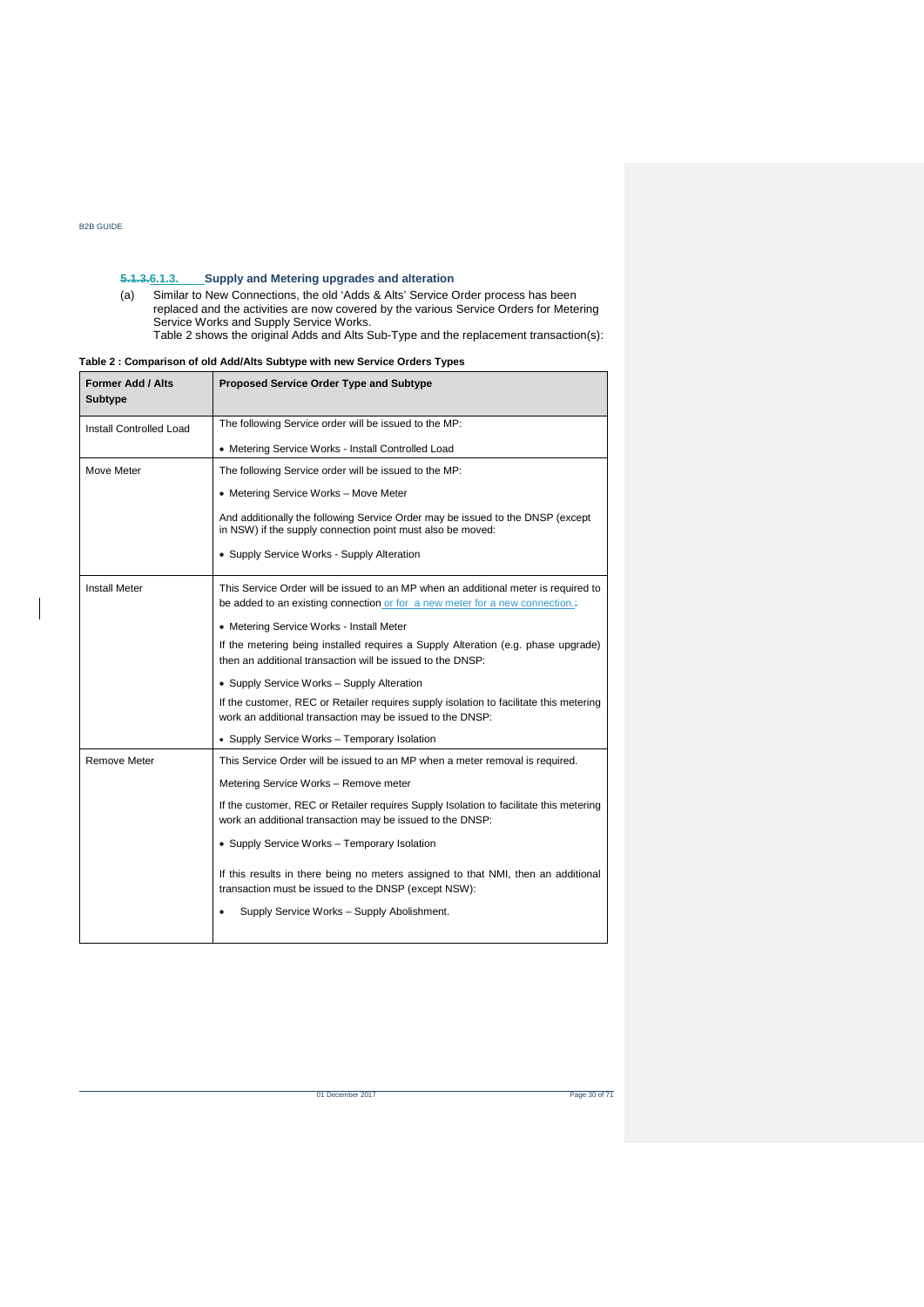| <b>Former Add / Alts</b><br>Subtype                                                                                                            | <b>Proposed Service Order Type and Subtype</b>                                                                                                                                   |  |  |  |  |
|------------------------------------------------------------------------------------------------------------------------------------------------|----------------------------------------------------------------------------------------------------------------------------------------------------------------------------------|--|--|--|--|
| <b>Exchange Meter</b>                                                                                                                          | This Service Order will be commonly used to facilitate meter churn for metering<br>competition. This Service Order will be issued to an MP when a meter exchange<br>is required: |  |  |  |  |
|                                                                                                                                                | • Metering Service Works - Exchange meter                                                                                                                                        |  |  |  |  |
| If the Metering being exchanged requires a Supply Alteration (e.g. phase upgrade)<br>then an additional transaction may be issued to the DNSP: |                                                                                                                                                                                  |  |  |  |  |
|                                                                                                                                                | • Supply Service Works – Supply Alteration                                                                                                                                       |  |  |  |  |
|                                                                                                                                                | If the customer, REC or Retailer requires Supply Isolation to facilitate this metering<br>work an additional transaction may be issued to the DNSP:                              |  |  |  |  |
|                                                                                                                                                | • Supply Service Works – Temporary Isolation                                                                                                                                     |  |  |  |  |
| Other                                                                                                                                          | A New Metering Works subtype has been created to allow for a request to remotely<br>re-configure a meter:                                                                        |  |  |  |  |
|                                                                                                                                                | • Metering Service Works – Meter Reconfiguration                                                                                                                                 |  |  |  |  |
|                                                                                                                                                | The specifics of the meter reconfiguration request must be defined in the Special<br>Instructions field in the service order and agreed contractually between the parties        |  |  |  |  |

(b) Customer/Retailer initiated changes - Where metering works is required (i.e. no changes to the supply connection point), a *ServiceOrderType* of 'Metering Service Works' is used with the appropriate sub-type.

- (i) A temporary outage is likely to be required in order to complete the metering works, but it is possible that this can be undertaken by the Metering Provider without requiring the DNSP to attend the site.
- (ii) If isolation of supply by the DNSP is needed to safely conduct the metering works, the Initiator will be required to also raise a Supply Service Works- Service Order with -Subtype of 'Temporary Isolation' to the DNSP.
- (iii) If the MP is unable/not authorised to re-connect supply and perform the necessary safety checks, the Initiator (usually the Retailer) may be required to raise a subsequent Re-energisation request. Depending on if they are a notified party and/or any specific business rules which exist, the DNSP may choose to first update the NMI Status to 'D' and after the Re-energisation request is received and actioned update the NMI Status back to 'A'.
- (iv) Upon completion of the metering works, in addition to providing a Response to the original Request, if the metering assets have changed the MP will send a Notice of Metering Works (NOMW) to the DNSP, and update MSATS as required with the new metering installation details.
- (b) Where a meter exchange also involves a change of MP, the New (i.e. nominated in the market, PEND status in MSATS)/Current MP may request from the Current/Previous MP metering details using a PreInstallationRequest (defined in the B2B Procedure: Customer and Site Details Notification Process) after receiving the Metering Service Works Request but prior to going out to site to perform the work.
	- This provides the New/Current MP with the additional metering information that may not be populated in MSATS (as some of the information is defined as Optional).

**Formatted:** Outline numbered + Level: 2 + Numbering<br>Style: a, b, c, ... + Aligned at: 0.49" + Tab after: 0.89" +<br>Indent at: 0.89"

**Formatted:** Outline numbered + Level: 3 + Numbering<br>Style: i, ii, iii, ... + Aligned at: 0.89" + Tab after: 1.28" +<br>Indent at: 1.28"

of December 2017 Page 31 of 71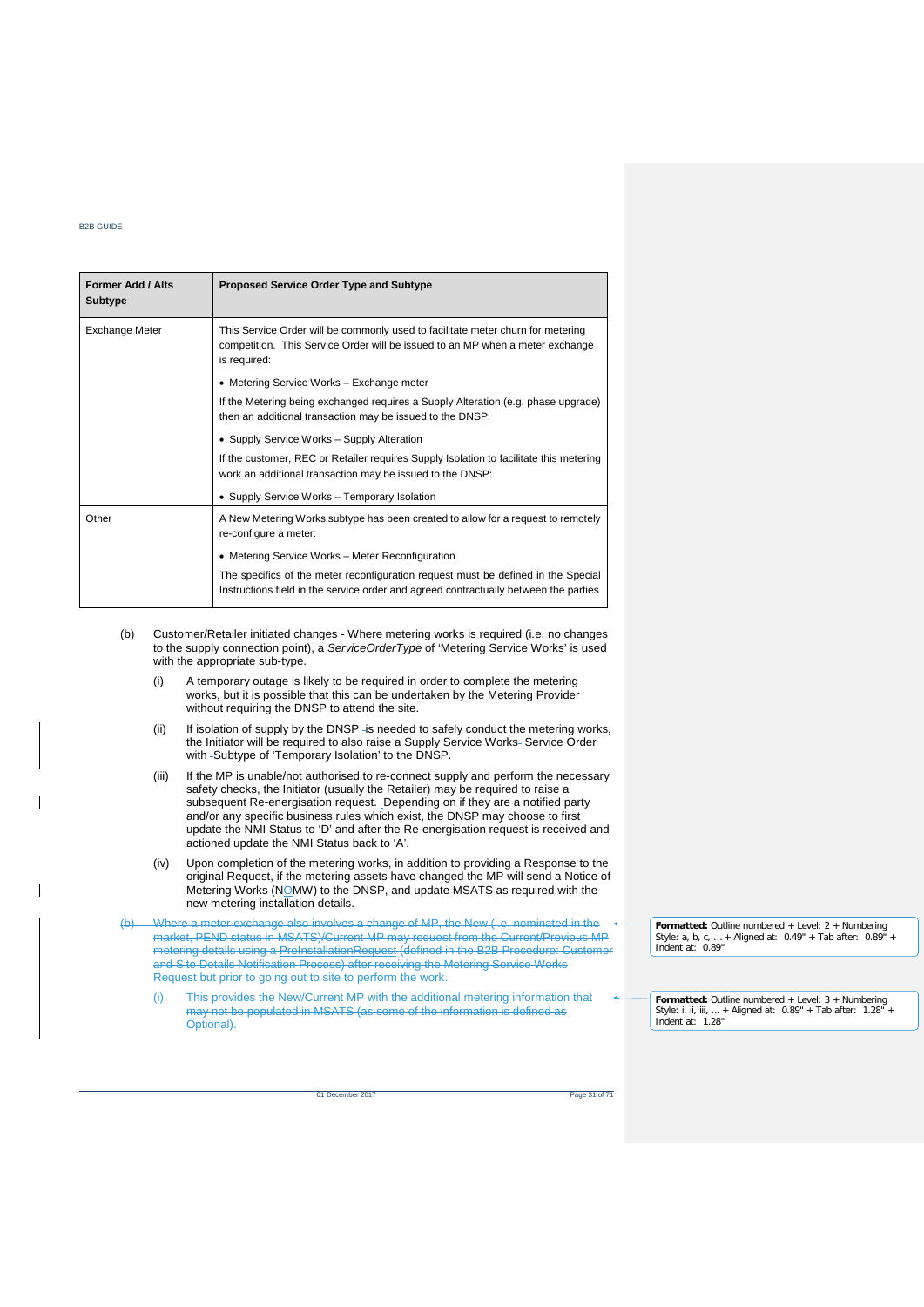- (c) Where a change in supply, e.g. change in location of connection point, or increasing from single phase to 3-phase, a *ServiceOrderType* of 'Supply Service Works' and *Subtype* 'Supply Alteration' is used.
	- (i) Where an arrangement exists between the DNSP and the MP, the DNSP may be able to complete all the work on-site. The MP is not required to attend on-site, but may need to perform some remote activities before the DNSP can provide a Response and closure of the Supply Alteration works.
	- $\frac{f(\cdot)(ii)}{ii}$  Where a Supply Alteration involves associated metering changes, it is expected that the Initiator also raise the appropriate Metering Service Works Request.
- (b)(d) Where it is determined that the most efficient and effective way to complete the required works is to have multiple parties attend on-site at the same time, the works can be arranged by a 'coordinating party' (refer to section [5.1.3.15](#page-34-2).1.5 Service Order Coordination for further details).

# **5.1.3.1.6.1.3.1. Example Process Flows – Meter Exchange**

# <span id="page-31-0"></span>**Figure 9 A Meter Exchange sequence where the MP is not changing**

Meter Exchange (triggered by a Meter Fault and Issue Notification – No MP change)



**Formatted:** Outline numbered + Level: 2 + Numbering<br>Style: a, b, c, ... + Aligned at: 0.49" + Tab after: 0.89" +<br>Indent at: 0.89"

Formatted: Outline numbered + Level: 3 + Numbering<br>Style: i, ii, iii, ... + Aligned at: 0.89" + Tab after: 1.28" +<br>Indent at: 1.28"

**Formatted:** Outline numbered + Level: 2 + Numbering<br>Style: a, b, c, ... + Aligned at: 0.49" + Tab after: 0.89" +<br>Indent at: 0.89"

of December 2017 Page 32 of 71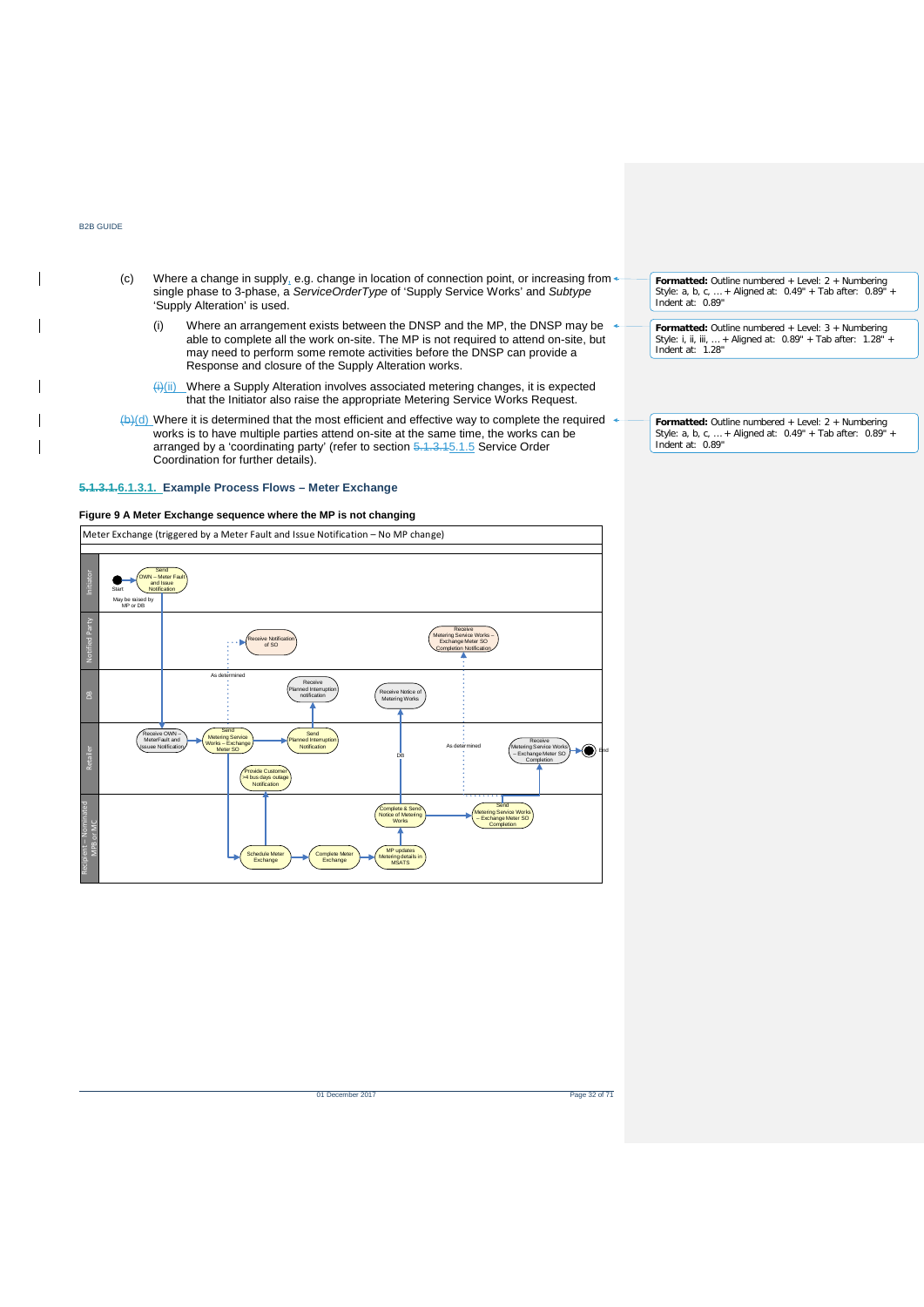# <span id="page-32-0"></span>**Figure 10 A Meter Exchange process preceded by FRMP, MC, MDP, MP Role changes**



**Formatted:** Normal

of December 2017 Page 33 of 71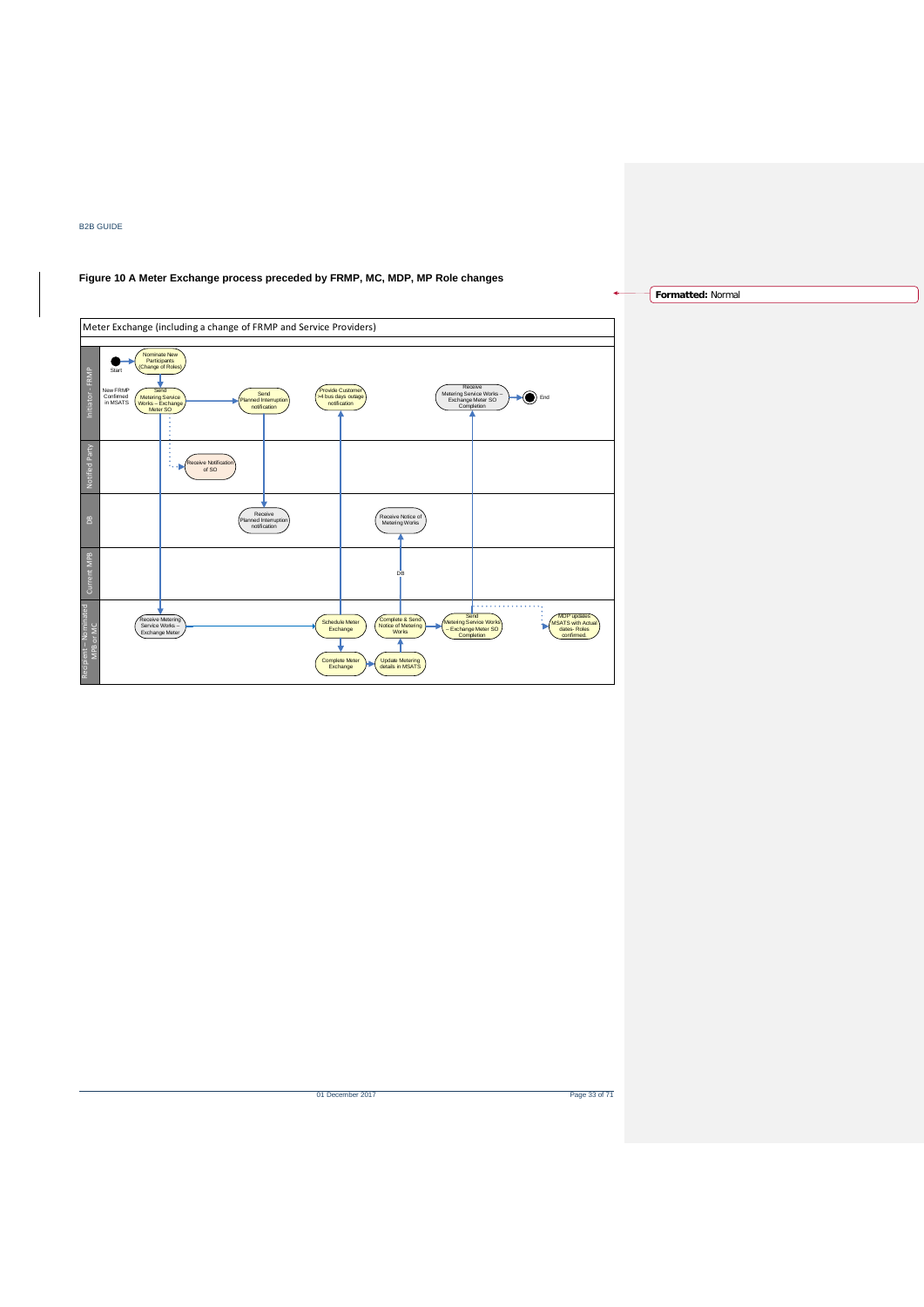# **5.1.4.6.1.4. Re-energisation & De-energisation**

- (a) The B2B procedures have specified the methods (SubTypes) and reasons used to deenergise premises, this allows clarity of de-energisations that have a regulatory restriction. This same logic and approach has not been applied to Re-energisation service orders. There is only a need to specify the most appropriate Re-energisation SubType (as per the Service Order Procedure) for the request.
- $(a)(b)$  The Initiator of the De-energisation Request may be either the Retailer or the MC (remote only).
- $\langle b \rangle$ (c) Depending on the method requested by the Initiator, the Recipient of the Reenregisation/De-energisation Request may be either the MC (remote only), MP or the DNSP.
- (c)(d) For a Re-energisation that accompanies a move-in (i.e. change of Retailer), the incoming Retailer may not be aware (or certain) of the method previously used to deenergise the site.
	- (i) Two statuses exist in MSATS, NMI Status (which the DNSP is responsible for maintaining) and the Meter Register Status (which the MP is responsible for maintaining). In most cases this information can be used to determine which party to send the re-energisation request to. However, where a de-energisation request is followed on the same day by a re-energisation request, MSATS may not be upto-date. In those cases, the initiator will need to apply additional business rule logic to determine who to send the re-energisation request to.
	- $(i)$ (ii) The incoming Retailer will need to ensure that they have an arrangement with an MC that has an agreement with the Current MP, otherwise they will need to nominate a New MC that does have such an arrangement prior to raising the reenergisation request.
	- $\frac{f(i)}{f(i)}$  In these scenarios the incoming Retailer may receive a rejection from the MC/MP/ /DNSP they raise a re-energisation request to, and will subsequently need to reraise a new re-energisation request to the other party.

<span id="page-33-0"></span>**Figure 11 Example De-Energisation process**



**Formatted:** Font: (Default) +Body (Arial)

**Formatted:** Numbered + Level: 1 + Numbering Style: a, b, + Start at: 1 + Alignment: Left + Aligned at: 0.5" Indent at: 0.75"

**Formatted:** Outline numbered + Level: 3 + Numbering<br>Style: i, ii, iii, ... + Aligned at: 0.89" + Tab after: 1.28" +<br>Indent at: 1.28"

**Formatted:** Normal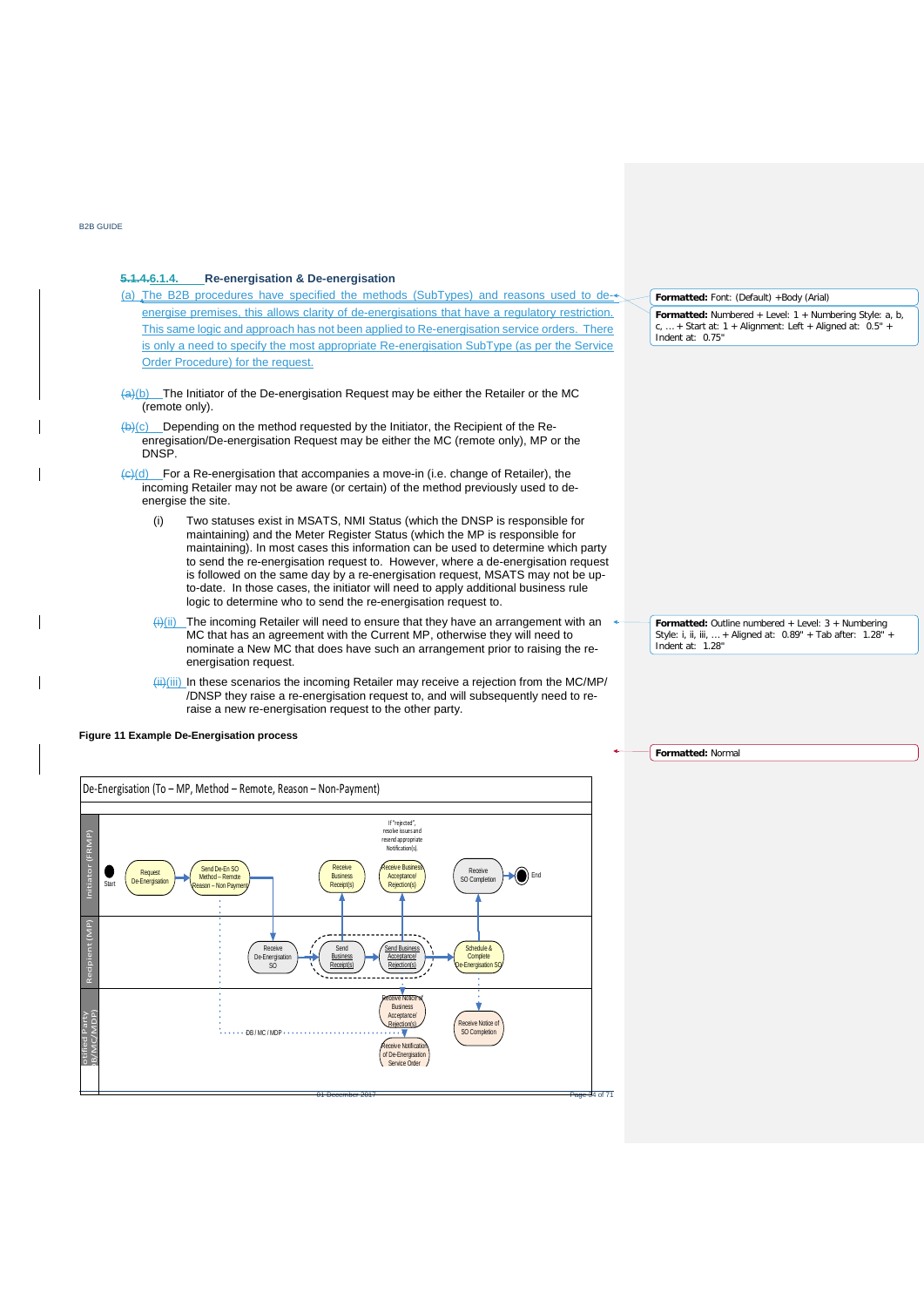#### <span id="page-34-0"></span>**Figure 12 Example Re-Energisation process**



# <span id="page-34-2"></span>**5.1.4.1.6.1.4.1. Change to De-energisation Service Order format**

(a) One of the changes that has been made to the format for De-energisation Service Orders is to separate the de-energisation method from the de-energisation reason. This change is to allow participants to more accurately manage de-energisation requests, and the situations when they can and cannot be used.

# **5.1.4.2.6.1.4.2. De-Energisation Method**

(a) There are now multiple service providers available to undertake customer deenergisation and different methods are available to different service provider. The diagram below shows which parties generally have access to which methods.

# <span id="page-34-1"></span>**Figure 13 De-Energisation Methods**

**Formatted:** Normal

**Formatted:** Normal

01 December 2017 Page 35 of 71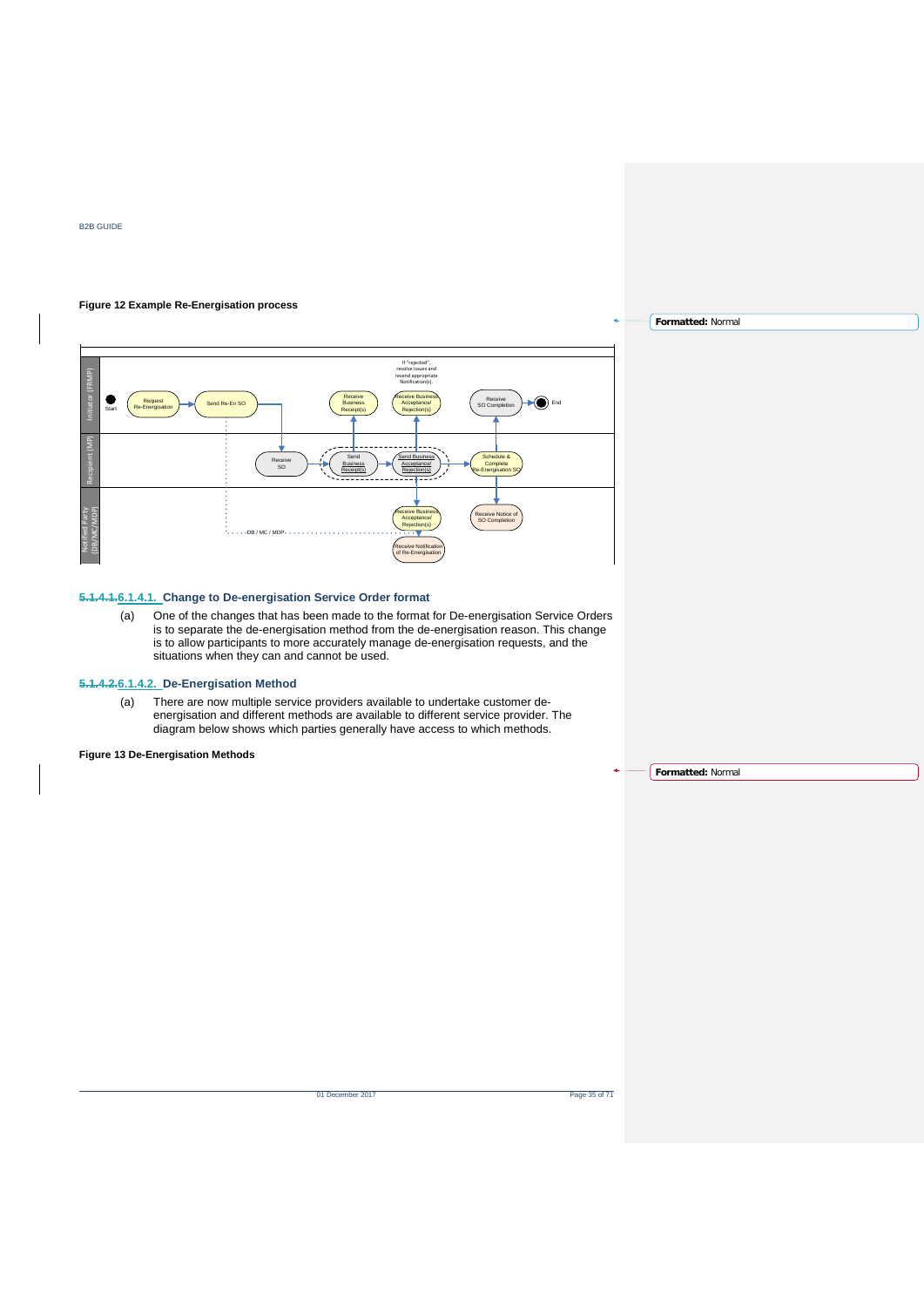|                                 | Main<br>Switch                              | <b>Meter</b><br><b>Tails</b> |                       | <b>Meter</b>      |                                            | Meter<br><b>Isolation</b>         | <b>Service</b><br>Fuse                           | Pole /<br>Pit /<br>Pillar                      |
|---------------------------------|---------------------------------------------|------------------------------|-----------------------|-------------------|--------------------------------------------|-----------------------------------|--------------------------------------------------|------------------------------------------------|
| <b>Device</b>                   | <b>Main Switch</b>                          | <b>Meter Tails</b>           | <b>Meter</b>          |                   |                                            | <b>Meter Isolation</b><br>Fuse    | Service Fuse /<br><b>Isolator</b>                | Pole / Pit / Pillar                            |
| <b>SO Method</b><br><b>Type</b> | <b>Main Switch</b><br><b>Seal / Sticker</b> | <b>Meter Tails</b>           | Remote                |                   | <b>Local Meter</b><br><b>Disconnection</b> | <b>Meter Isolation</b>            | <b>Remove Fuse</b>                               | <b>Disconnection at</b><br>Pole / Pit / Pillar |
| <b>LNSP</b>                     | <b>Manual</b>                               | <b>Manual</b>                | Remote                |                   | <b>Manual</b>                              | <b>Manual</b>                     | <b>Manual</b>                                    | <b>Manual</b>                                  |
| <b>MP</b>                       | <b>Manual</b>                               | <b>Manual</b>                | Remote                |                   | <b>Manual</b>                              | <b>Manual</b>                     | <b>Manual</b>                                    | N/A                                            |
|                                 | <b>Device</b>                               |                              | <b>Meter</b><br>Meter |                   |                                            | Service<br>Fuse<br>Service Fuse / | Pole /<br>Pit /<br>Pillar<br>Pole / Pit / Pillar |                                                |
|                                 | <b>SO Method</b><br><b>Type</b>             | Remote                       |                       |                   | <b>Local Meter Disconnection</b>           | Isolator<br><b>Remove Fuse</b>    | <b>Disconnection at</b><br>Pole / Pit / Pillar   |                                                |
|                                 | <b>LNSP</b>                                 | <b>Remote (VIC only)</b>     |                       | Manual (VIC only) |                                            | Manual                            | <b>Manual</b>                                    |                                                |
|                                 | Contestable<br><b>MP</b>                    | Remote                       | <b>Manual</b>         |                   |                                            | N/A                               | N/A                                              |                                                |
|                                 |                                             |                              |                       |                   |                                            |                                   |                                                  |                                                |
|                                 |                                             |                              |                       |                   |                                            | <b>Service</b>                    |                                                  | Pole /                                         |

|                                 |                          | <b>Meter</b>                          | <b>Service</b><br><b>Fuse</b>     | Pole /<br>Pit/<br><b>Pillar</b>                |
|---------------------------------|--------------------------|---------------------------------------|-----------------------------------|------------------------------------------------|
| <b>Device</b>                   | <b>Meter</b>             | <b>Meter Isolation</b><br><b>Fuse</b> | Service Fuse /<br><b>Isolator</b> | Pole / Pit / Pillar                            |
| <b>SO Method</b><br><b>Type</b> | <b>Remote</b>            | <b>Meter Isolation</b>                | <b>Remove Fuse</b>                | <b>Disconnection at</b><br>Pole / Pit / Pillar |
| <b>LNSP</b>                     | <b>Remote (Vic Only)</b> | <b>Manual (Vic Only)</b>              | <b>Manual</b>                     | <b>Manual</b>                                  |
| <b>MP</b>                       | <b>Remote</b>            | <b>Manual</b>                         | <b>Manual</b>                     | N/A                                            |

# **5.1.4.3.6.1.4.3. De-Energisation Reasons**

(a) To ensure clarity of the reason for de-energisation and ensure that all de-energisation reasons which are covered by a *protected period* are clearly identified, additional deenergisation reasons have been added to the Service Order framework and have been matched to the protected period obligations within the NERR and Victorian Energy Retail Code.

The de-energisation reasons (and associated protected periods) are shown in [Table 3](#page-36-0) below.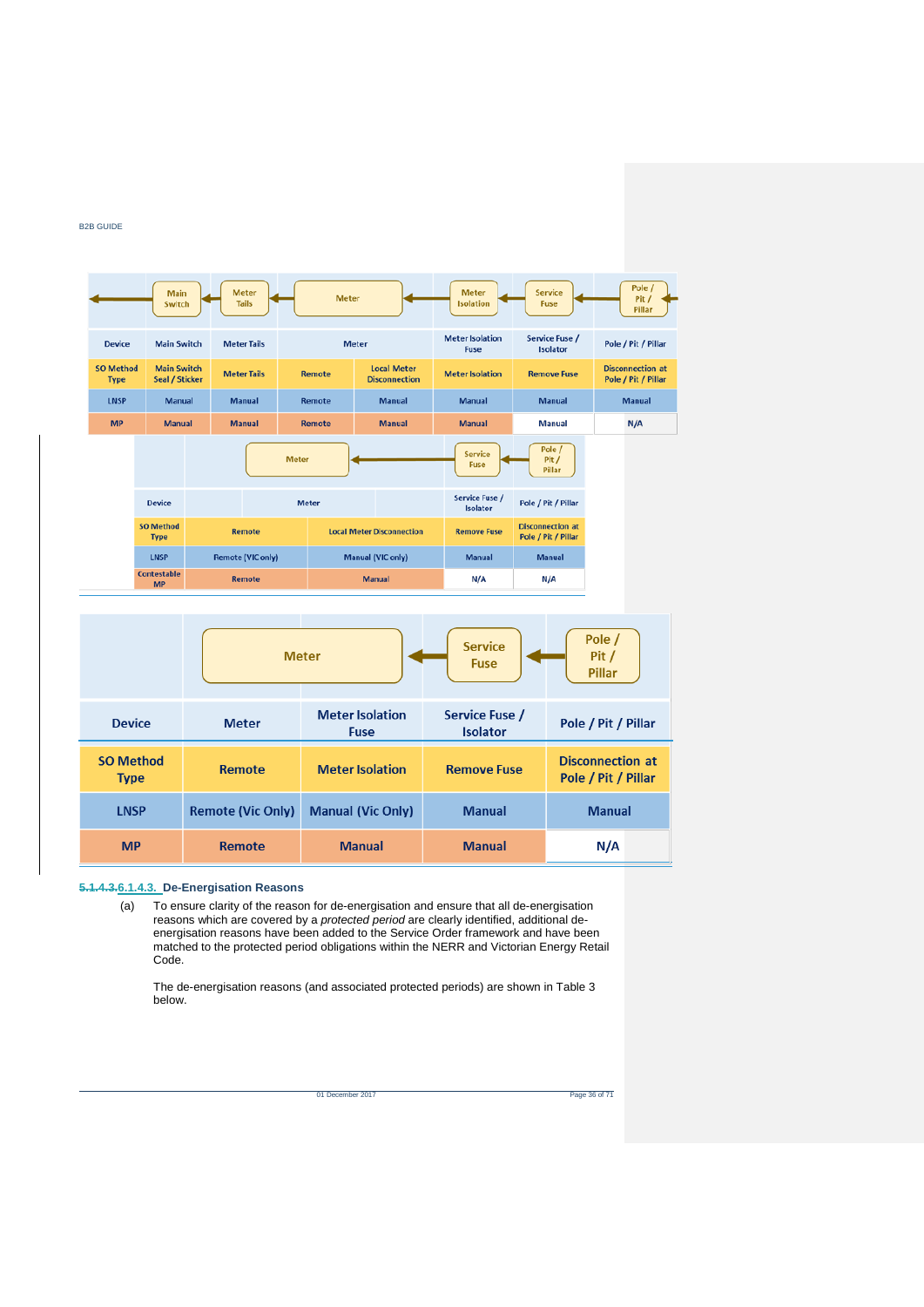# <span id="page-36-0"></span>**Table 3 : B2B Service Order Types and Protected Periods**

| B <sub>2</sub> B<br>Service Order De-<br>energisation<br>Reason | <b>NERR</b><br><b>De-Energisation Type</b>                                                | <b>NERR</b><br>Clause 116<br><b>Protected</b><br>Period | <b>VERC</b><br><b>De-Energisation Type</b>                                             | <b>VERC</b><br>Clause 116<br><b>Protected</b><br>Period |
|-----------------------------------------------------------------|-------------------------------------------------------------------------------------------|---------------------------------------------------------|----------------------------------------------------------------------------------------|---------------------------------------------------------|
| Non-Payment                                                     | Cl 111 - De-energisation<br>for not paying bill                                           | CI 116 Applies                                          | CI 111 - De-energisation for<br>not paying bill                                        | CI 116 Applies                                          |
| Contract (as per<br>NERR)                                       | Cl 112 - De-energisation<br>for not paying security<br>deposit                            |                                                         | CI 112 - De-energisation for<br>not paying security deposit                            |                                                         |
| No Access                                                       | CI 113 - De-energisation<br>for denying access to<br>meter                                |                                                         | Cl 113 - De-energisation for<br>denying access to meter                                |                                                         |
| <b>Illegal Usage</b>                                            | CI 114 - De-energisation<br>for illegally using energy                                    |                                                         | CI 114 - De-energisation for<br>illegally using energy                                 |                                                         |
| <b>Unauthorised Usage</b>                                       | CI 115 - De-energisation<br>for non-notification by<br>move-in or carry-over<br>customers |                                                         | CI 115 - De-energisation for<br>non-notification by move-in<br>or carry-over customers |                                                         |
| Move Out <sup>1</sup>                                           |                                                                                           | CI 116 Does                                             |                                                                                        | CI 116 Does Not                                         |
| Safety                                                          |                                                                                           | Not Apply                                               |                                                                                        | Apply                                                   |
| Defect                                                          |                                                                                           |                                                         |                                                                                        |                                                         |
| Site Works                                                      |                                                                                           |                                                         |                                                                                        |                                                         |
| <b>Customer Requested</b>                                       |                                                                                           |                                                         |                                                                                        |                                                         |
| Other                                                           |                                                                                           |                                                         |                                                                                        |                                                         |
|                                                                 | <sup>1</sup> To be used when the customer has vacated the premises                        |                                                         |                                                                                        |                                                         |

# **5.1.4.4.6.1.4.4. De-Energisation Summary**

 $\overline{\phantom{a}}$ 

The combination of de-energisation methods (subtypes) and reasons are summarised in the table below:

<span id="page-36-1"></span>**Table 4 : Summary of De-Energisation Methods and Reasons**

| <b>De-Energisation Method</b>                                                                                                                                                                                                           | <b>De-Energisation Reason</b>                                                                                | Comment                         |
|-----------------------------------------------------------------------------------------------------------------------------------------------------------------------------------------------------------------------------------------|--------------------------------------------------------------------------------------------------------------|---------------------------------|
| Disconnection at pole top,<br>٠<br>pillar box or pit<br><b>Local Meter Disconnection</b><br>٠<br>Main switch sticker / Seal<br><b>Meter Isolation Point</b><br><b>Meter Tails</b><br>Remote<br>Remove Fuse<br>Recipient discretion<br>٠ | Non-Payment<br>Contract (as per NERR)<br>No Access<br>٠<br><b>Illegal Usage</b><br><b>Unauthorised Usage</b> | <b>Protected Period Applies</b> |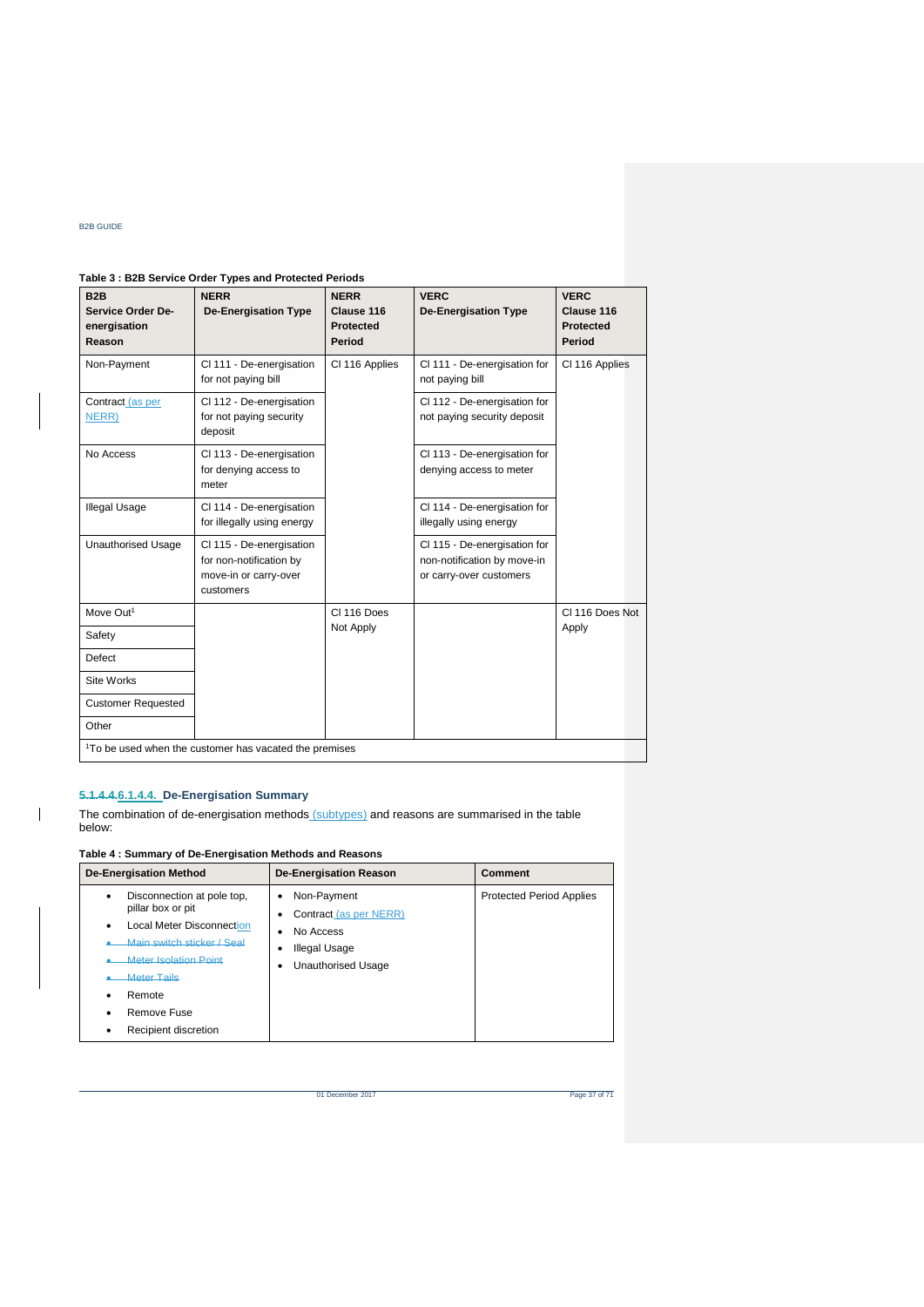| <b>De-Energisation Method</b> | <b>De-Energisation Reason</b>  | <b>Comment</b>            |  |  |
|-------------------------------|--------------------------------|---------------------------|--|--|
|                               | Other                          | Protected period does not |  |  |
|                               | Move Out<br>٠                  | apply                     |  |  |
|                               | Safety<br>٠                    |                           |  |  |
|                               | Defect<br>٠                    |                           |  |  |
|                               | Site Works<br>٠                |                           |  |  |
|                               | <b>Customer Requested</b><br>٠ |                           |  |  |
|                               | Other                          |                           |  |  |

(a) For example, a disconnection for Non-Payment might be undertaken by sending a Service Order to the relevant a Network Participant as:

- (1) **Method**: Remove Fuse, **Reason**: Non Payment
- (2) **Method**: RemoteMeter Isolation, **Reason**: Non-Payment

(c)(b) Similarly, a Move Out disconnection may be requested by:

- (1) **Method**: Remove Fuse, **Reason**: Move Out
- (2) **Method**: Remote, **Reason**: Move Out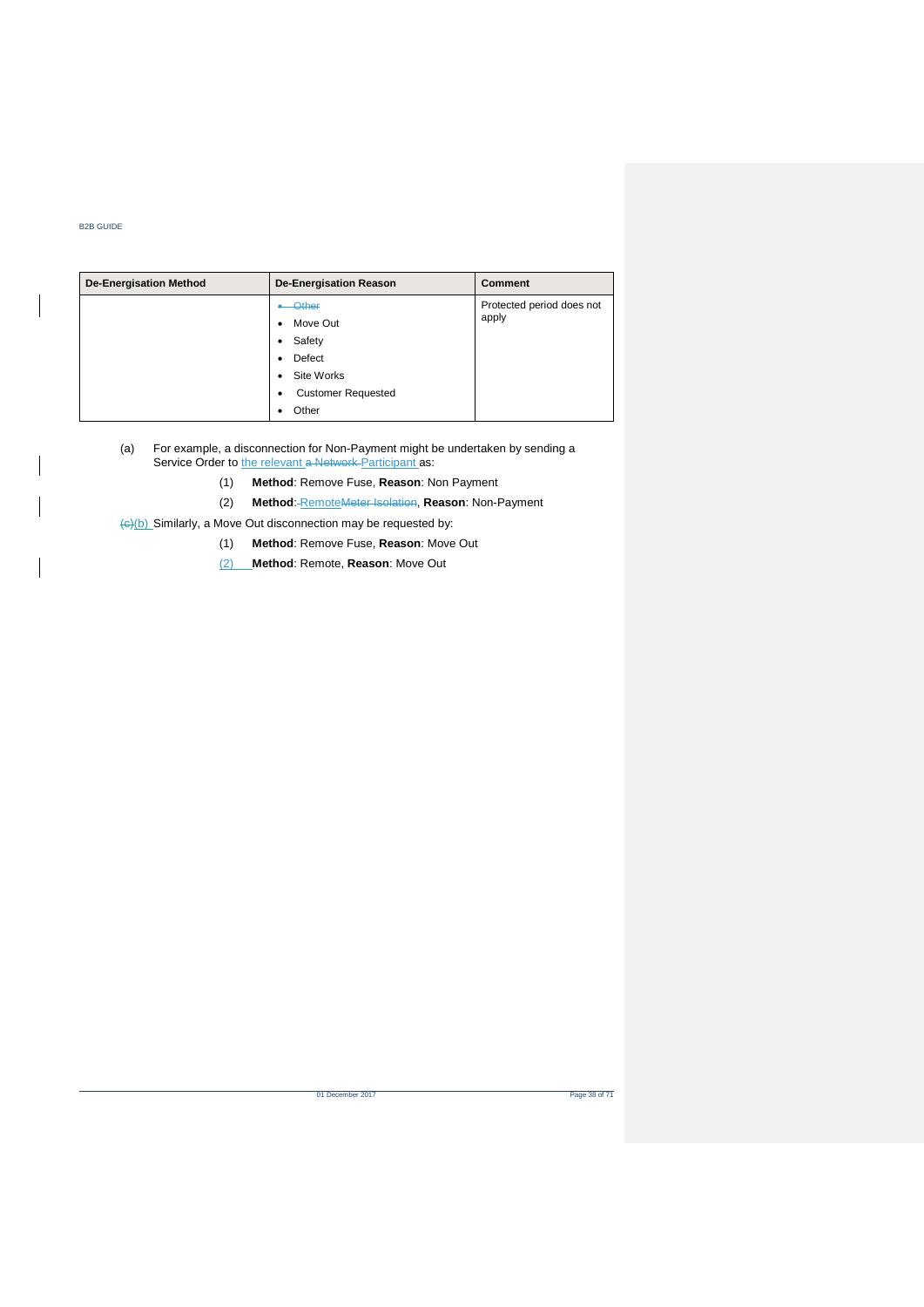# $(2)$

# **6.1.4.5. Service Order Scenario Table**

| Scenario                                                                                                       |                                                                                                                                                          | Candidate Service Orders (with subtype) Required to fulfil scenario                                                                                                                                                         | Notes (these only relate to SMALL customers).                                                                                                                                                                                                                                                                                                                                                                                                                                                            |
|----------------------------------------------------------------------------------------------------------------|----------------------------------------------------------------------------------------------------------------------------------------------------------|-----------------------------------------------------------------------------------------------------------------------------------------------------------------------------------------------------------------------------|----------------------------------------------------------------------------------------------------------------------------------------------------------------------------------------------------------------------------------------------------------------------------------------------------------------------------------------------------------------------------------------------------------------------------------------------------------------------------------------------------------|
|                                                                                                                | <b>To MPB</b>                                                                                                                                            | To DB                                                                                                                                                                                                                       |                                                                                                                                                                                                                                                                                                                                                                                                                                                                                                          |
| Connection<br><b>New</b><br>required                                                                           | <b>Metering Service Work (MSW)</b><br><b>Install Meter</b>                                                                                               | <b>Supply Service Works (SSW)</b><br><b>Allocate NMI</b><br><b>Establish Permanent</b><br>Supply (not NSW)<br><b>Establish Temporary in</b><br><b>Permanent (not NSW)</b><br><b>Establish Temporary</b><br>Supply (not NSW) | New Connection processes are different is each<br>jurisdictions. Refer to Guide process maps.                                                                                                                                                                                                                                                                                                                                                                                                            |
| <b>Additions &amp; Alterations -</b><br>Scenario<br>requires<br>metering work only                             | Metering Service Work -<br><b>Move Meter</b><br><b>Install Meter (assumes)</b><br>additional to existing)<br><b>Install Controlled Load</b><br>$\bullet$ | Service not supported by DB                                                                                                                                                                                                 | Assumes Metering Work can be achieved<br>without supply isolation. If Supply isolation is<br>required then a SSW - Temporary Isolation<br>will be required to be send to the DB.                                                                                                                                                                                                                                                                                                                         |
| <b>Additions &amp; Alterations -</b><br>Scenario<br>requires<br>metering upgrade and<br>supply service upgrade | Metering Service Work -<br><b>Move Meter</b><br><b>Install Meter (assumes)</b><br>٠<br>additional to existing)<br><b>Install Controlled Load</b><br>٠    | <b>Supply Service Works</b><br><b>Supply Alteration</b><br><b>Temporary Isolation</b>                                                                                                                                       | This scenario includes an upgrade to the Supply<br>service. This will typically be required when a<br>site moves from single phase to 3 phase as a<br>result of increased load requirements. A SSW<br>will be typically sent to the DB requesting this<br>upgrade and a MSW will be sent to the metering<br>provider to upgrade the meter. It is likely that a<br>level of co-ordination between the DB, the MP<br>and the customers REC will be required. Note:<br>Customers in NSW may engage a ASP to |

**Formatted:** No bullets or numbering

**Formatted Table**

01 December 2017 Page 39 of 71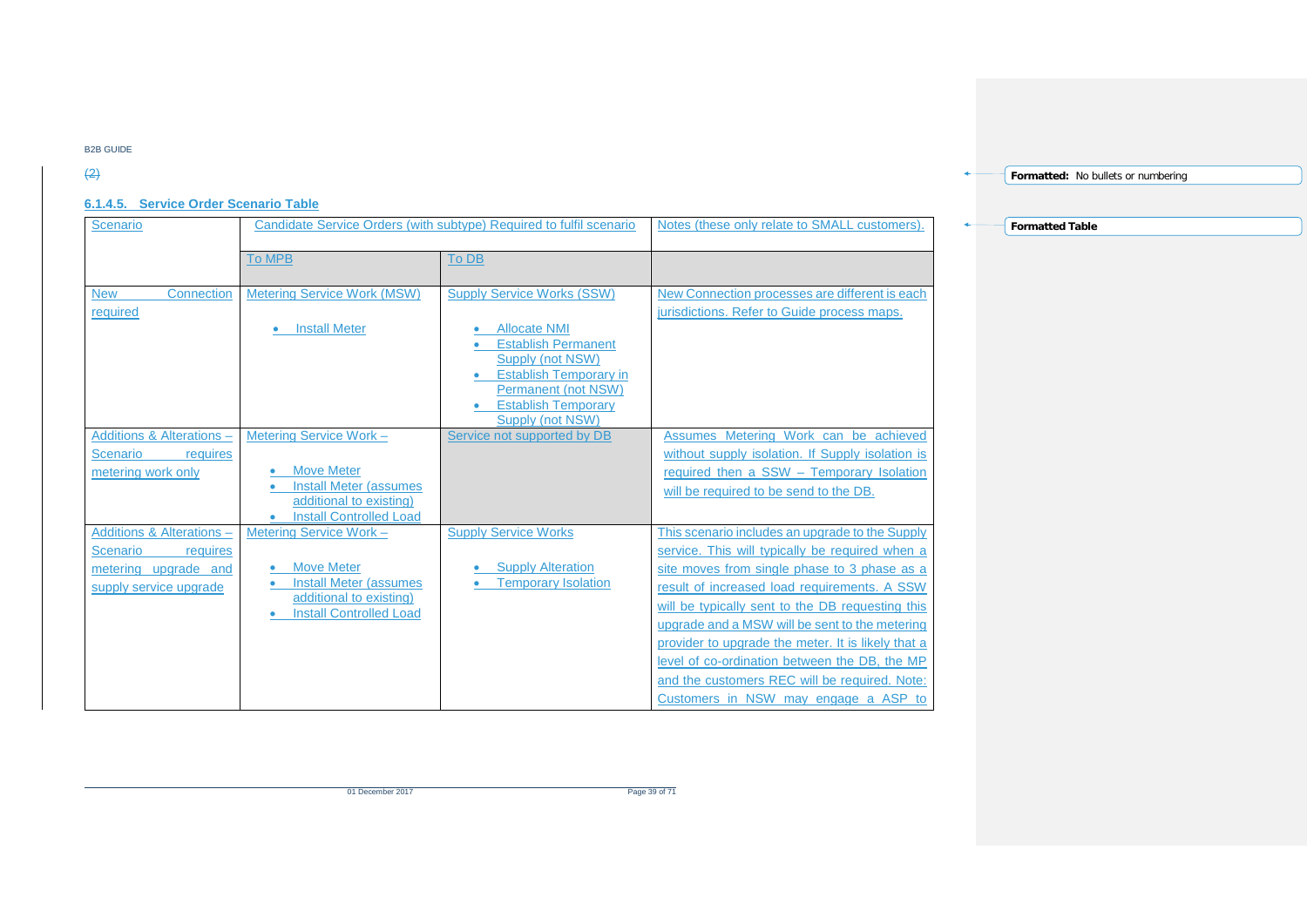| <b>Remote De-energisation</b><br>Required (non-VIC) | De-energisation<br>Remote<br>۰<br><b>Recipient Discretion</b> | Service not supported by DB     | perform the Supply Service upgrade on behalf<br>of the DB.<br>should<br>refer<br>Initiator<br>to<br>MeteringInstallationtypecode (COMMS4D) in<br>MSATS to determine if the meter supports this<br>functionality. | the |                                                            |
|-----------------------------------------------------|---------------------------------------------------------------|---------------------------------|------------------------------------------------------------------------------------------------------------------------------------------------------------------------------------------------------------------|-----|------------------------------------------------------------|
| <b>Remote De-energisation</b>                       | De-energisation                                               |                                 | In Victoria both DB's and Contestable Metering                                                                                                                                                                   |     | Formatted: Font: Not Bold                                  |
| <b>Required (VIC)</b>                               |                                                               |                                 | providers will have the ability to perform remote                                                                                                                                                                |     |                                                            |
|                                                     | Remote<br>$\bullet$                                           |                                 | services. Initiators should determine who to                                                                                                                                                                     |     | Formatted: Left, Bulleted + Level: 3 + Aligned at: 1.25" + |
|                                                     |                                                               | <b>Recipient Discretion</b>     | send the SO request to by referring to the MP                                                                                                                                                                    |     | Indent at: 1.5"                                            |
|                                                     |                                                               |                                 | role in MSATS which will indicate which party                                                                                                                                                                    |     |                                                            |
|                                                     |                                                               |                                 | has remote connectivity to the meter. Initiator                                                                                                                                                                  |     |                                                            |
|                                                     |                                                               |                                 | should refer to the Metering Installation typecode                                                                                                                                                               |     |                                                            |
|                                                     |                                                               |                                 | (COMMS4D or MRIM in the case of a DB owned                                                                                                                                                                       |     |                                                            |
|                                                     |                                                               |                                 | meter) in MSATS to determine if the meter                                                                                                                                                                        |     |                                                            |
|                                                     |                                                               |                                 | supports this functionality. Cannot be requested                                                                                                                                                                 |     |                                                            |
|                                                     |                                                               |                                 | for meters with a Metering Installation type code                                                                                                                                                                |     |                                                            |
|                                                     |                                                               |                                 | of 'MRAM'.                                                                                                                                                                                                       |     |                                                            |
| De-<br><b>Physical</b>                              | De-energisation                                               | De-energisation                 | In general physical de-energisation will be                                                                                                                                                                      |     |                                                            |
| energisation required                               |                                                               |                                 | performed by the DB unless the Initiator wishes                                                                                                                                                                  |     |                                                            |
|                                                     | <b>Local Meter</b><br>$\bullet$                               | <b>Remove Fuse</b>              | this to be performed at the metering via the                                                                                                                                                                     |     |                                                            |
|                                                     | <b>Disconnection</b>                                          | <b>Local Meter</b><br>$\bullet$ | lifting of the meter's internal contactor. This                                                                                                                                                                  |     |                                                            |
|                                                     |                                                               | <b>Disconnection</b>            | service can be requested of the MP.                                                                                                                                                                              |     |                                                            |
|                                                     |                                                               |                                 |                                                                                                                                                                                                                  |     |                                                            |
| <b>Remote Re-energisation</b>                       | Re-energisation                                               | Service not supported by DB     | Outside Victoria a remote re-energisation can                                                                                                                                                                    |     |                                                            |
| required (non-VIC)                                  |                                                               |                                 | be requested of a contestable metering                                                                                                                                                                           |     |                                                            |
|                                                     | Remote                                                        |                                 | provider. Initiator should refer to the Metering                                                                                                                                                                 |     |                                                            |
|                                                     | <b>Recipient Discretion</b>                                   |                                 | Installation code (COMMS4D) in MSATS to                                                                                                                                                                          |     |                                                            |

01 December 2017 Page 40 of 71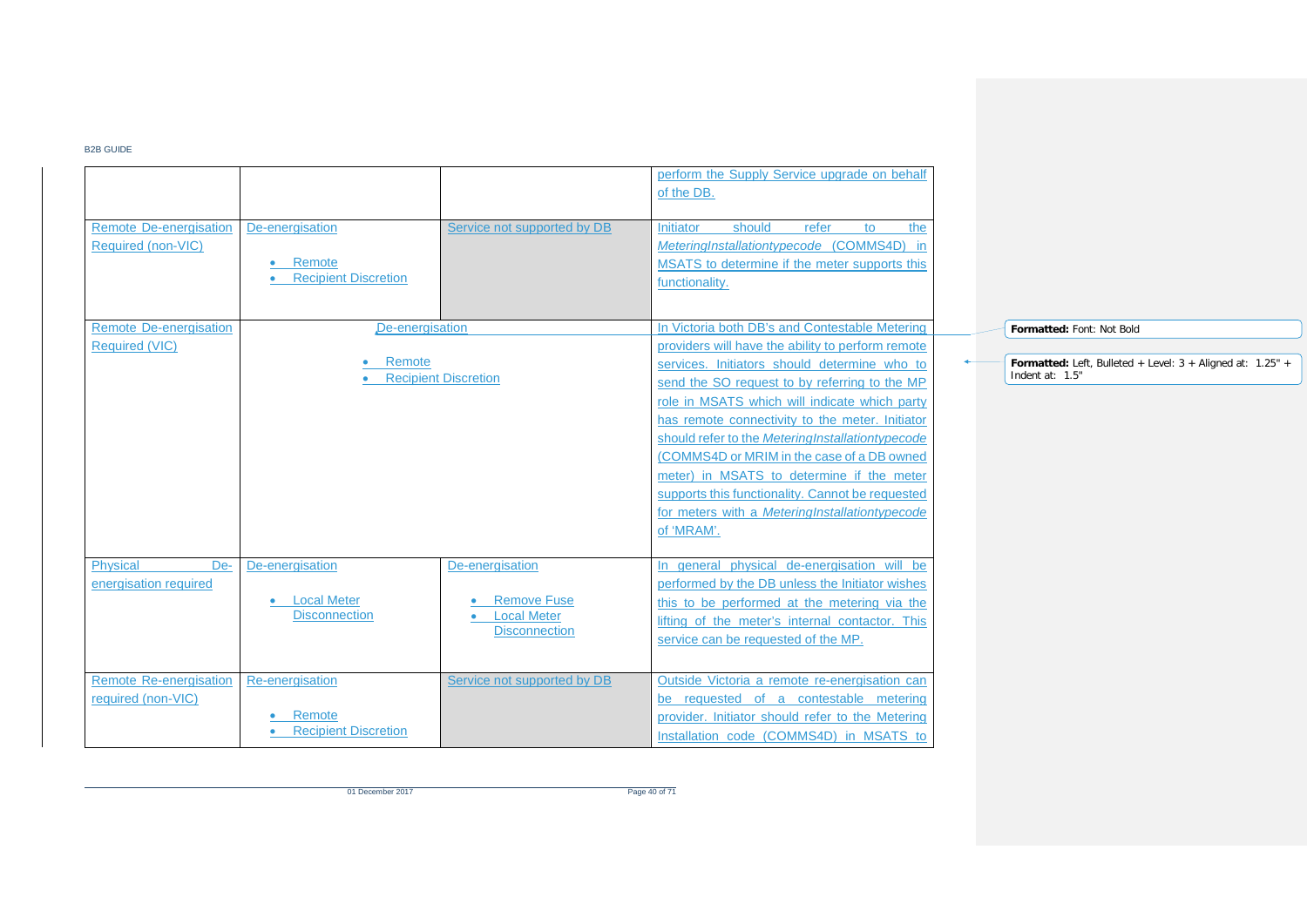| <b>Remote Re-energisation</b><br>required (VIC) |                                          | <b>Re-energisation</b><br>Remote                                | if.<br>the<br>meter<br>this<br>determine<br>supports<br>functionality. Cannot be requested for meters<br>with a <i>Metering Installation typecode</i> of 'MRAM'.<br>In Victoria both DB's and Contestable Metering<br>providers will have the ability to perform remote<br>services. Initiators should determine who to<br>send the SO request to by referring to the MP<br>role in MSATS. Initiator should refer to the<br>Metering Installation code (COMMS4D) in<br>MSATS to determine if the meter supports this |
|-------------------------------------------------|------------------------------------------|-----------------------------------------------------------------|----------------------------------------------------------------------------------------------------------------------------------------------------------------------------------------------------------------------------------------------------------------------------------------------------------------------------------------------------------------------------------------------------------------------------------------------------------------------------------------------------------------------|
| <b>Physical</b><br>Re-<br>energisation required | Re-energisation<br><b>Physical Visit</b> | Re-energisation<br>After Disconnect for Non-                    | functionality. Cannot be requested for meters<br>with a Meter Installation code of 'MRAM'.<br>In general physical Re-energisation will be<br>dependent on the method of De-energisation<br>and who performed it. MSATS NMIStatusCode                                                                                                                                                                                                                                                                                 |
|                                                 |                                          | Payment<br><b>Physical Visit</b><br><b>New Reading Required</b> | and MeterRegisterStatuscode will indicate if the<br>service order should be sent to the DB or the<br>MP. A NMIStatusCode of 'D' will indicate that a<br>physical fuse removal was undertaken by the<br>DB to de-energisation the site therefore the<br>physical replacement of the fuse is required.                                                                                                                                                                                                                 |
|                                                 |                                          |                                                                 | Physical Visit may also be requested of a<br>Metering Provider where they offer such service<br>and the method of de-energisation was Local<br>Meter Disconnection or Remote (indicated by<br>the MeterRegisterStatuscode of 'D') when they<br>require a technician on site at time of                                                                                                                                                                                                                               |

01 December 2017 Page 41 of 71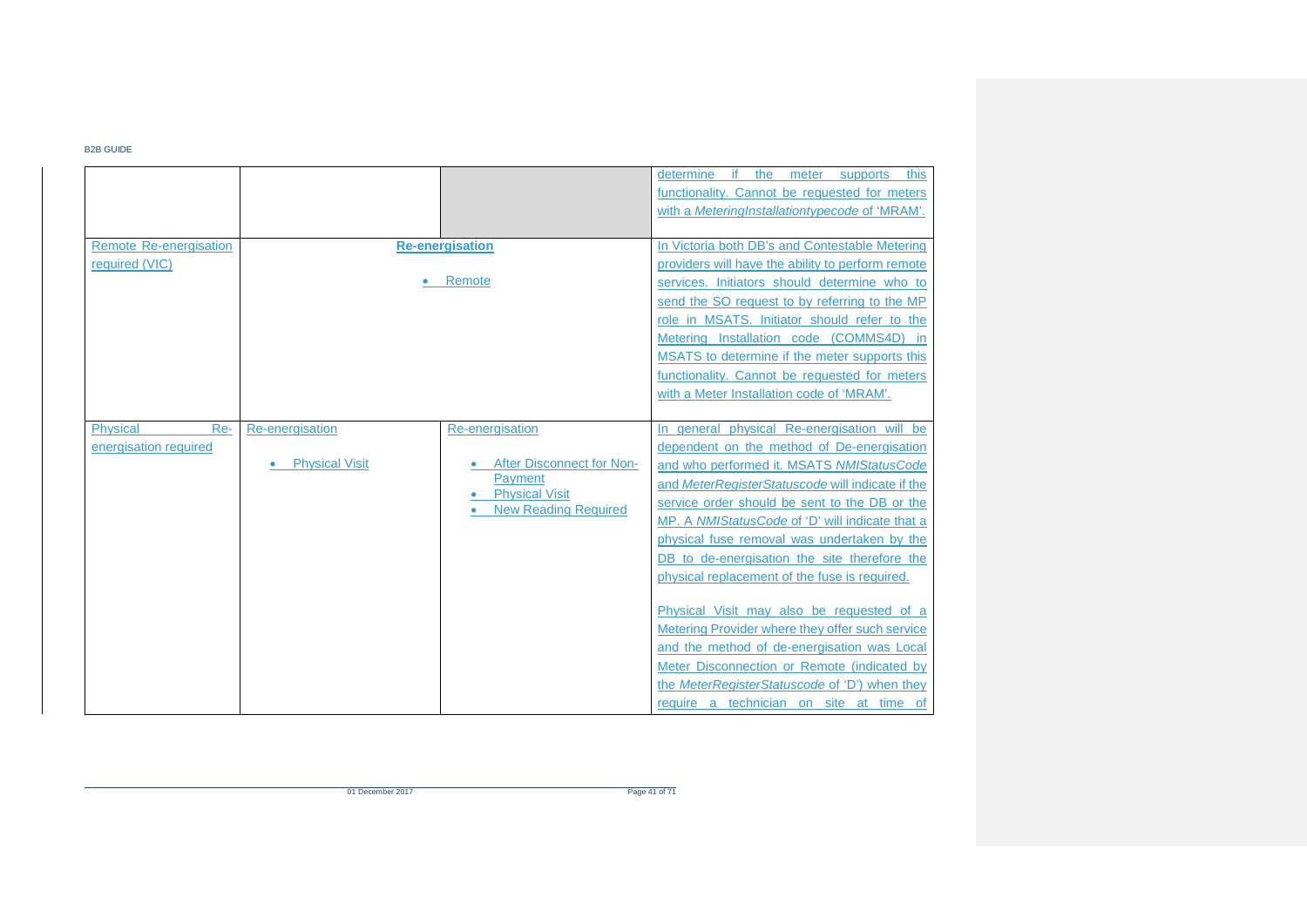|                             |                               |                              | energisation (where a retailer is not satisfied   |  |                           |
|-----------------------------|-------------------------------|------------------------------|---------------------------------------------------|--|---------------------------|
|                             |                               |                              | that the site can be safety energised remotely).  |  |                           |
|                             |                               |                              |                                                   |  |                           |
| <b>Meter Investigation</b>  | <b>Metering Service Work</b>  | <b>Metering Service Work</b> | Usually used in circumstances where a             |  |                           |
|                             |                               |                              | customer or retailer is querying the correct      |  |                           |
|                             | Meter Investigation -         | • Meter Investigation $-$    | operation of the meter and is requesting the      |  | Formatted: Font: Not Bold |
|                             | <b>Meter Test</b>             | <b>Meter Test</b>            | Meter provider to perform a set of meter tests to |  | Formatted: Font: Not Bold |
|                             |                               |                              | validate meter data. As both contestable          |  |                           |
|                             |                               |                              | metering providers and DB's will have metering    |  |                           |
|                             |                               |                              | assets in the field for some time, Initiators     |  |                           |
|                             |                               |                              | should determine who to send the SO request       |  |                           |
|                             |                               |                              | to by referring to the MP role in MSATS.          |  |                           |
|                             |                               |                              |                                                   |  |                           |
| <b>Meter Fault</b>          | <b>Metering Service Work</b>  |                              | Usually used for when a fault of some             |  |                           |
|                             |                               |                              |                                                   |  |                           |
| Scenario - retailer raising | Meter Investigation - Inspect |                              | description is suspected and the initiator is     |  | Formatted: Font: Not Bold |
| request to Metering         |                               |                              | requesting a metering provider to attend site     |  |                           |
|                             |                               |                              | and determine the exact nature of the issue.      |  |                           |
| provider to visit site to   |                               |                              | The fault may have been detected by the MP        |  |                           |
| remedy a suspected          |                               |                              | systems who has requested the initiator to raise  |  |                           |
| meter/comms fault.          |                               |                              | a Service Order request to underpin the field     |  |                           |
|                             |                               |                              | work. Initiators should determine who to send     |  |                           |
|                             |                               |                              | the SO request to by referring to the MP role in  |  |                           |
|                             |                               |                              | MSATS.                                            |  |                           |
|                             |                               |                              |                                                   |  |                           |
| Time Switch<br>Change       | Service not supported by MP   | <b>Metering Service Work</b> | Used when the Initiator wishes to change on/off   |  |                           |
| External to<br>settings $-$ |                               |                              | times of a physical controlled load device        |  | Formatted: Font: Not Bold |
| meter                       |                               | <b>Change TimeSwitch</b>     | separate to the meter. This is not to be used     |  | Formatted: Font: Not Bold |
|                             |                               | setting                      | when changing the on/off times inside a meter.    |  |                           |
|                             |                               |                              |                                                   |  |                           |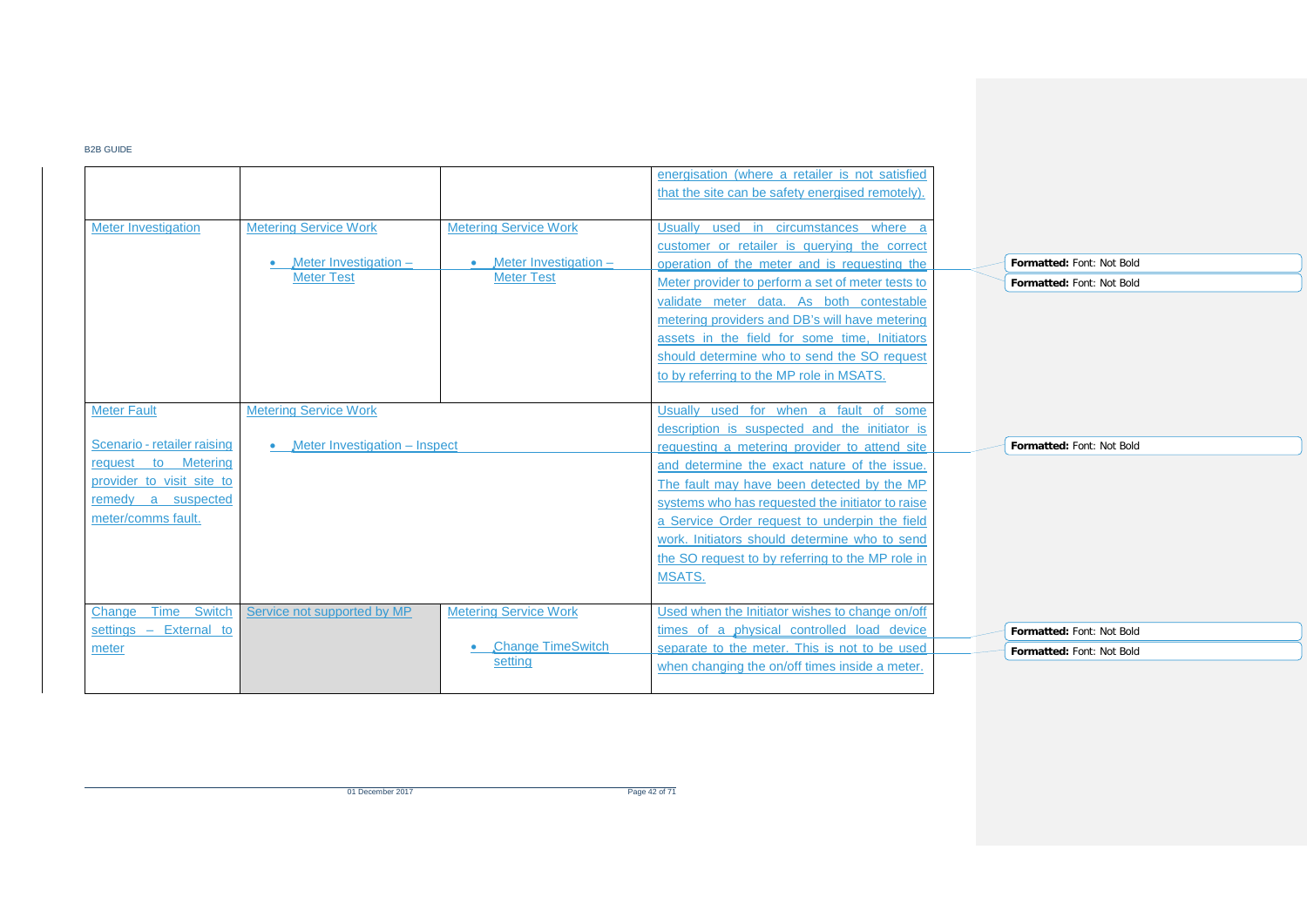| Change                                              | <b>Metering Service Work</b><br><b>Switch</b> |                          | Metering Service Work (VIC only) | Used when the Initiator wishes to change on/off      |  |              |
|-----------------------------------------------------|-----------------------------------------------|--------------------------|----------------------------------|------------------------------------------------------|--|--------------|
| Time                                                |                                               |                          |                                  |                                                      |  |              |
| Internal to<br>settings<br>$\overline{\phantom{a}}$ |                                               |                          |                                  | times using the controlled load (indicated by the    |  |              |
| meter                                               |                                               | Meter Reconfiguration +  | Meter Reconfiguration +          | MSATS Controlled Load indicator) within a            |  | Formatted: I |
|                                                     |                                               | special notes indicating | special notes indicating         | smart meter. Initiators should determine who to      |  | Formatted: I |
|                                                     |                                               | new switching times      | new switching times              | send the SO request to by referring to the MP        |  |              |
|                                                     |                                               |                          |                                  | role in MSATS. Note: It is currently not possible    |  |              |
|                                                     |                                               |                          |                                  | to determine from MSATs if Load is being             |  |              |
|                                                     |                                               |                          |                                  | managed internally or externally to the meter.       |  |              |
|                                                     |                                               |                          |                                  | Initiators can expect the MP to reject this          |  |              |
|                                                     |                                               |                          |                                  | request if it is not the party controlling the load. |  |              |
|                                                     |                                               |                          |                                  | The Initiator can then issue a new SO to the DB      |  |              |
|                                                     |                                               |                          |                                  | to perform this physically.                          |  |              |
|                                                     |                                               |                          |                                  |                                                      |  |              |

Font: Not Bold

**Font: Not Bold**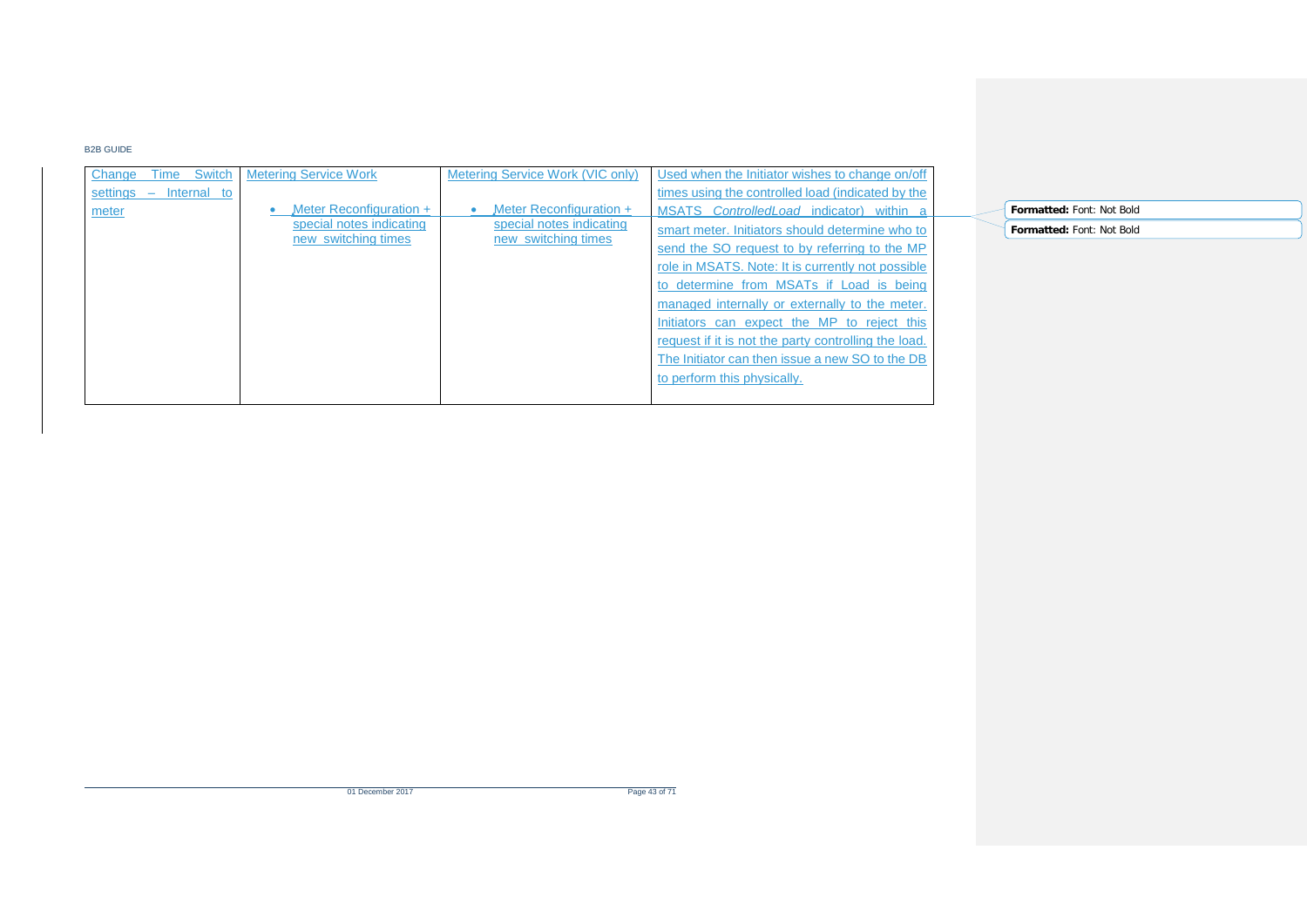#### **5.1.5.6.1.5. Service Order Coordination**

- (a) For more complex Service Order scenarios where coordination is required to have more than one party on-site concurrently, the Initiator may nominate a 'coordinating party' (with the agreement of that party) by populating 'Yes' in *ServiceOrderCoordinationRequired* and providing the appropriate details in *CoordinatingContactName* and *CoordinatingContactTelephoneNumber* in the Service Order Request. The coordinating party may be the Registered Electrical Contractor (REC), the MC, MP, DNSP or another party such as the body corporate for a multi-dwelling site.
- (d)(b) It is anticipated that specific processes will develop overtime, Some examples of complex situations that require service order coordination between multiple parties include the following:
	- (i) High Voltage Injection –

In a high voltage injection situation, there can be many meters that simultaneously fail as a result of the injection event.

In this a case it is likely that the DNSP becomes the principle co-ordinating party for the resolution of the outage, and thus will be the party to initially advise the affected retailers of their responsibility with regard to the failed meters and provide a set of contact details for co-ordination purposes.

The Retailer would then include the DNSP's emergency coordinator's contact details in the Service Order coordination fields of the Meter Exchange service orders that they issue to their Meter Providers.

(ii) Group Metering Isolation –

In a situation where a metering works must occur at a connection that is part of a group metering setup (that is, one single isolation point for multiple customers), then a co-ordinating party must be identified who will take on the responsibility of advising all affected retailers or their customers prior to any site isolation taking place. This co-ordinating party in these cases will likely may possibly be the customer's REC or may be a representative of the Body Corporate if the site is an apartment complex.

(e)(c) It is expected that the service provider will contact the 'coordinating party' nominated in the Service Order and negotiate an agreed time for the work to be scheduled. Where the coordinating party is expecting contact but does not receive any communication within a reasonable timeframe, it is suggested that the 'coordinating party' follow-up with the responsible Retailer so as to minimise delays or impact to the Customer.

#### **5.1.6.6.1.6. Tariff Change Service Order**

- (a) Where a Retailer wishes to request the DNSP to change a customer's Network Tariff the retailer will use a Service Order subtype Tariff Change and populate the proposed tariff field in the Service order.
- (b) The DNSP will review the request and if agrees with the tariff change will perform the necessary updates of MSATs and respond to the Service Order with a completion code.
- (c) Should the DNSP not agree with the request the Service order will be closed with a Not Completed status and the reason provided in the special notes.

**Formatted:** Normal, Level 4, Space Before: 12 pt, After: 3 pt, Line spacing: Multiple 1.1 li, Keep with next, Keep lines together

**Formatted:** Outline numbered + Level: 2 + Numbering Style: a, b, c, … + Aligned at: 0.49" + Tab after: 0.89" + Indent at: 0.89"

**Formatted:** Outline numbered + Level: 3 + Numbering<br>Style: i, ii, iii, ... + Aligned at: 0.89" + Tab after: 1.28" +<br>Indent at: 1.28"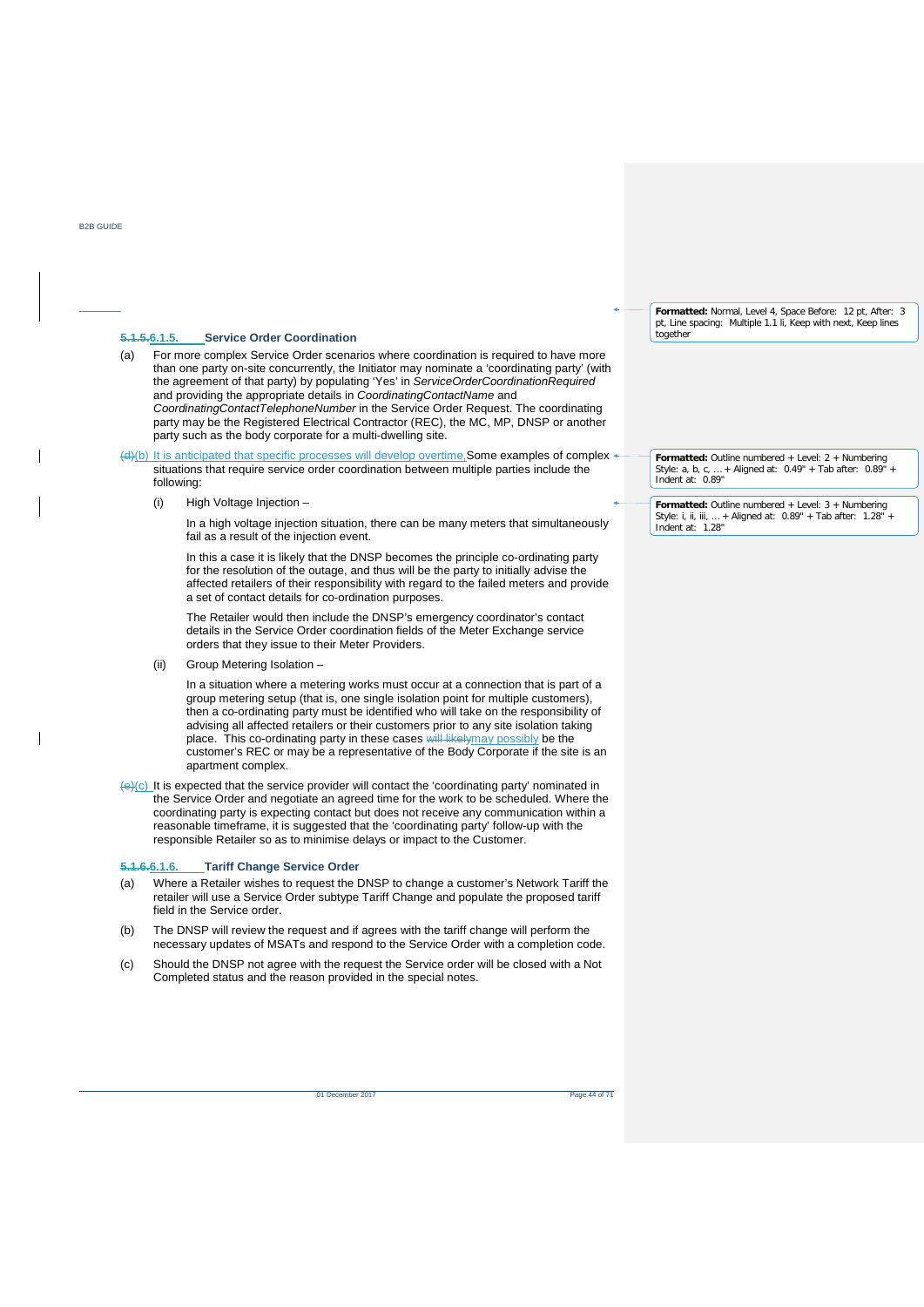$\overline{\phantom{a}}$ 

# <span id="page-44-0"></span>**5.2.6.2. Customer and Site Details Notification**

- (a) The Customer and Site Details Notification Procedures have been changed\_in the following areas.
	- (i) The ability to request customer details via the Customer Details Request has been extended to the MP/MC.
	- (ii) Site access and hazard processes have been extended to allow greater sharing between the multiple parties that have an interest in the data.
	- (iii) New processes for sharing off-market metering installation details between old MPs and new MPs has been added to cater for an obligation under the Rules.

#### **5.2.1.6.2.1. Customer Details Request**

- (a) The Customer Details Request (CDR) can be initiated either by a DNSP or by an MP/MC. The request is always directed to a Retailer who retains the source of truth master copy of this information as they are the principal contact point with the Customer.
- (b) The DNSP (or MP/MC), if they become aware of Life-support are to contact the Retailer by email as specified in the Procedure and advise the Retailer to update their records. In this way the Retailer is retained as the 'source of truth database of record' for this information.

(b)(c) Life support email contact information for the Retailer is located in the ROCL

#### **5.2.2.6.2.2. Customer Details Notification**

- (e)(a) The Customer Details Notification will be sent by the Retailer to the DNSP when the details are amended in the Retailers system
- (d)(b) The Retailer and MC/MP may also agree to provide an update of the Customer details when they are amended.
- (e)(c) When a retailer receives a Customer Details Request from an MP/MC or a DNSP they will provide a Customer Details Notification in response.

**Formatted:** Outline numbered + Level: 2 + Numbering<br>Style: a, b, c, ... + Aligned at: 0.49" + Tab after: 0.89" +<br>Indent at: 0.89"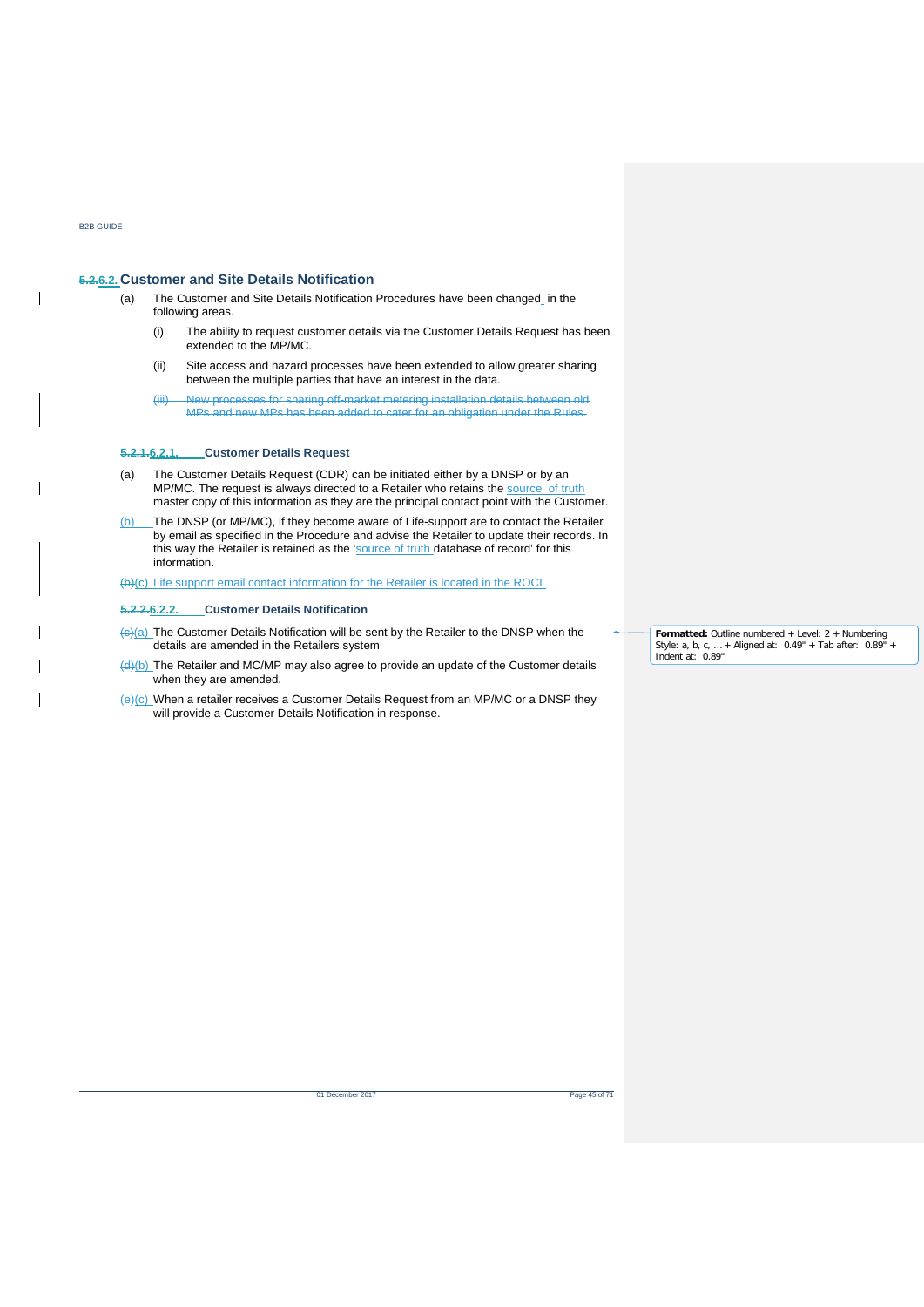$\overline{\phantom{a}}$ 

# **5.2.3.6.2.3. Life Support**

- (a) The effective management of Life Support information becomes more complex with the introduction of the Metering Competition rule changes. In particular with the increase in on-market sites within embedded networks and the involvement of new participants that may need to obtain or share Life Support information.
- (b) Changes to Life Support processes have been extended (via simple manual notification) to the DNSP to meet the NERR obligations and to the retailer of a child customer within an embedded network
- (c) More complex changes to Life Support are awaiting the outcome of the changes being developed by the AER.

# **5.2.3.1.6.2.3.1. Example Process Flows involving Life Support data**

#### **CDN with life support Non-Retailer Initiated**

- (a) In the diagram below, a Life Support situation is identified by a party other than a Retailer.
	- (i) If a DNSP becomes aware of a customer Life Support requirement, the DNSP will utilise the manual notification method to advise the Retailer of the life support requirement.
	- (ii) If the retailer of a child customer (in an embedded network) becomes aware of a customer life support requirement, they would contact the DNSP of the embedded network. The DNSP would then follow the process above below to advise the retailer of the embedded network.
- (b) Once notified, the Retailer will then update their records, and then broadcast an update of the Life Support details to the DNSP and other parties as contractually agreed, via the Customer Details Notification transaction.

Process diagrams for this are shown below:

**Formatted:** Indent: Left: 0.89", Tab stops: 1.48", List tab + Not at 0.59"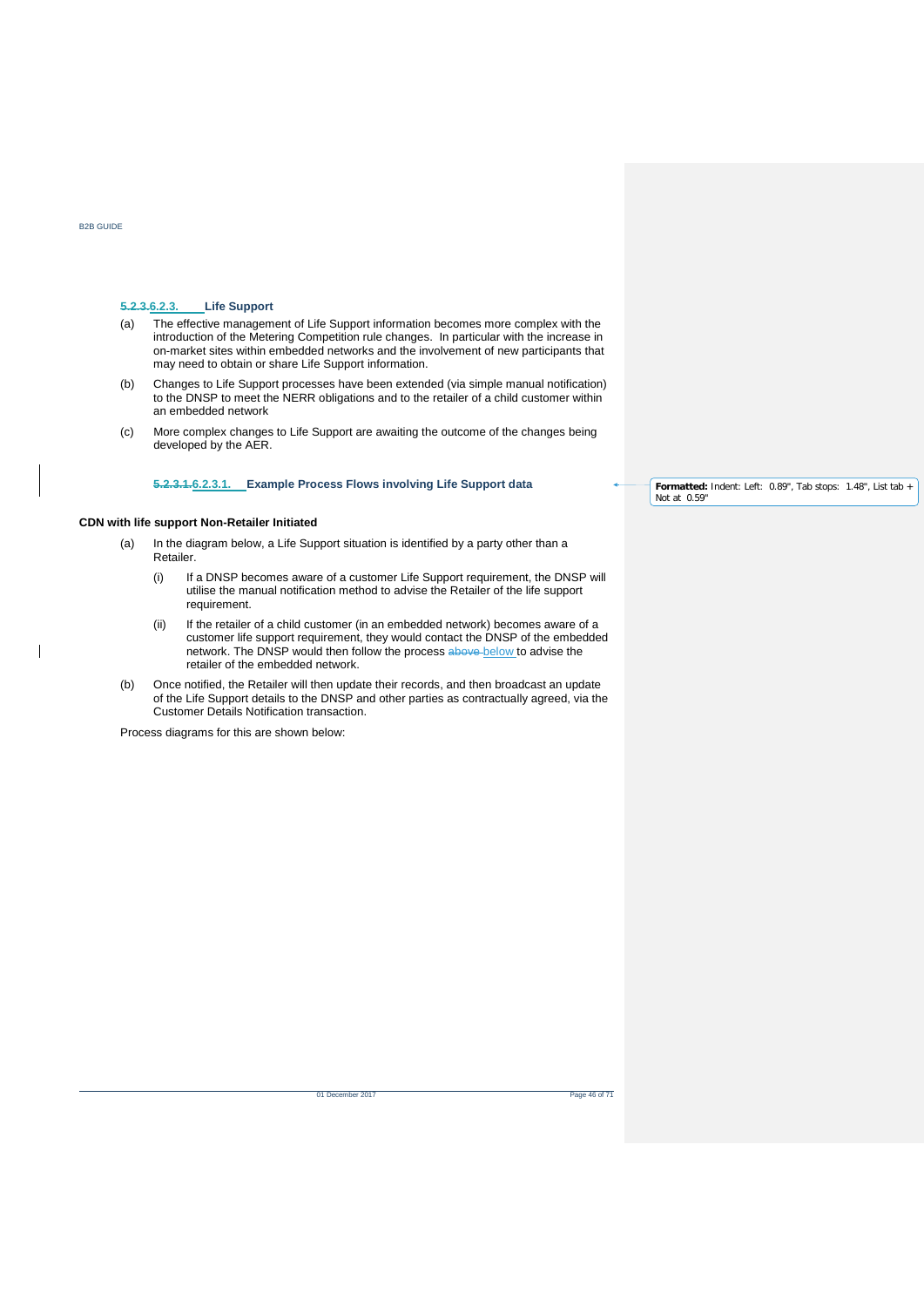

<span id="page-46-0"></span>**Figure 14 Example Life Support CSDN process where DNSP, MC or MP initiates process**

of December 2017 Page 47 of 71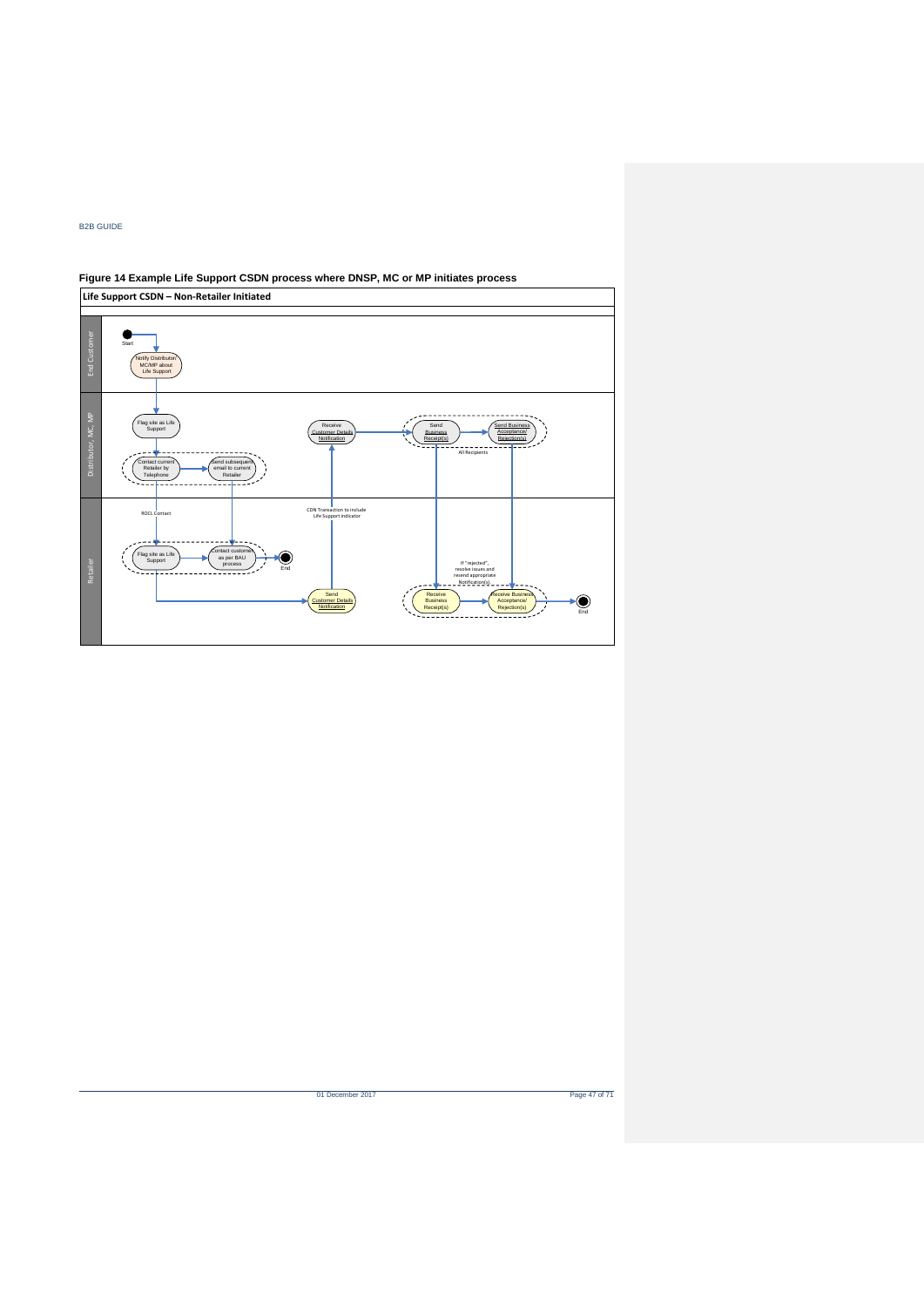# **CDN with Life Support within an Embedded Network**

 $\frac{1}{2}$  In the diagram below, a Life Support situation is communicated to Retailer by a Customer, but if that Customer resides in an Embedded Network, then extra steps are required to ensure that the Retailer and DNSP of the Parent NMI are also informed.

# <span id="page-47-0"></span>**Figure 15 Example Life-Support CSDN process involving and Embedded Network**



#### **5.2.4.6.2.4. Customer Details Reconciliation**

(a) The Customer Details Reconciliation allows participants involved to request a snapshot of all NMIs, for which the Retailer is financially responsible, where the customer is flagged with Life Support by the reconciling party during the reconciliation process.

#### **5.2.5.6.2.5. Site Access Request**

- (a) The Site Access Request is a new transaction intended to enable greater sharing of Hazard and Access Information between participants. Previously there was only a one way flow of information between Retailer and DNSP of the Site Access Notification. With the introduction of metering competition an MP may require Site Access information from another party or a new Retailer may wish to obtain current Site Access Information from a DNSP. As a result this request now allows for any current or nominated party to request the information of any other party.
- (b) Each participant will maintain their own records of Site Access Data. There is no master record.

**Formatted:** Outline numbered + Level: 2 + Numbering<br>Style: a, b, c, ... + Aligned at: 0.49" + Tab after: 0.89" +<br>Indent at: 0.89"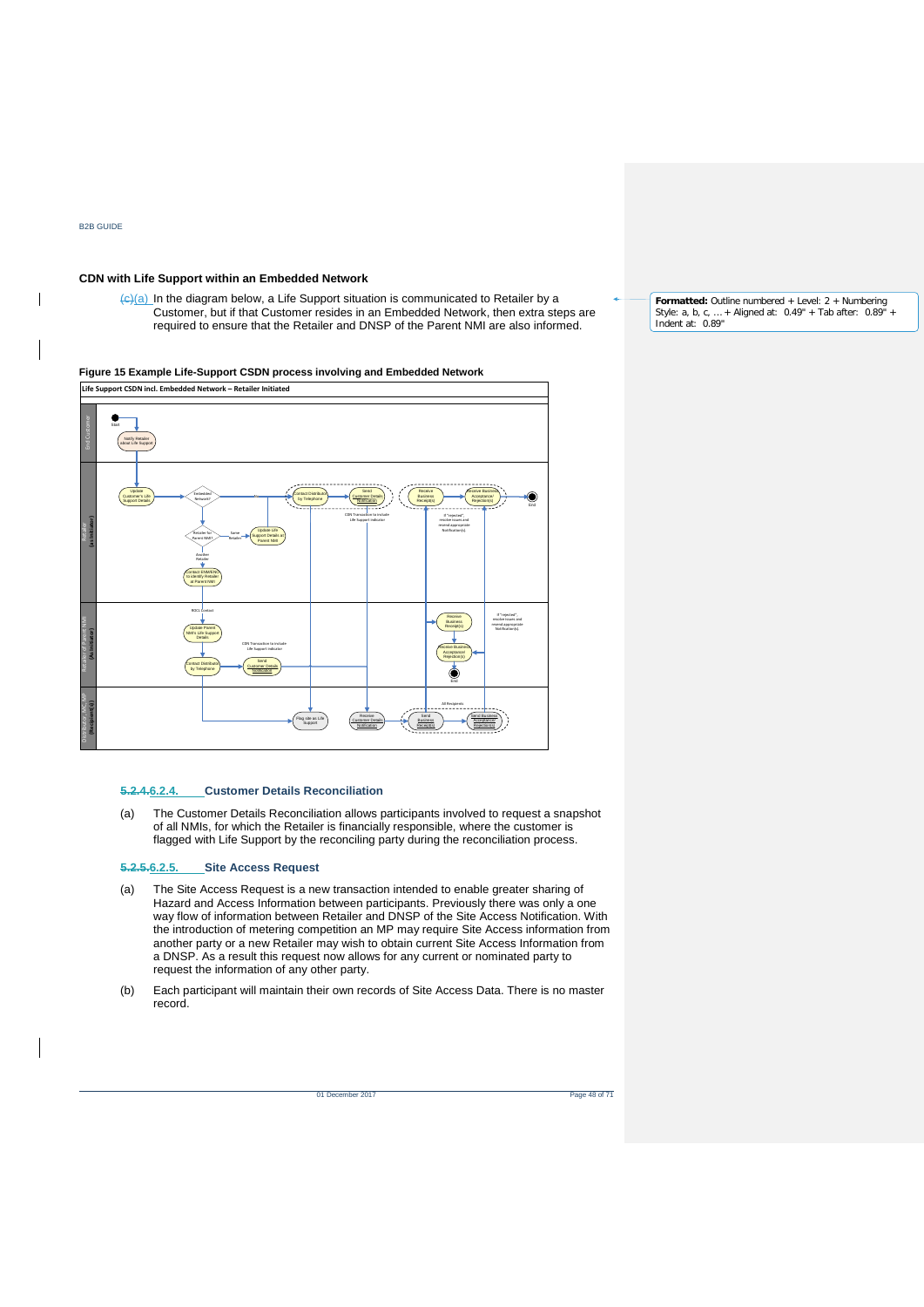#### **5.2.6.6.2.6. Site Access Notification**

- (a) The Site Access Notification no longer remains a transaction that flows in one direction from a Retailer to a DNSP. A Site Access Notification will be provided by one party when they receive a request from another party.
- (b) Under normal circumstances when the Retailer updates their Hazard and Access details as a result of entering changes into their system during customer contact, they will automatically trigger a single Site Access Notification to the DNSP.
- (c) If there is an agreement between the Retailer and MC/MP a second Site Access Notification may also be triggered from the Retailer to the MC/MP.
- (d) In order to avoid a race condition where the Retailer, DNSP and the MP receive updates from one party which triggers updates to other parties and so on in an endless cycle, certain rules must be followed.
- (e) Rules for Site Access Notifications.
	- (i) Only the Retailer will issue a Site Access Notification pre-emptively (That is without being requested to).
	- (ii) The Retailer will only issue a pre-emptive Site Access Notification after updating their Hazard and Access details via their user interface. They must not issue a Site Access Notification after updating their systems with data from a Site Access notification they themselves have received.
	- (iii) The DNSP and the MP/MC will only ever issue a Site Access Notification to a participant after the receipt of a Site Access Notification Request.
- (f) No participant is obliged to update or overwrite their own copy of Site Access Data on the basis of receiving a Site Access Notification.
- (g) Each participant must decide what data they choose to share when publishing a Site Access Notification, with the expectation that the published data should ideally be helpful and usable by the receiving party.

#### **5.2.7. Pre-Installation Request/Response**

- (a) The Pre-Installation Request/Response is intended to facilitate the requirement under the rules for a new MP/MC to obtain existing site and metering installation configuration information from a Current MP/MC under the Rules.
- (a) The request transaction is always one way from a New MP/MC to a Current MP/MC
- (b) The response transaction flows in reverse from Current MP/MC to New MP/MC.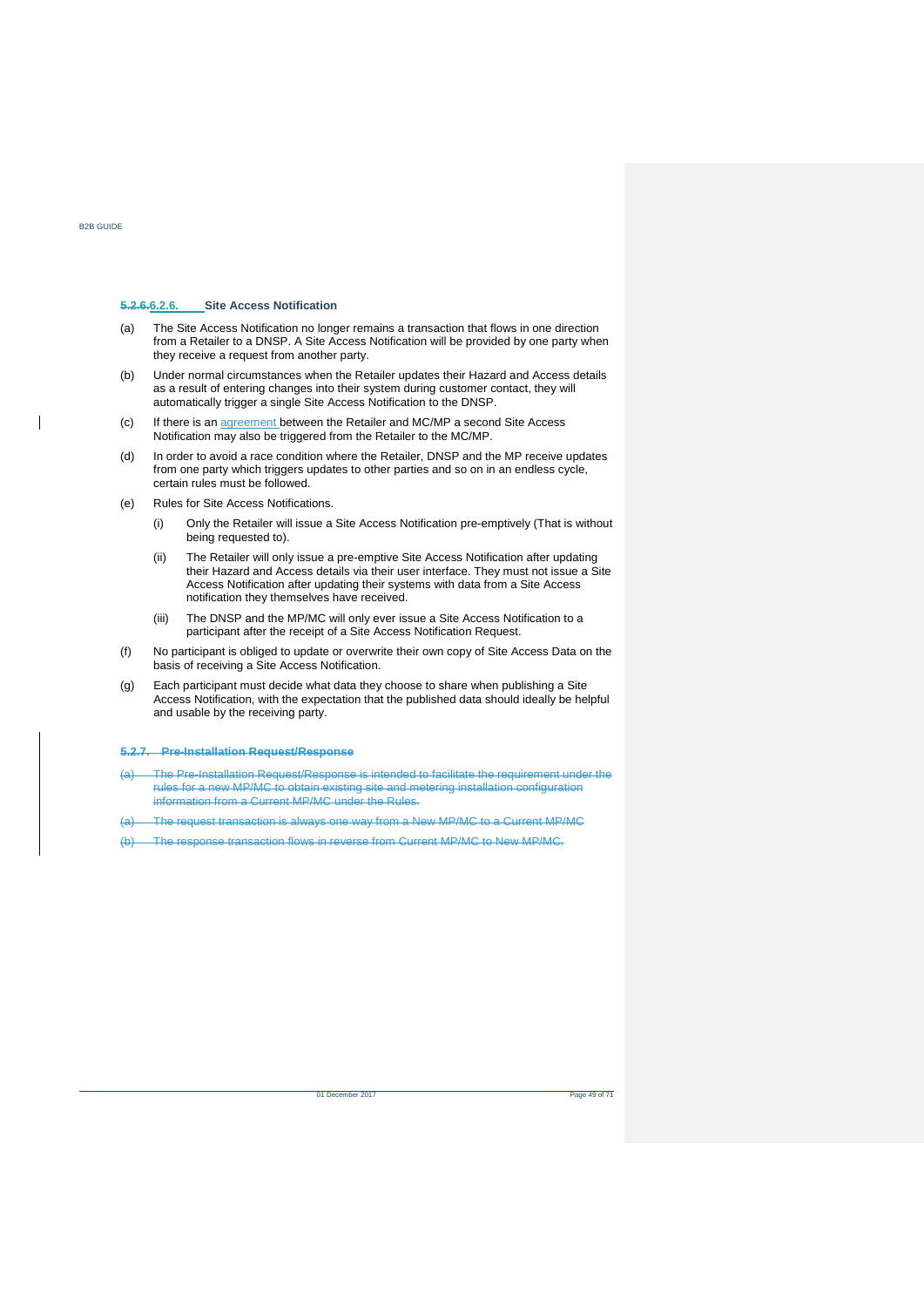# <span id="page-49-0"></span>**5.3.6.3. One Way Notification**

|     | $0.5.$ One way nothication                                                                                                                                                                                                                                                                                                                                                                                                                                         |                                                                                                                                                      |
|-----|--------------------------------------------------------------------------------------------------------------------------------------------------------------------------------------------------------------------------------------------------------------------------------------------------------------------------------------------------------------------------------------------------------------------------------------------------------------------|------------------------------------------------------------------------------------------------------------------------------------------------------|
| (a) | The One Way Notification process enables Participants to send information or messages<br>to other Participants in a single transaction for one or more NMIs via CSV or XML                                                                                                                                                                                                                                                                                         | <b>Formatted:</b> Outline numbered $+$ Level: $2 +$ Numbering<br>Style: a, b, c,  + Aligned at: $0.49'' +$ Tab after: $0.89'' +$<br>Indent at: 0.89" |
| (a) | One way notifications are a means of providing another participant with one or more lines<br>of information in a simple transaction.                                                                                                                                                                                                                                                                                                                               | Formatted: Font: Not Italic                                                                                                                          |
| (b) | Participants who generate or receive One Way Notifications are expected to follow the<br>standard business Accept/Reject process for each NMI referenced within the transaction<br>payload. Where validation fails, participants are expected to respond accordingly by<br>sending a business reject signal to the initiator.                                                                                                                                      |                                                                                                                                                      |
| (c) | The One Way Notification procedures have been expanded to cater for the exchange of<br>additional information between participants. This includes changes to support both CSV<br>and XML payloads within the One Way Notifications                                                                                                                                                                                                                                 |                                                                                                                                                      |
| (d) | Four new One Way Notifications-Transactions have been added which can assist in<br>meeting -obligations under the Rules                                                                                                                                                                                                                                                                                                                                            |                                                                                                                                                      |
|     | $(A)(i)$ The Notice of Metering Works– This transaction has been included to facilitate the $\triangleleft$<br>effective exchange of information after a meter installation has changed. This<br>facility has been requested by Industry participants for some time but had been<br>deferred for later consideration under Power of Choice. This transaction uses an<br>XML payload                                                                                | Formatted: List (i), No bullets or numbering                                                                                                         |
|     | $\frac{[B_{i}(ii)]}{[B_{i}(iii)]}$ Planned Interruption Notification – This transaction provides a commiunication tool<br>to allow a supports the obligation under the Rules for the Retailer participant to<br>meet their obligations under the NERR to inform parties of a planned outage. to<br>inform the DNSP about planned outages. This transaction uses a CSV-XML<br>payload                                                                               |                                                                                                                                                      |
|     | $\langle \ominus \rangle$ (iii) Meter Fault and Issue Notification – This transaction supports the obligation under<br>the Rules for the MP/MC/DNSP -to inform the Retailer about meter installation<br>malfunctions. Could also be used by the MP to advise their Retailer of when they<br>could schedule work to allow for the Retailer to meet their obligations of advising<br>customers if a planned outage is required. This transaction uses an XML payload |                                                                                                                                                      |
|     | $\left\langle \Box \right\rangle$ (iv) Notified Party Notification -A special One Way Notification has been designed to<br>support the new Notified Party Model. Participants have the option of using<br>functionality built into the e-hub to deliver these messages or to manage the<br>delivery themselves. This transaction uses an XML payload                                                                                                               |                                                                                                                                                      |
| (a) | <b>One Way Notification Transactions</b><br><del>5.3.1.</del> 6.3.1.<br>The B2B procedures identify a number of transactions as follows:                                                                                                                                                                                                                                                                                                                           |                                                                                                                                                      |
|     | 5.3.1.1.1.6.3.1.1. Meter Exchange Notification (MXN)                                                                                                                                                                                                                                                                                                                                                                                                               | Formatted: Indent: Left: 0.89", Tab stops: 1.48", List tab +<br>Not at 0.59"                                                                         |
|     | This transaction is provided by the party actioning a meter exchange program and $\triangleleft$<br>(i)<br>provides early advice of planned meter exchanges, this was originally used during<br>the Victorian DNSP led rollout for advising retailers when a meter exchange was<br>scheduled. Participants may use this transaction at their discretion.                                                                                                           | Formatted: List (i), Outline numbered + Level: $3 +$<br>Numbering Style: i, ii, iii,  + Aligned at: 0.89" + Tab after:<br>1.28" + Indent at: 1.28"   |
|     | It use under the POC provision is unclear but the transaction has been<br>$\leftrightarrow$<br>retained                                                                                                                                                                                                                                                                                                                                                            | Formatted: Heading 4, Indent: Left: 1.48", Tab stops:<br>1.48", List tab                                                                             |
|     | 5.3.1.2.6.3.1.2. Network Tariff Notification (NTN)                                                                                                                                                                                                                                                                                                                                                                                                                 |                                                                                                                                                      |
|     | This transaction retains its purpose of being a means for a DNSP to notify a<br>(i)<br>Retailer of an intention to change the Network tariff associated with one or more<br>connection points.                                                                                                                                                                                                                                                                     |                                                                                                                                                      |
|     | 01 December 2017                                                                                                                                                                                                                                                                                                                                                                                                                                                   |                                                                                                                                                      |
|     | Page 50 of 71                                                                                                                                                                                                                                                                                                                                                                                                                                                      |                                                                                                                                                      |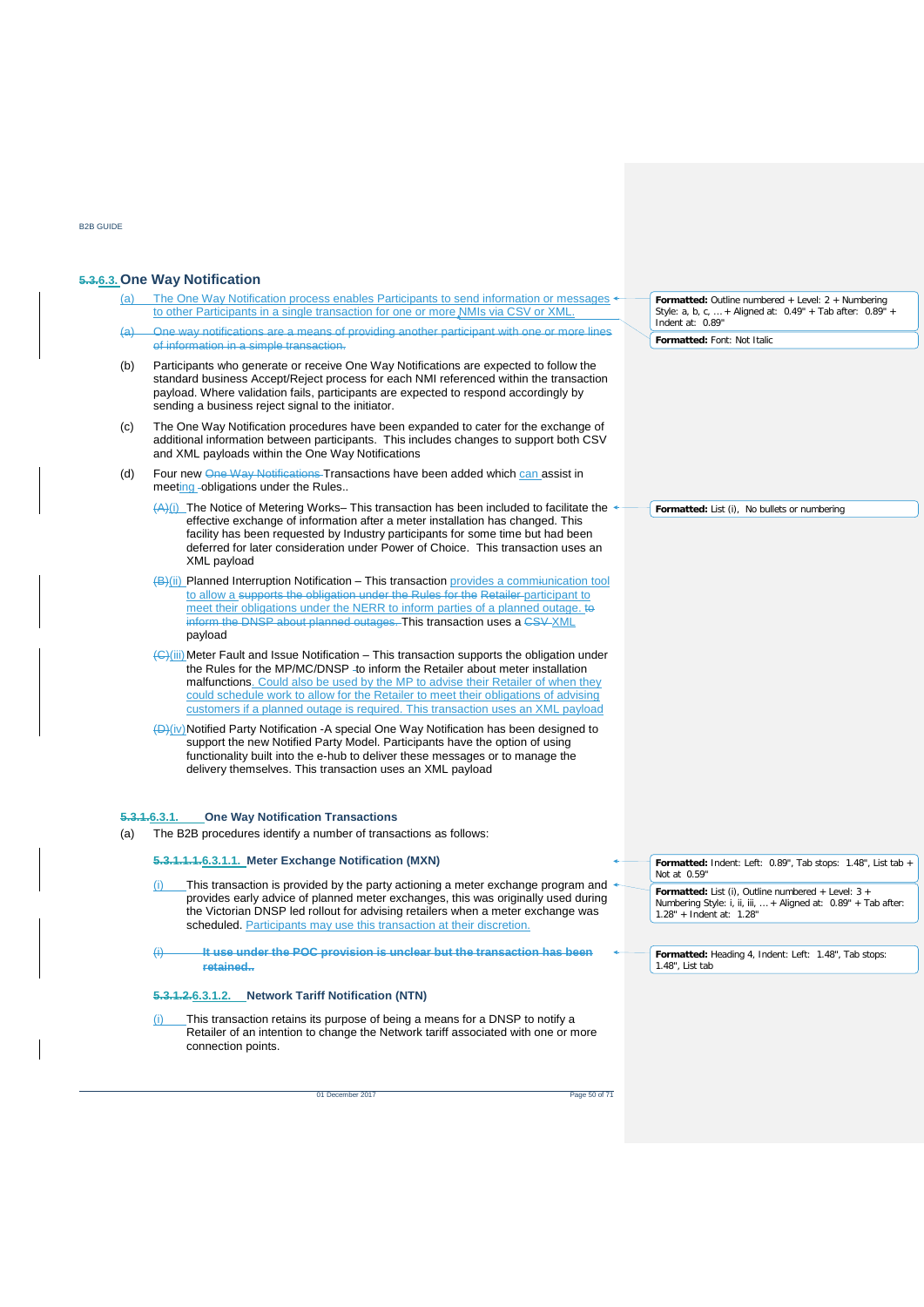of December 2017 Page 51 of 71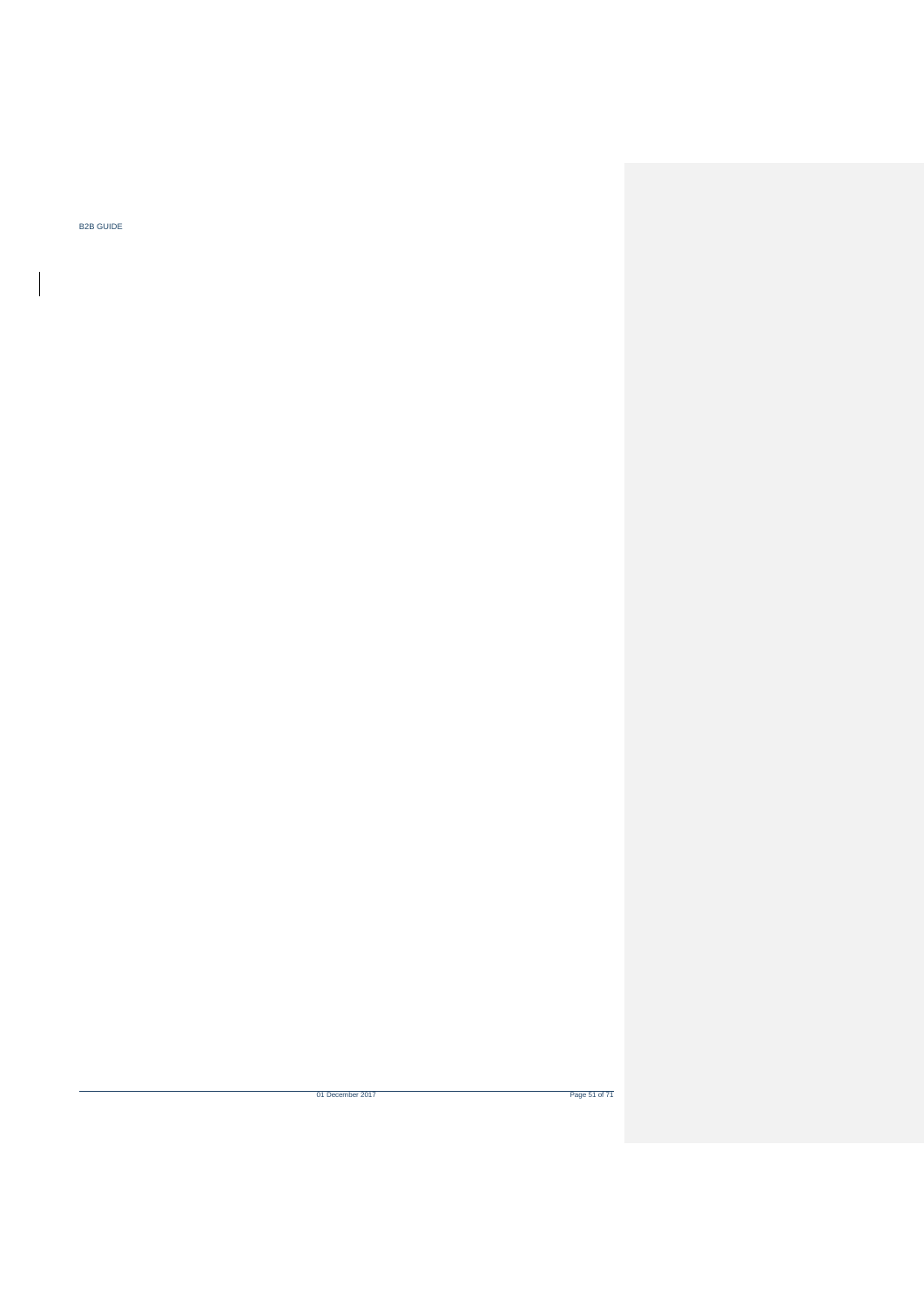H

 $\overline{\phantom{a}}$ 

|             | $\left( i\right)$                                                                                                                                                                                                                                                                                                                                                                                                                                                                                                                                                                | Formatted: Indent: Left: 1.28", No bullets or numbering                                                                                                                           |
|-------------|----------------------------------------------------------------------------------------------------------------------------------------------------------------------------------------------------------------------------------------------------------------------------------------------------------------------------------------------------------------------------------------------------------------------------------------------------------------------------------------------------------------------------------------------------------------------------------|-----------------------------------------------------------------------------------------------------------------------------------------------------------------------------------|
|             | 5.3.1.3.6.3.1.3. Planned Interruption Notification (PIN)                                                                                                                                                                                                                                                                                                                                                                                                                                                                                                                         |                                                                                                                                                                                   |
| (a)         | The planned interruption notification is a communication tool that could be used intended $\triangleleft$<br>to facilitate the requirement under the NERR rules-for a Retailer to advise a DNSP about<br>a planned outage of a NMI which they are scheduling.                                                                                                                                                                                                                                                                                                                    | <b>Formatted:</b> List (a), Outline numbered + Level: $2 +$<br>Numbering Style: a, b, c,  + Aligned at: 0.49" + Tab after:<br>0.89" + Indent at: 0.89"                            |
|             | $\overline{H}(b)$ , The Notice of Metering Works has been defined as an XML payload.                                                                                                                                                                                                                                                                                                                                                                                                                                                                                             | Formatted: Font color: Auto                                                                                                                                                       |
|             | 5.3.1.4.6.3.1.4. Meter Fault and Issue Notification (MFN)                                                                                                                                                                                                                                                                                                                                                                                                                                                                                                                        |                                                                                                                                                                                   |
| (a)<br>H(a) | This Meter Fault and Issue Notification is intended to facilitate the requirement under the                                                                                                                                                                                                                                                                                                                                                                                                                                                                                      | <b>Formatted:</b> List (a), Outline numbered + Level: $2 +$<br>Numbering Style: a, b, c,  + Aligned at: 0.49" + Tab after:<br>0.89" + Indent at: 0.89"                            |
|             | rules for an existing MP, MC or DNSP to advise a Retailer when a meter becomes non-<br>compliant. That is, it is failing to perform its function as a meter, or is exceeding its<br>agreed specifications under metrology procedures and therefore the Retailer will need to<br>arrange for a replacement.                                                                                                                                                                                                                                                                       | <b>Formatted:</b> List (a), Outline numbered + Level: $2 +$<br>Numbering Style: a, b, c,  + Aligned at: 0.49" + Tab after:<br>0.89" + Indent at: 0.89"                            |
|             | $\frac{f(i)}{f(i)}$ This transaction is also used when the initiator wishes to advise the recipient that a fault<br>condition with the metering has been found at a site. This may be used in circumstances<br>where a network fault or other event has caused damage to one or more metering<br>installations and the DNSP requires a Retailer to arrange for a metering provider to<br>address the situation. It is expected that this transaction will complement but not replace<br>direct communication between the DNSP and Retailer when the Customer may be<br>impacted. |                                                                                                                                                                                   |
| (C)         | This transaction can also be used when a DNSP wishes to advise a Retailer that a<br>Customers annual load characteristics have exceeded metrology classification and that<br>metering work is required.                                                                                                                                                                                                                                                                                                                                                                          |                                                                                                                                                                                   |
| (d)         | The optional fields in the transaction (STARTTIME, ENDDATE, STARTTIME and<br>DURATION) have been included so that Metering Providers (if they use this transaction)<br>can advise the Retailer of potential scheduling availability to perform associated work<br>with a Meter Fault. This information can be used as input by the Retailer to support their<br>obligations for planned interruption notifications, if an interruption to supply is needed                                                                                                                       |                                                                                                                                                                                   |
|             | $\overline{\mathsf{fiii}}$ )(e) The Notice of Metering Works has been defined as an XML payload.                                                                                                                                                                                                                                                                                                                                                                                                                                                                                 | Formatted: Font color: Auto                                                                                                                                                       |
|             | 5.3.1.5.6.3.1.5. Notice of Metering Works (NMW)<br>(a) The Notice of Metering Works is sent from an MP to a DNSP after a Meter Exchange,<br>Installation or Removal has taken place. The Notice of Metering Works has provision for<br>sending and receiving information about the meters that have been installed, any meters that<br>have been removed, and allows for the capture of meter readings from any manually read<br>accumulation meters removed or repurposed at the from site.                                                                                     | Formatted: Font color: Auto<br><b>Formatted:</b> Numbered + Level: $1 +$ Numbering Style: a, b,<br>c,  + Start at: $1 +$ Alignment: Left + Aligned at: 0.25" +<br>Indent at: 0.5" |
|             |                                                                                                                                                                                                                                                                                                                                                                                                                                                                                                                                                                                  | Formatted: Font color: Auto                                                                                                                                                       |
| (ii)        | -The Notice of Metering Works has been defined as an XML payload. Refer to the One                                                                                                                                                                                                                                                                                                                                                                                                                                                                                               | Formatted: Indent: Left: 0.49", No bullets or numbering                                                                                                                           |
|             | Way Notification procedure for further details                                                                                                                                                                                                                                                                                                                                                                                                                                                                                                                                   | <b>Formatted:</b> Outline numbered $+$ Level: $2 +$ Numbering<br>Style: a, b, c,  + Aligned at: $0.49'' +$ Tab after: $0.89'' +$<br>Indent at: 0.89"                              |
|             | 5.3.1.6.6.3.1.6. Notified Party Notification                                                                                                                                                                                                                                                                                                                                                                                                                                                                                                                                     | Formatted: List (a), Indent: Left: 0.49", Hanging: 0.39"                                                                                                                          |
|             | $\frac{(\cdot)}{(\cdot)}$ This Notified Party Notification plays a special role in informing participants who may be<br>affected by a service order that there is field or remote activity occurring at a site in which<br>they have a financial or other interest                                                                                                                                                                                                                                                                                                               | <b>Formatted:</b> Outline numbered $+$ Level: $2 +$ Numbering<br>Style: a, b, c,  + Aligned at: 0.49" + Tab after: 0.89" +<br>Indent at: 0.89"                                    |
|             | $\frac{(\text{ii}) (b)}{\text{iii})}$ This transaction is either generated by the e-Hub and sent to the Notified parties on<br>behalf of the Initiator of the service orders, or is generated directly by the Initiators and                                                                                                                                                                                                                                                                                                                                                     |                                                                                                                                                                                   |
|             |                                                                                                                                                                                                                                                                                                                                                                                                                                                                                                                                                                                  |                                                                                                                                                                                   |

out December 2017 Page 52 of 71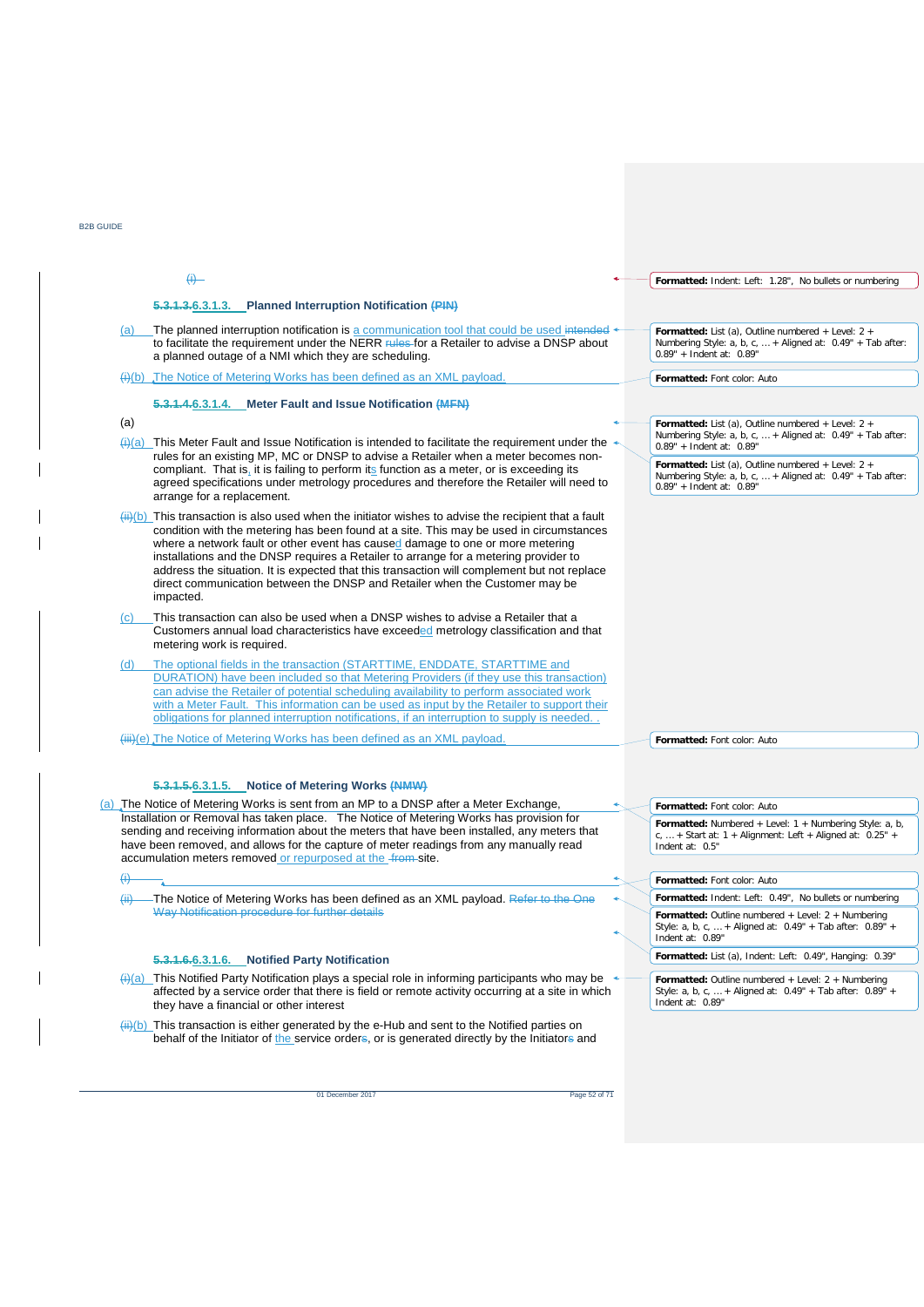$\mathsf I$ 

sent to the Notified party. One of these two approaches cshould be adopted by the Initiator to inform other parties about Service Orders that may impact them.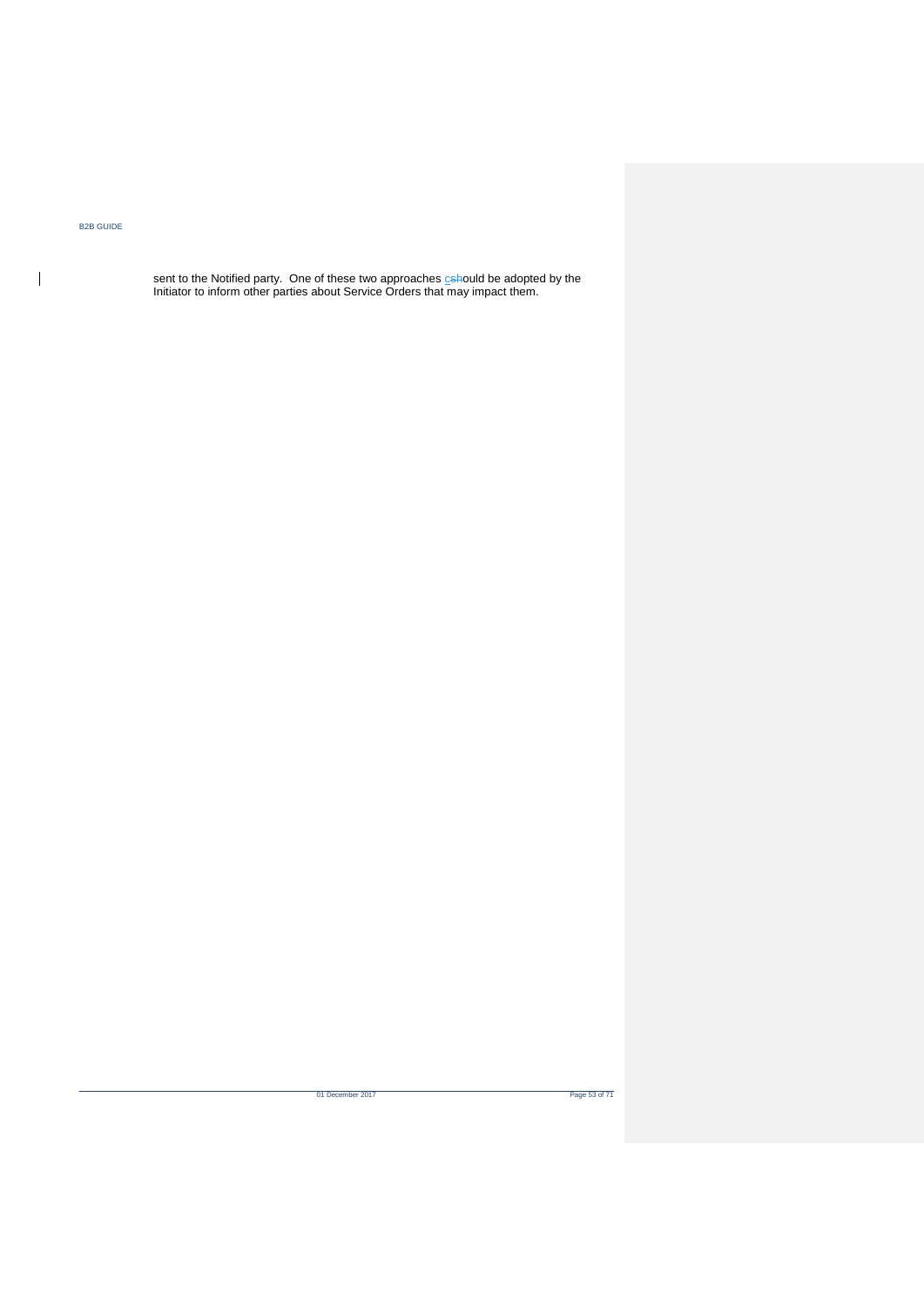# <span id="page-53-0"></span>**5.4.6.4. Meter Data Process**

#### **5.4.1.6.4.1. Provide Meter Data**

- (a) The Provide Meter Data transaction continues to perform the same function. With Retailers, DNSPs and MDP's using it the PMD to request that an MDP provides validated meter data.
- (b) Where a PMD is requested for periods within 13 months, there is an expectation that the PMD can be responded to within 1 business day. Where the period exceeds 13 months, the initiator must communicate with the MDP, as the relevant data may be archived and agreement is required on how to request that data.

#### **5.4.2.6.4.2. Verify Meter Data**

- (a) The Verify Meter Data transaction continues to perform the same function. With Retailers DNSPs and MDP's using it to request that an MDP investigate the reason why meter data is not being received as expected.
- (b) New Investigation code have been included:
	- (i) Verify/Missing Registers used when the initiator is indicating they are expecting reads for a particular register.
	- (ii) Require Estimate Read used when the Initiator is indicating they are expecting Estimate reading for Settlement purposes.
	- (iii) Meter Churn used when the Initiator is requesting Meter Churn Data following a meter exchange and change of roles.

#### **5.4.3.6.4.3. Remote Service Request/Response**

The Remote Services transactions provide for the requirement in the Minimum Services Specification as defined in the NER Table S7.5.1.1.

(a)(b) The use of this transaction is by agreement.

 $(b)(c)$  These transactions allow for remote interrogation of a meter installation to support

- (i) The remote retrieval of metering data as a one-off or scheduled service, including quality flags for a specified point or points in time and the provision of such data to the requesting party.
- (ii) The remote retrieval of point in time information from a specified metering installation including the contactor status (energised or de-energised) voltage, current, Power factor and other bi-laterally agreed information
- (iii) The remote retrieval of information over a period of time including readings from across a date/time range and meter events collected by the metering installation over a defined period.
- (c)(d) The Remote Service Request contains a number of pre-defined fields/parameters that allow the Initiator to indicate the type of information they are seeking in the response, the period of time that the response should relate to, and the format of the data they wish to receive. Additionally the request provides for a number of user-definable parameters which will allow further flexibility of use of these transactions (as agreed between parties) without requiring the entire transaction structure to be re-negotiated across Industry.
- $(d)(e)$  The Remote Service Response contains a data block that allows for a payload of different formats to be sent from the Service Provider back to the Initiator. It is envisaged that participants will agree bi-laterally the format and detailed structure of any data sent in the payload of the Remote Service Response. By allowing a flexible format in the

**Formatted:** Outline numbered + Level: 2 + Numbering Style: a, b, c, … + Aligned at: 0.49" + Tab after: 0.89" + Indent at: 0.89"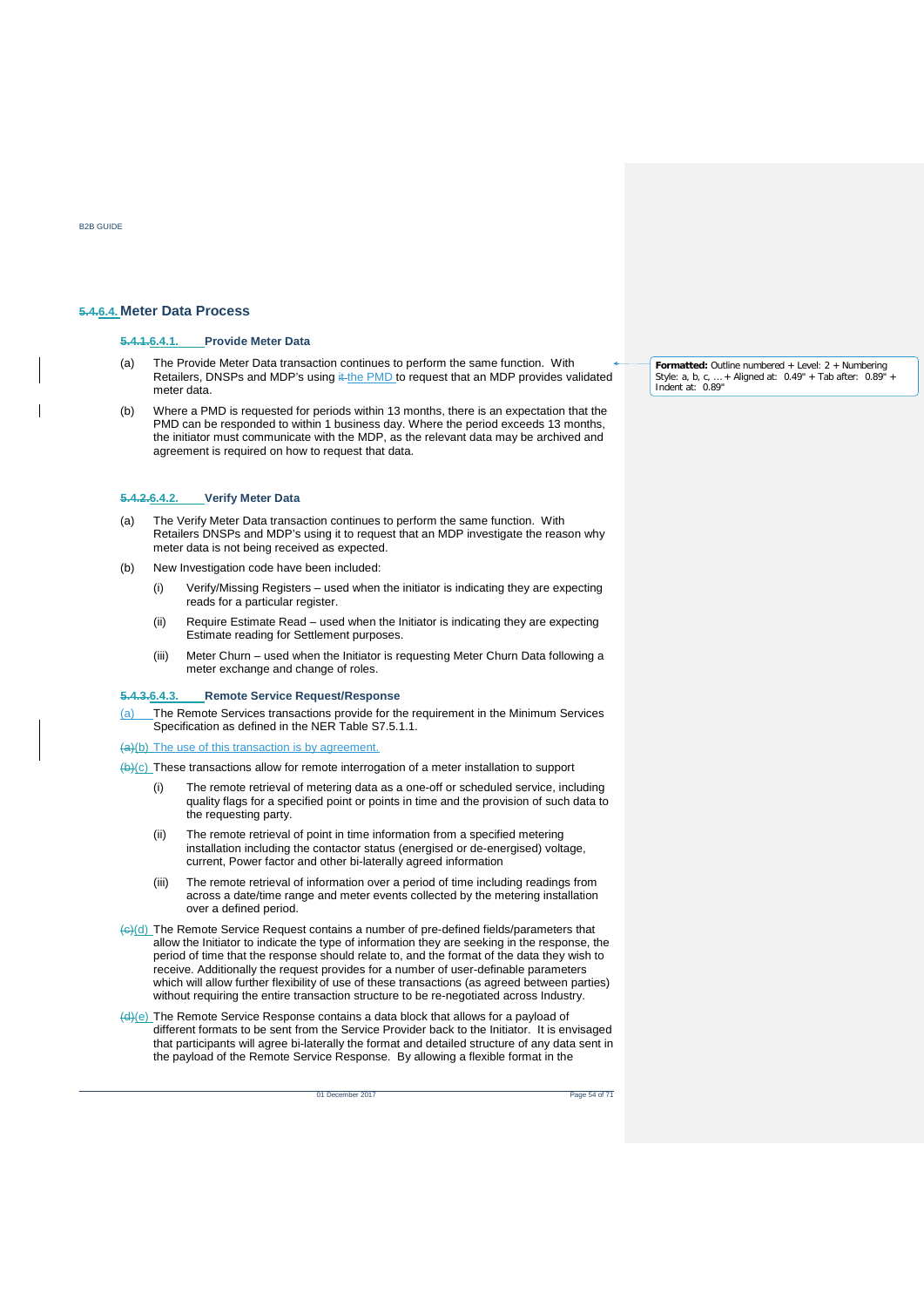payload, participants will be able to develop and further refine the most efficient and effective payload structure for the different remote services that are currently identified and also those that are not yet identified but may arise in the future.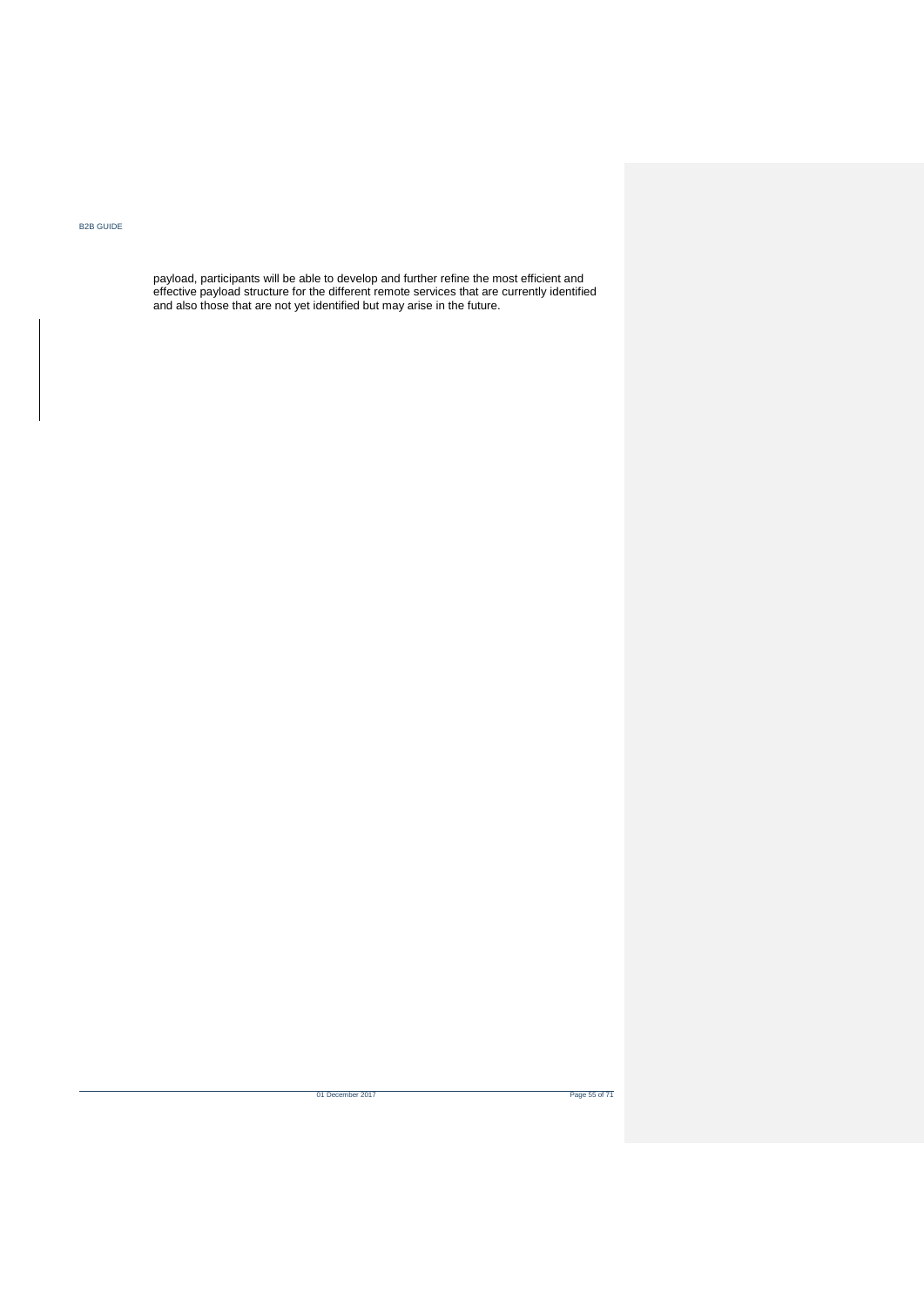# <span id="page-55-0"></span>**6.7. BUSINESS PRACTICES**

(a) This section contains a range of common business practices and other process requirements that have been migrated from the Procedures to the B2B Guide because it is anticipated that they may impose obligations on parties who must only be subject to commercial arrangements and cannot be subject to binding obligations in B2B procedures.

# <span id="page-55-1"></span>**6.1.7.1. Service Order Process**

## **6.1.1.7.1.1. General Principles**

- (a) The Recipient should use reasonable endeavours to meet the original Timing Requirement for the completion of requested work that was inappropriately rejected.
- (b) On accepting the ServiceOrderRequest, the Recipient is expected to use reasonable endeavours to complete the work within the Required Timeframe for the Completion of the Requested Work.

#### **6.1.2.7.1.2. Raising a ServiceOrderRequest**

(a) To indicate a new Request, the ServiceOrderRequest should specify the *ActionType* as "New".

## **6.1.3. Acknowledging Receipt of the ServiceOrderRequest**

(a) A Recipient may reject all De-energisation, Supply Service Works with *ServiceOrderSubType* of "Supply Abolishment" and Miscellaneous Services ServiceOrderRequests where the Initiator is not a Current Participant for a Site. The *BusinessAcceptance/Rejection* will use an *EventCode* indicating "Initiator Is Not Permitted to Raise This Service Order Type".

#### **6.1.4.7.1.3. Actioning the ServiceOrderRequest**

- (a) The Recipient of the ServiceOrderRequest is expected to schedule and use reasonable endeavours to complete the work, taking into account any *SpecialInstructions* and *Appointment* details contained in the ServiceOrderRequest.
- (b) Note: tThe limitation of the ScheduledDate in the Procedures to no more than 100 calendar days in the future likely relates to the 65 prospective days allowed in MSATS for a prospective change. This is listed here as calendar days as B2B works on local timings, whereas MSATS uses the NEM calendar.

#### **6.1.4.1.7.1.3.1. Raising a ServiceOrderResponse**

(a) Where the Recipient does not receive a *BusinessReceipt* or *BusinessAcceptance/Rejection* from the Initiator after sending the ServiceOrderResponse, the Recipient may investigate the failure of the delivery and notify the Initiator. If the Initiator reasonably considers that delivery failure lies with the Recipient, the Recipient may resend the original ServiceOrderResponse, as appropriate.

> **6.1.4.2.7.1.3.2. Use of Status, Exception and Product Codes in ServiceOrderResponses**

- (a) The *ProductCodes* for each DNSP are published on various websites for each of jurisdiction. At the time of publication these are:
	- (i) The Victorian DNSP Product Codes are published on the Essential Services Commission website: http://www.esc.vic.gov.au
	- (ii) The ACT, NSW, SA, TAS and Queensland codes are as published by each DNSP.
- (b) *ProductCodes* for Meter Providers are provided through the contract between parties. General *ProductCodes* and descriptions may be published on the respective Meter Provider websites.
- (c) Specific requirements are expected to apply to the use of the "Cost TBA" code as follows:

of December 2017 Page 56 of 71

**Formatted:** Font: Not Italic

Formatted: Indent: Left: 0.1", Outline numbered + Level: 2<br>+ Numbering Style: a, b, c, ... + Aligned at: 0.49" + Tab<br>after: 0.89" + Indent at: 0.89"

**Formatted:** Indent: Left: 0.89", Tab stops: 1.48", List tab + Not at 0.59" **Formatted:** Font: 10 pt

**Formatted:** Indent: Left: 0.89", Tab stops: 1.48", List tab + Not at 0.59" **Formatted:** No underline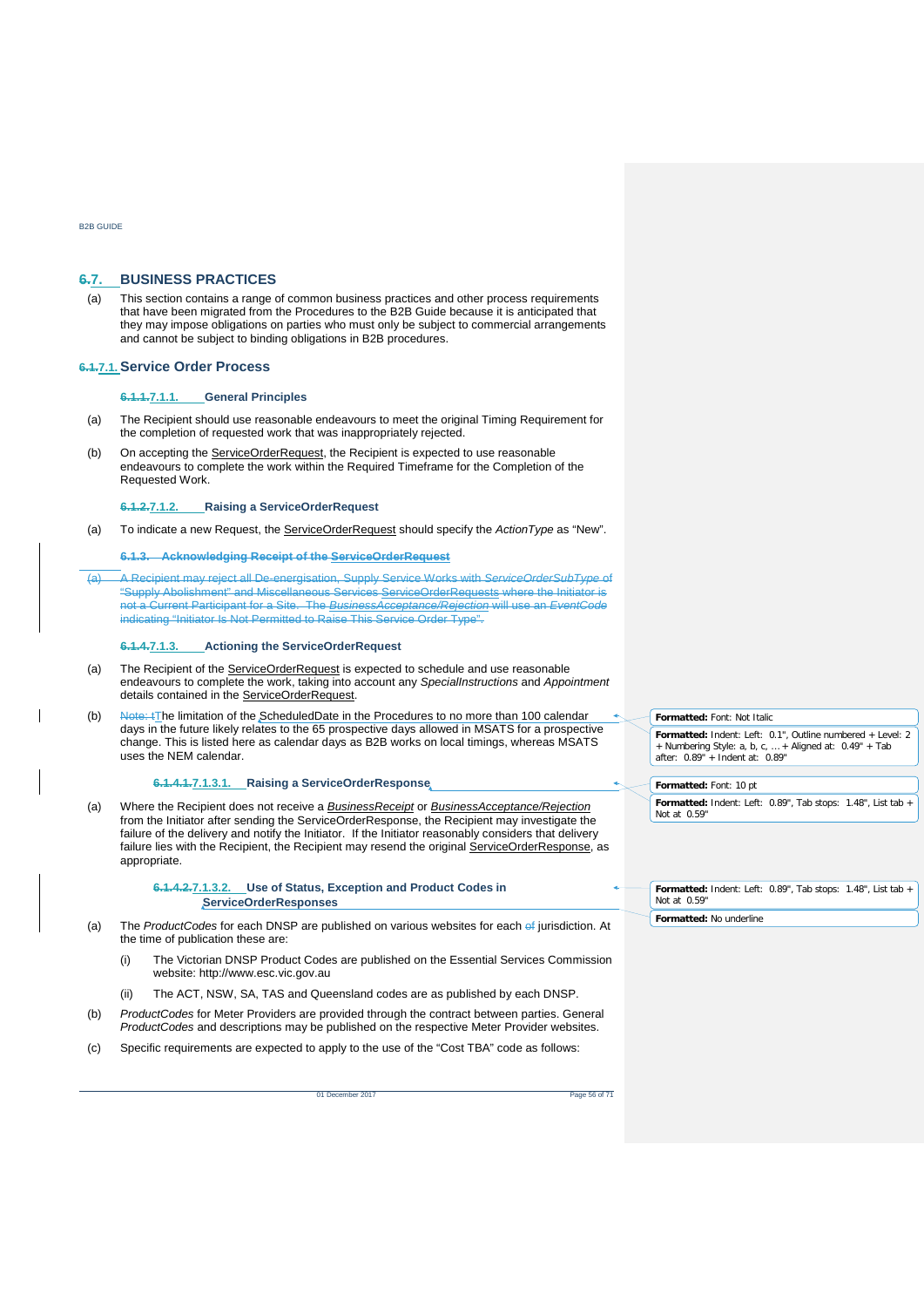- (i) The *ProductCode* "Cost TBA" should not be used for Re-energisation, De-energisation and Special Read ServiceOrderRequests; and
- (ii) The *ProductCode* "Cost TBA" should only be used when the Recipient needs to do further investigation to determine what work was attempted or completed at the Site. This *ProductCode* must not be used as a default.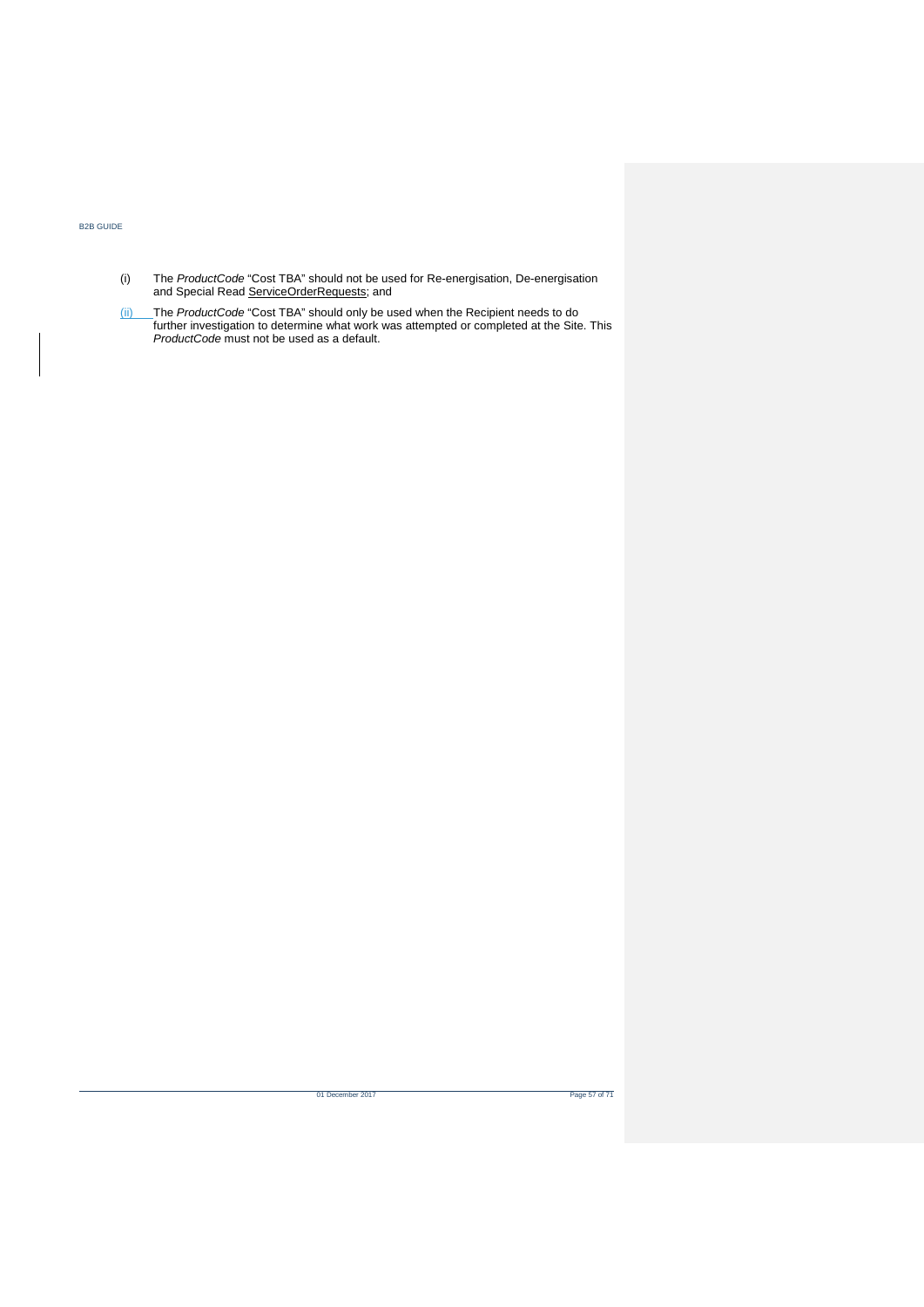$(ii)$ 

| Formatted: Indent: Left: 0.89", No bullets or numbering |  |
|---------------------------------------------------------|--|

#### **6.1.5.7.1.4. Closing the Service Order Process**

(a) If the Initiator has rejected the ServiceOrderResponse (with a negative *BusinessAcceptance/Rejection*), it is expected that the Recipient and the Initiator negotiate a resolution of the situation, with the agreed resolution being reflected in each party's systems.

**6.1.6.7.1.5. Works Scheduling**

(a) The Service Provider must may use the *ServiceOrderType, ScheduledDate* and the *CustomerPreferredDateAndTime* fields to determine when the work should be scheduled and completed.

# **6.1.7.7.1.6. Cancelling a ServiceOrderRequest**

(a) Charges consistent with the allowed *ProductCodes* may apply for any cancelled ServiceOrderRequest.

#### **6.1.8.7.1.7. Common Business Practices**

#### **6.1.8.1.7.1.7.1. General**

(a) **MSATS Relationship** - MSATS batch updates each night with the previous days Change Requests. As such, it may not have the most current information. Therefore, an MSATS transaction does not remove the need for a Service Order.

For example, where the prospective transfer is to take place on a Special Read, the Retailer must raise a Special Read ServiceOrderRequest to the appropriate Service Provider. Refer to table number 4-M for read type code usage in the CATS procedures.

#### (b) **Service Time**

- (i) *ServiceTime* is used to inform the Recipient when the work can be performed, and it also indicates what charges the Initiator is willing to accept.
- (ii) For work the Initiator requests only to be undertaken outside Business Hours:
- (A) The Initiator should specify a *ServiceTime* of "Non-Business Hours" and ensure the information in the *SpecialInstructions* field provides additional and specific information regarding the detail and reason for the "Non-Business Hours" request.
- (B) The Recipient should take into account the value in the *ServiceTime* field when scheduling the ServiceOrderRequest.
- (C) Indicates that the Initiator will accept any "Non-Business Hours" charges.
- (iii) Where the Initiator does not wish to pay an after-hours fee a *ServiceTime* of "Business Hours" should be used. This indicates that the Initiator will not accept after-hours charges and will accept a delay in service completion (within the bounds of agreed service levels) in preference to undertaking the work after-hours.
- (iv) Where the Initiator prefers the work to be undertaken within business hours but is willing to pay the after-hours fee where necessary in order to speed up completion, a *ServiceTime* of "Any Time" should be used. This indicates that the Initiator will accept after-hours charges if the work needs to be undertaken outside Business **Hours**
- (c) **Meter Reading Date**  Where a meter reading is associated with a Service Order, the Recipient should ensure that the meter reading date provided via the MDFF file aligns with the date the Service Order was completed (*ActualDateAndTime)*.
- (d) **Customer Details**  Where Customer Details (name and telephone number) are required for the completion of a ServiceOrderRequest, these should be provided using

**Formatted:** Indent: Left: 0.89", Tab stops: 1.48", List tab + Not at 0.59"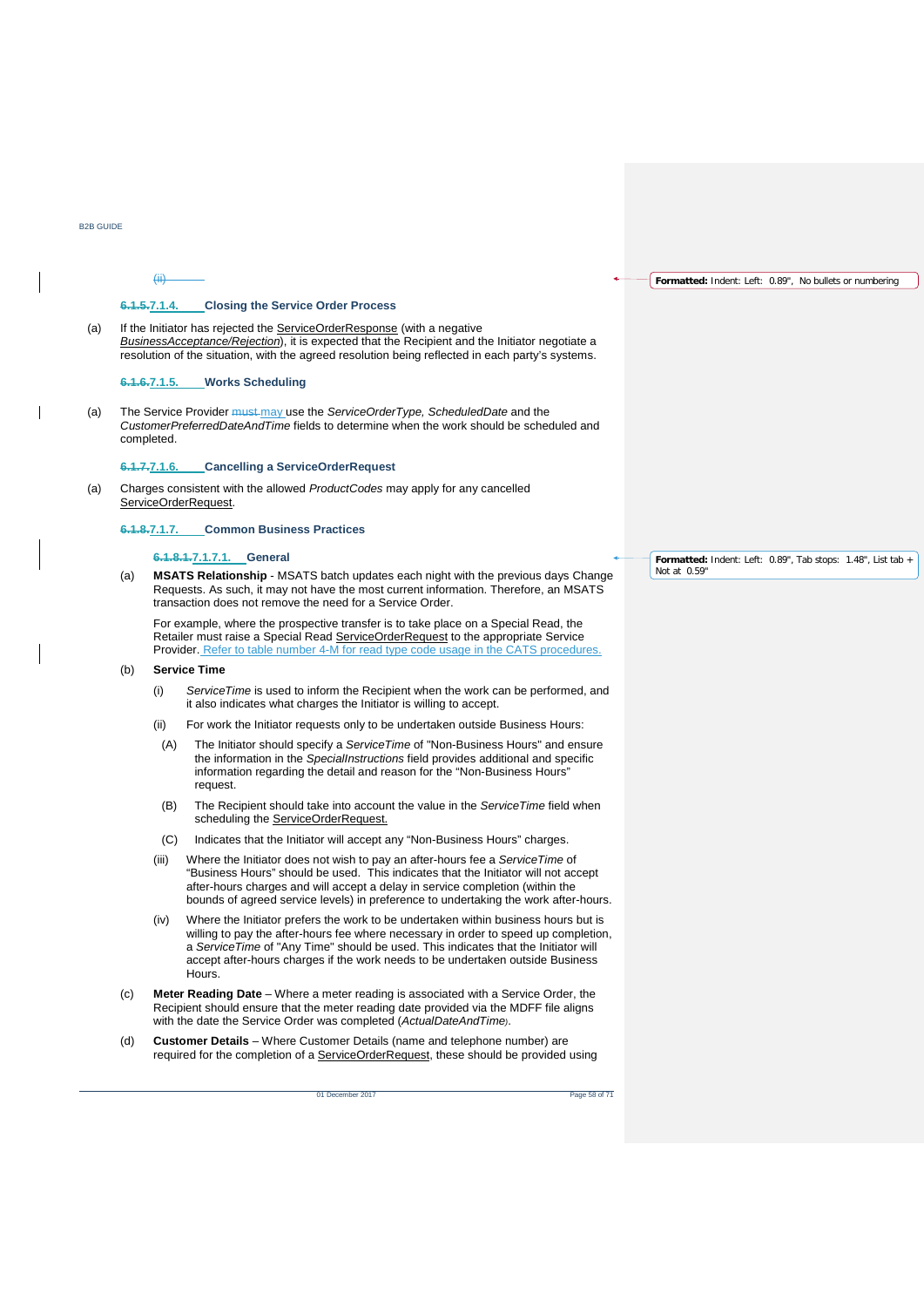the Customer's contact details fields (*CustomerContactName*, *CustomerContactTelephoneNumber*).

It is anticipated that this information will not be used to permanently update the Recipient's customer-related records. Any permanent updates to Customer Details are sent from the Retailer to the MC, MP and DNSP in a <u>CustomerDetailsNotification</u>. The Customer and contact information provided in a ServiceOrderRequest should only be used for the completion of the identified work.

- (e) **Site Details**  The Initiator should ask the Customer if there are any Hazards or Access Requirements prior to initiating a ServiceOrderRequest. Where the Customer reports no Hazards or Access requirements the Initiator is expected to indicate this using the appropriate values in the **ServiceOrderRequest**. This information should be used for the completion of the identified work only.
	- (i) If the Customer has supplied any special access details, the Initiator is expected to include these in *AccessDetails*. These details exclude the hazards covered by the *HazardDescription* field.
	- (A) Where the Customer reports no access requirements, the Initiator should indicate this by using the value "Customer Reports No Access Requirements" in the *AccessDetails* field.
	- (B) Any permanent updates to access or hazard details should be sent from the Initiator to the Recipient in a SiteAccessNotification.

#### (f) **Read all meters**

(i) Where the Recipient reads the meter as part of completing the ServiceOrderRequest, the Recipient is expected to use reasonable endeavours to read all meters at the NMI. Excluding ServiceOrderRequests that are Not Completed.<sub>J</sub> where an actual meter reading is not taken, a subling must be provided.

#### (g) **Meter Serial Number**

- (i) *MeterSerialNumber* is required where work is specific to a meter. The Initiator should provide the *MeterSerialNumber* if it is available. A Recipient will reconcile the *NMI* / *MeterSerialNumber* combination(s) against information held in their records, and thereby help confirm the correct site will be visited for the Service as early in the process as possible. If the requested work affects all meters, the Initiator does not have to provide any meter serial numbers.
- (ii) Where the Recipient identifies a discrepancy between a *NMI* and the *MeterSerialNumber* the Recipient should progress the ServiceOrderRequest if it believes the discrepancy relates to its own data. If it believes the discrepancy relates to the *MeterSerialNumber* provided by the Initiator, the Recipient should reject the ServiceOrderRequest except for High Priority Service Orders, where the Recipient should contact the Initiator and agree how to resolve the discrepancy. If the ServiceOrderRequest is rejected, the Recipient must provide the *MeterSerialNumber(s)* in the *Explanation* field associated with the appropriate *EventCode* ("Invalid data. Details provided in *Explanation*").

#### (h) **ProposedTariff field**

(i) The Recipient must not reject the ServiceOrderRequest if the *ProposedTariff* value is wrong or does not suit the Site's metering. The MSATS notification will provide the details of the tariff(s) actually allocated to the Site.

#### (i) **Other rules**

(i) The Recipient may seek to recover costs for any actioned work from the Initiator who requested that work that was completed or attempted.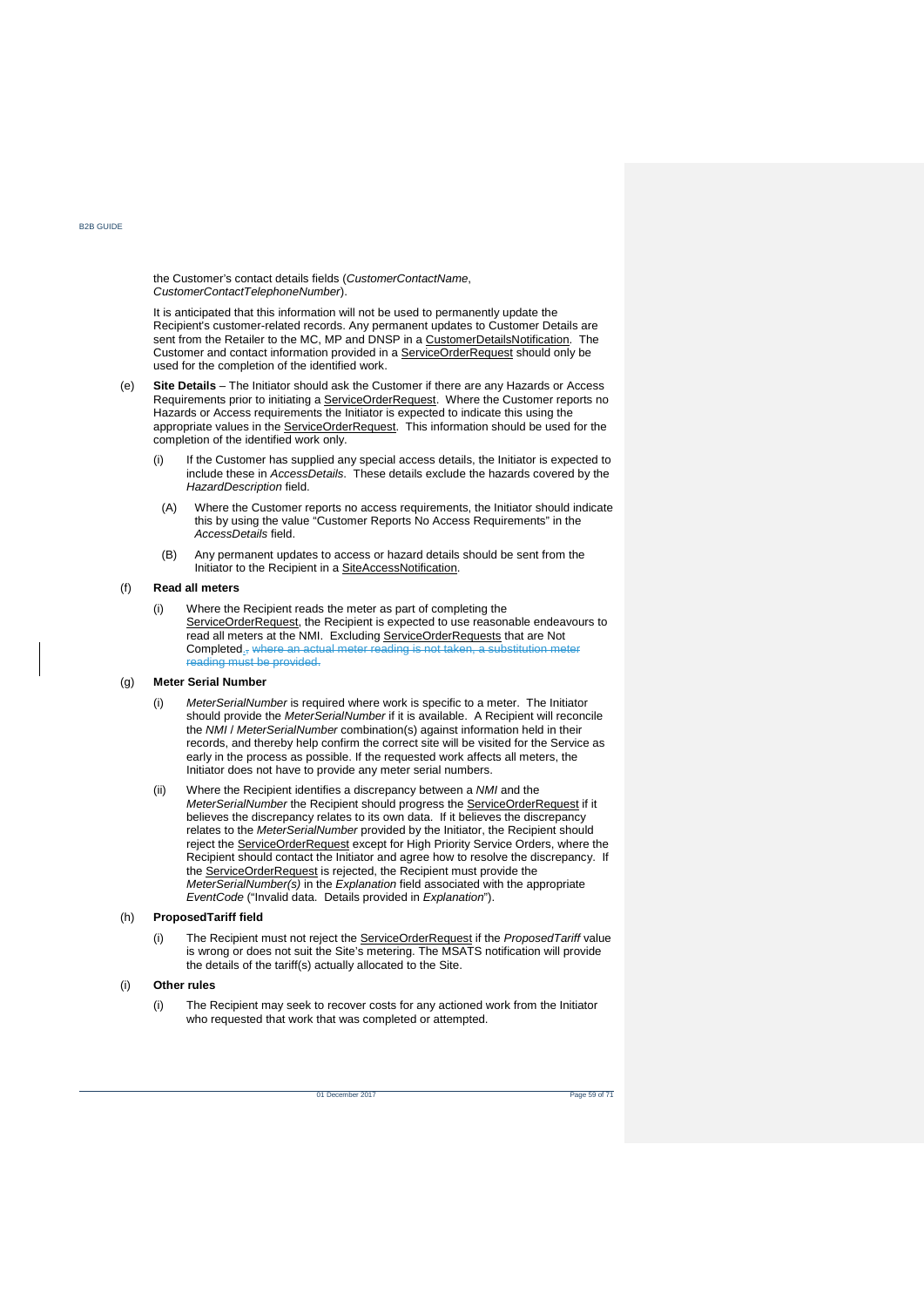An Initiator is expected to use reasonable endeavours to send ServiceOrderRequests as they arise and not to bundle them and send them in a batch.

 $(H<sup>i</sup>)$ 

#### **6.1.8.2.7.1.7.2. Service Paperwork**

- (a) Examples of alternative, agreed methods to reference the Service Order Number when providing Service Paperwork are:
	- (i) When Faxed the Service Order number is to be clearly displayed at the top right hand corner of the Service Paperwork;
	- (ii) When Emailed the Service Order number is to be clearly displayed in the subject line of the email;
	- (iii) When using Online systems as agreed by the users of the online system;
	- (iv) When provided by transaction as agreed by the users of the transaction;
	- (v) When left 'On-Site' the Service Order number is not required. In this case, even if the Retailer is provided with a copy of the Service Paperwork by the DNSP or MP, the Retailer is not required to provide a copy of the Service Paperwork back to the DNSP or MP when raising a Service Order.
- (b) Upon receipt of the ServiceOrderRequest that requires Service Paperwork to be provided by the Retailer, the Service Provider must:
	- (i) not reject the ServiceOrderRequest on the basis of missing paperwork
	- (ii) where the necessary Service Paperwork has not been received, wait at least 1 hour to receive Service Paperwork prior to providing a Business Signal of *BusinessAcceptance/Rejection*
	- (iii) Note: The Service Provider can send a *BusinessAcceptance/Rejection* at any time within the hour when the paperwork is received (and reconciled to the Service Order) or is not required.
	- (iv) within the timeframes permitted for the *BusinessAcceptance/Rejection* and after 1 hour, where all necessary Service Paperwork has not been received and the Service Provider wishes to accept the **ServiceOrderRequest**, respond with a severity "Warning" with a Business Event of 'Documentation required'
- (c) Service Paperwork must be provided in Victoria for sites that have been physically deenergised for more than 12 months.
- (d) In those jurisdiction where safety certificate paperwork is required for both the customer's premise and the metering installation, then the Initiator must ensure that there is a reference to both the customer and the metering safety certificate paperwork in the Supply Service Works Service Order, unless the safety certificates are to be left on-site in which case they should be identified as 'on-site' in the Supply Service Works service order
- (e) Some jurisdictions may require the provision of safety related paperwork where there is a material change to the Site's electrical supply requirements (eg 1 phase to 3 phase). Reference to this paperwork should also be provided.

#### **6.1.8.3.7.1.7.3. Allocate NMI – NSW**

- (a) As the DNSP does not do the actual connection work in NSW, the DSNP will only receive a Supply Service Works - Allocate NMI Service Order to facilitate the New Connection process. The MP will however receive a Metering Service Works – Install Meter Service Order as part of the overall process. Refer to [Figure 4](#page-24-0) for more information.
- (b) The Retailer must provide the NMI to the Customer, or Accredited Service Provider (ASP) or builder, with a request that the NMI is included on relevant electrical works forms. These forms include the Notification of Additional Load, the Application for Connection (AFC), and the Notice

01 December 2017 Page 60 of 71

**Formatted:** Indent: Left: 0.89", Tab stops: 1.48", List tab + Not at 0.59"

**Formatted:** Indent: Left: 1.28", No bullets or numbering **Formatted:** Indent: Left: 0.89", Tab stops: 1.48", List tab + Not at 0.59"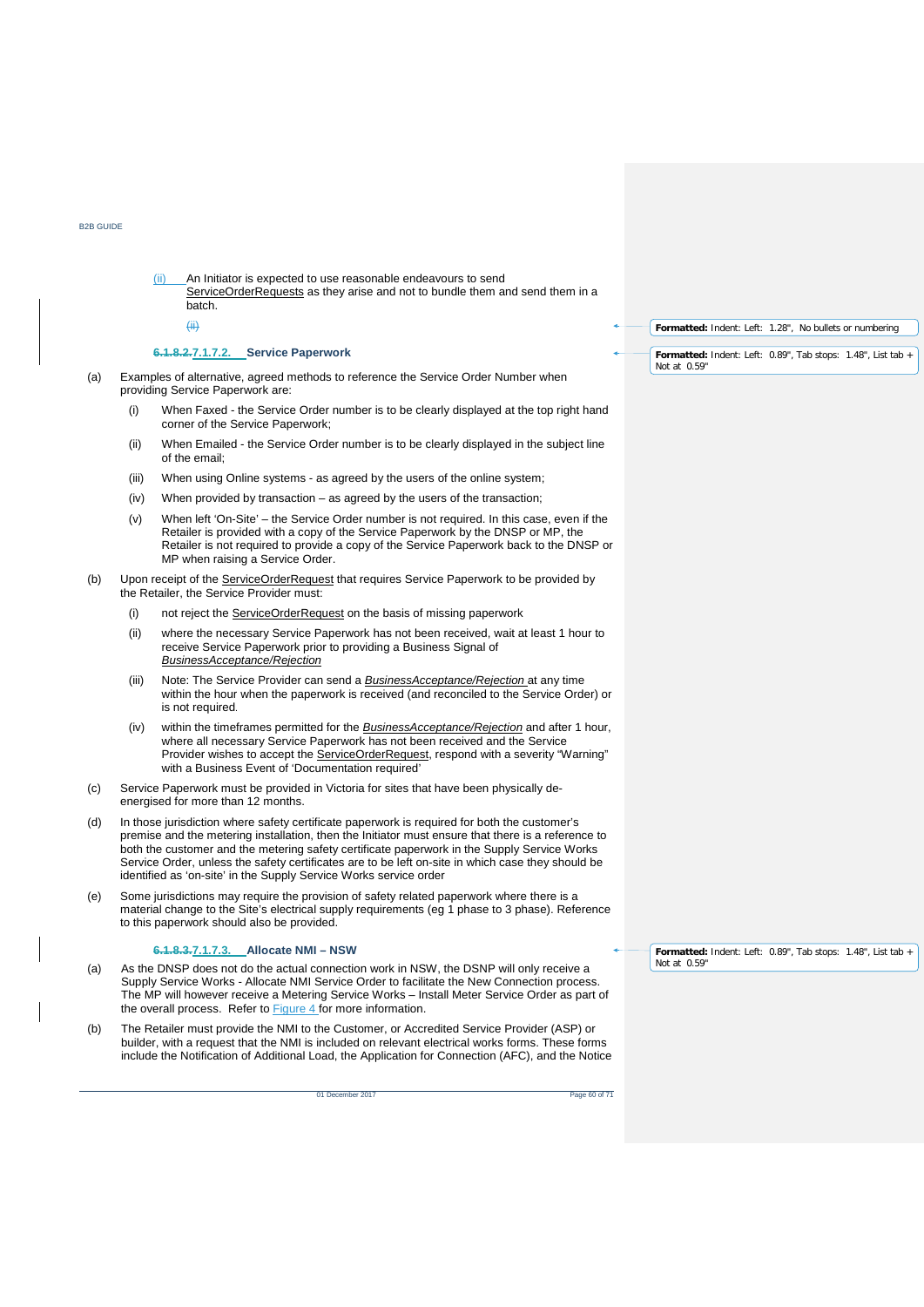of Service Work (NOSW). If the NMI is not provided on the NOSW form, the DNSP will reject the NOSW.

#### **6.1.8.4.7.1.7.4. Allocate NMI – Other Jurisdictions**

- (a) The use of a Supply Service Works Service Order with a sub-type of Allocate NMI is always the first step in an overall B2B New Connection process.
- (b) This Service Order type has Service Paperwork requirements in some jurisdictions.
- (e)(b) Typically an Electrical Works Request (EWR) or a Form A in South Australia and Queensland is required as one of the key items of paperwork to be provided by the Electrical Contractor  $\frac{1}{2}$ the Retailer to the DNSP prior to NMI Allocation.
- (d)(c) Under most circumstances it is expected that the Customer's Safety Certificate is also provided at the Allocate NMI stage, however the option exists for a Retailer to supply that document with the subsequent Supply Service Works Service Order to establish a type of supply.
- $\left\{\theta\right\}\right]$  If the Recipient considers the requested metering configuration is incorrect, the Recipient may advise the Initiator of this using a *BusinessAcceptance/Rejection* transaction.

#### **6.1.8.5.7.1.7.5. Completing the New Connection – Other Jurisdictions**

- (a) To complete the New Connection, the Retailer will be required to initiate a Metering Service Works – Install Meter Service Order to the MP/MC. If a metering configuration is different from that requested by the Initiator, the MP should advise the Initiator of the metering configuration and the reason for it in the *SpecialNotes* field of the ServiceOrderResponse.
- (b) To complete the New Connection, the Retailer will also be required to initiate a Supply Service Works Service Order with the applicable establish sub type to the DNSP. In those jurisdictions requiring Metering Installation Safety Certificate paperwork to be provided prior to the establishment of supply, the Safety Certificate ID should be provided with the Service Order or alternatively an indication that the safety certificate will be left on-site must be given.
- (c) An Initiator should use the *SpecialInstructions* field in the subsequent Metering Service Works Service Orders to an MP or Supply Service Works Service Orders to a DNSP to advise the Recipient of any specific tariff or metering requirements that are not already provided.

**Formatted:** Indent: Left: 0.89", Tab stops: 1.48", List tab + Not at 0.59

**Formatted:** Indent: Left: 0.89", Tab stops: 1.48", List tab + Not at 0.59"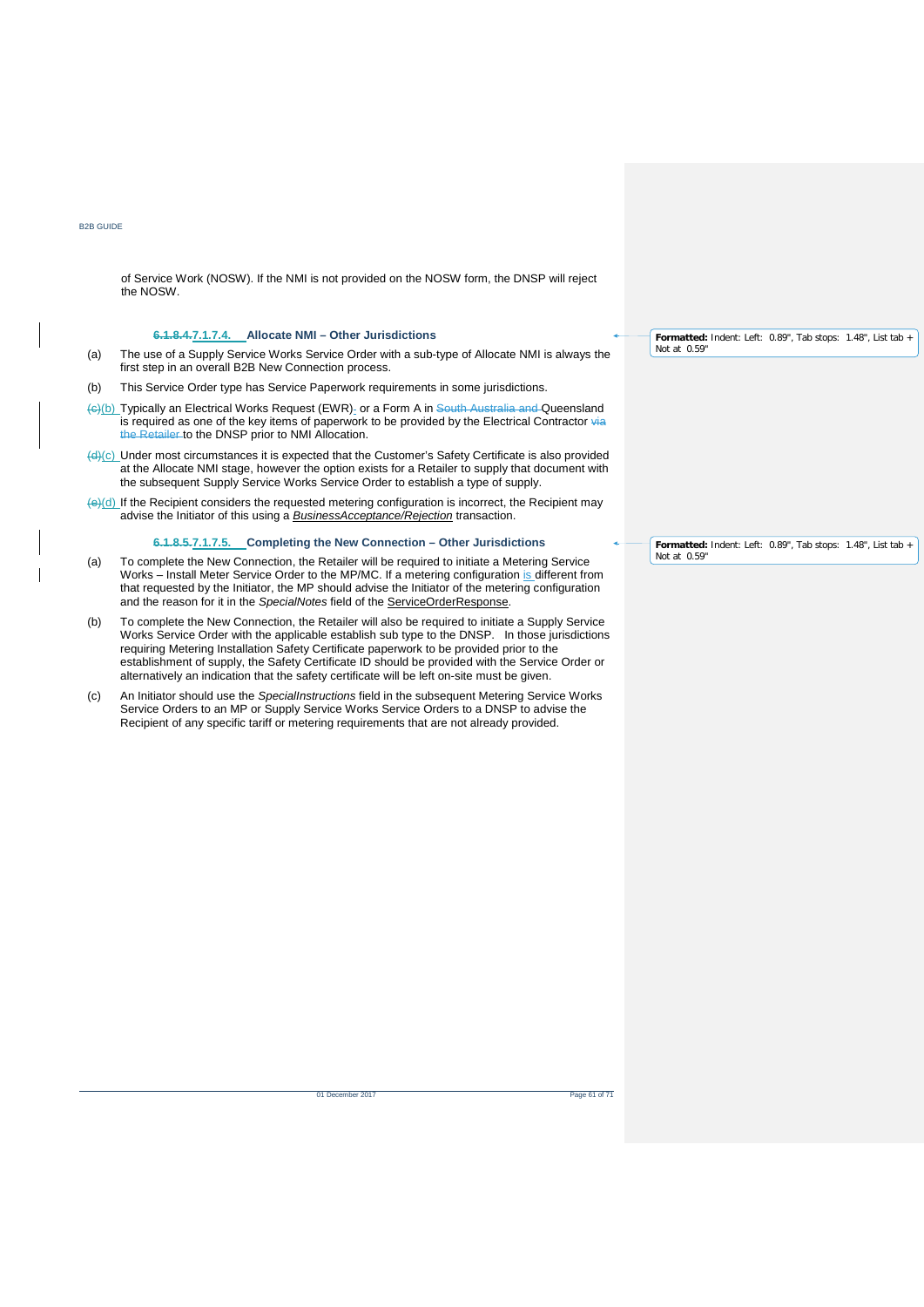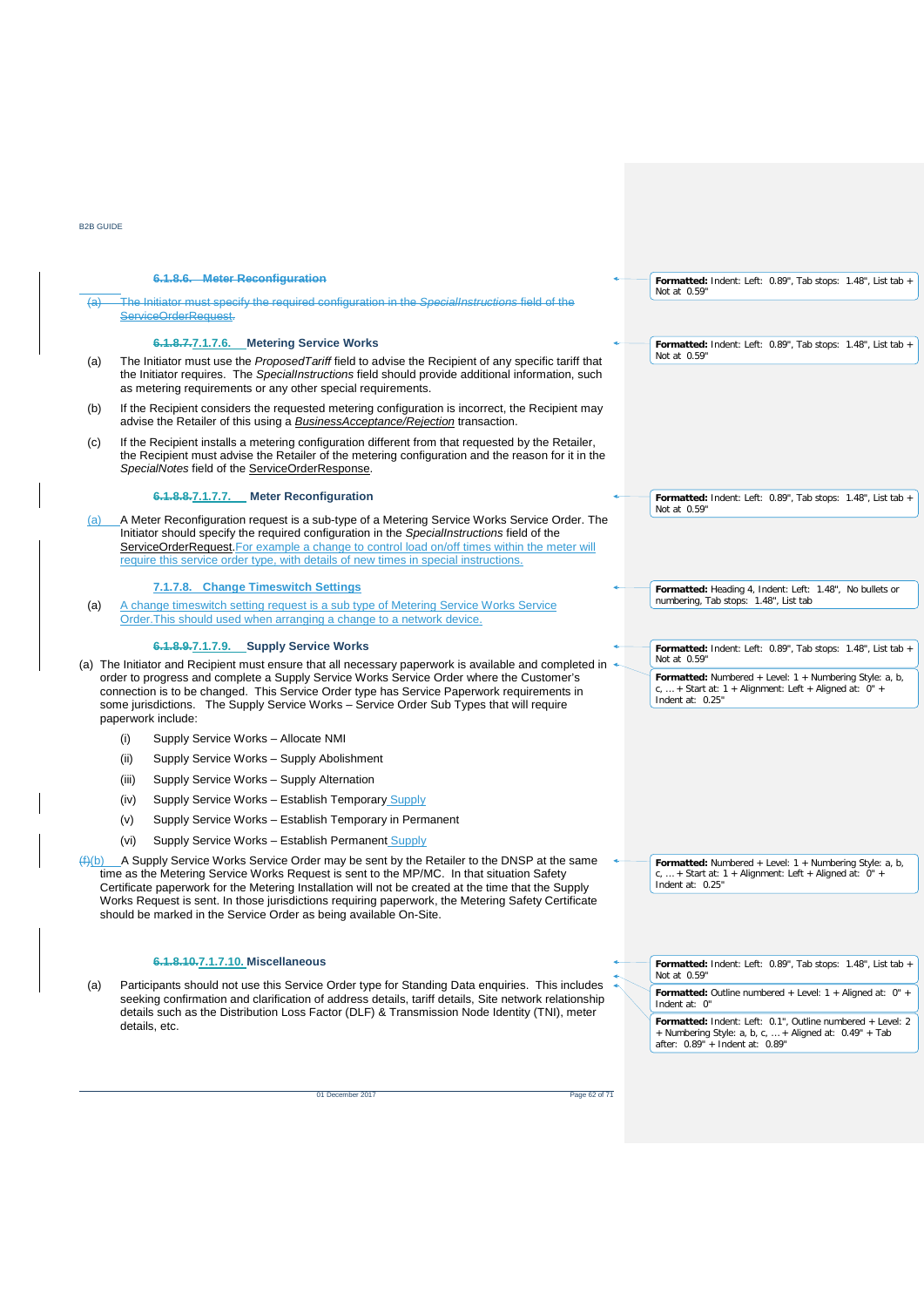.

# <span id="page-62-0"></span>**6.2.7.2. Customer & Site Details Process**

#### **6.2.1.7.2.1. Common Business Rules for Notifications**

- (a) Where a Retailer becomes aware of changes to Customer details (such as outage contact changes or Life Support details), it must initiate a CustomerDetailsNotification to the DNSP. **Formatted:** Outline numbered + Level: 1 + Aligned at: 0" + Indent at: 0" **Formatted:** Indent: Left: 0.1", Outline numbered + Level: 2
- (b) The Retailer may initiate a CustomerDetailersNotification to other participants by agreement.

# **6.2.2.7.2.2. Customer Details Request**

#### (g)(a) Any participant may initiate a CustomerDetailsRequest transaction in order to obtain the most up-to-date Customer Details and Life Support information from a Retailer

#### **6.2.3.7.2.3. Customer Details Notification**

- (a) The Retailer is expected to use reasonable endeavours to send the CustomerDetailsNotification in the following situations:
	- (i) At completion of transfer, or;
	- (ii) When the customer moves out or moves in, or
	- (iii) Upon receipt of routine updates provided by the existing customer.
- (b) If a Customer changes Retailer, the Old Retailer should not send a CustomerDetailsNotification

# **6.2.4.7.2.4. Customer Details Reconciliation**

- (a) The CustomerDetailsReconciliation provides Recipients with a snapshot of all NMIs, for which the Retailer is financially responsible, where the customer is flagged with Life Support at the time of the Reconciliation.
- (b) The use of *BusinessAcceptance/Rejections* for the CustomerDetailsReconciliation will be a subset to that used for the CustomerDetailsNotification.
- (c) The Recipient can only reject for reasons as specified in section 5.5.1 of the B2B Procedure: Customer and Site Details Notification Process. If the DNSP finds an issue with the customer data other than the Life Support flag provided in the CustomerDetailsReconciliation, the Recipient should use the CustomerDetailsRequest process in accordance with the B2B Procedure: Customer and Site Details Notification Process.
- (d) The Participants should agree the timing of the Customer Details Reconciliation. This agreement should consider criteria such as:
	- (i) conflicting scheduled reconciliations with other Participants;
	- (ii) IT support availability; and
	- (iii) other impacting activities.

#### **6.2.4.1.7.2.4.1. Life Support**

- (a) Where a party becomes aware of a Life Support requirement there are defined processes which must be followed to ensure that the relevant market participants are aware of the Life Support Requirement.
	- $\Theta(i)$  DNSPs must advise the Current Retailer by email who will update the customer details and initiate a Customer Details Notification.
	- $\frac{\Theta(i)}{i}$  MC/MPs should advise the Current Retailer by email of a Life Support requirement, who will in turn update their records and initiate a Customer Details Notification.

01 December 2017

|--|

**Formatted:** Indent: Left: 0.49", Outline numbered + Level: 3 + Numbering Style: i, ii, iii, … + Aligned at: 0.89" + Tab after: 1.28" + Indent at: 1.28"

**Formatted:** Indent: Left: 0.1", Outline numbered + Level: 2 + Numbering Style: a, b, c, … + Aligned at: 0.49" + Tab after: 0.89" + Indent at: 0.89", Tab stops: Not at 0.89"

+ Numbering Style: a, b, c, … + Aligned at: 0.49" + Tab after: 0.89" + Indent at: 0.89"

**Formatted:** List (i), Indent: Left: 0.5", No bullets or

**Formatted:** Indent: Left: 0.1", Outline numbered + Level: 2 + Numbering Style: a, b, c, … + Aligned at: 0.49" + Tab after: 0.89" + Indent at: 0.89", Tab stops: Not at 0.89"

**Formatted:** No underline

numbering

**Formatted:** Outline numbered + Level: 1 + Aligned at: 0" + Indent at: 0"

Formatted: Indent: Left: 0.1", Outline numbered + Level: 2<br>+ Numbering Style: a, b, c, ... + Aligned at: 0.49" + Tab<br>after: 0.89" + Indent at: 0.89"

**Formatted:** Indent: Left: 0.49", Outline numbered + Level: 3 + Numbering Style: i, ii, iii, … + Aligned at: 0.89" + Tab after: 1.28" + Indent at: 1.28"

**Formatted:** Indent: Left: 0.89", Tab stops: 1.48", List tab + Not at 0.59"

**Formatted:** List (a), Indent: Left: 0.1", Space After: 0 pt,<br>Line spacing: single, Outline numbered + Level: 2 +<br>Numbering Style: a, b, c, ... + Aligned at: 0.49" + Tab after:<br>0.89" + Indent at: 0.89", Tab stops: Not at 0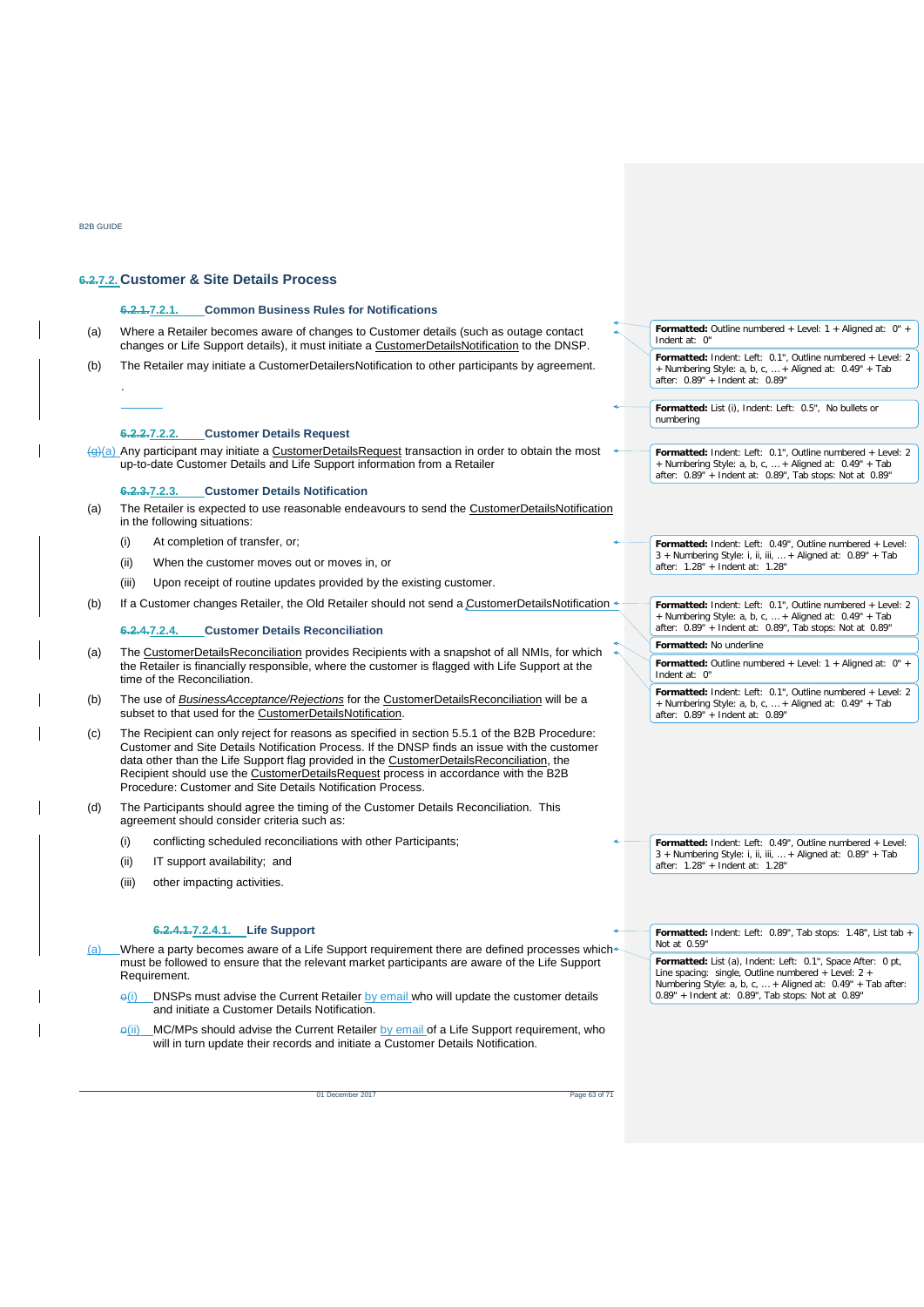$\overline{\phantom{a}}$  $\overline{\phantom{a}}$ 

o(iii) Retailers of customers within an embedded network must advise the DNSP of the parent network and the Embedded Network Operator. The parent DNSP must advise the parent Retailer **by email who will in turn update their records** and initiate a Customer Details Notification.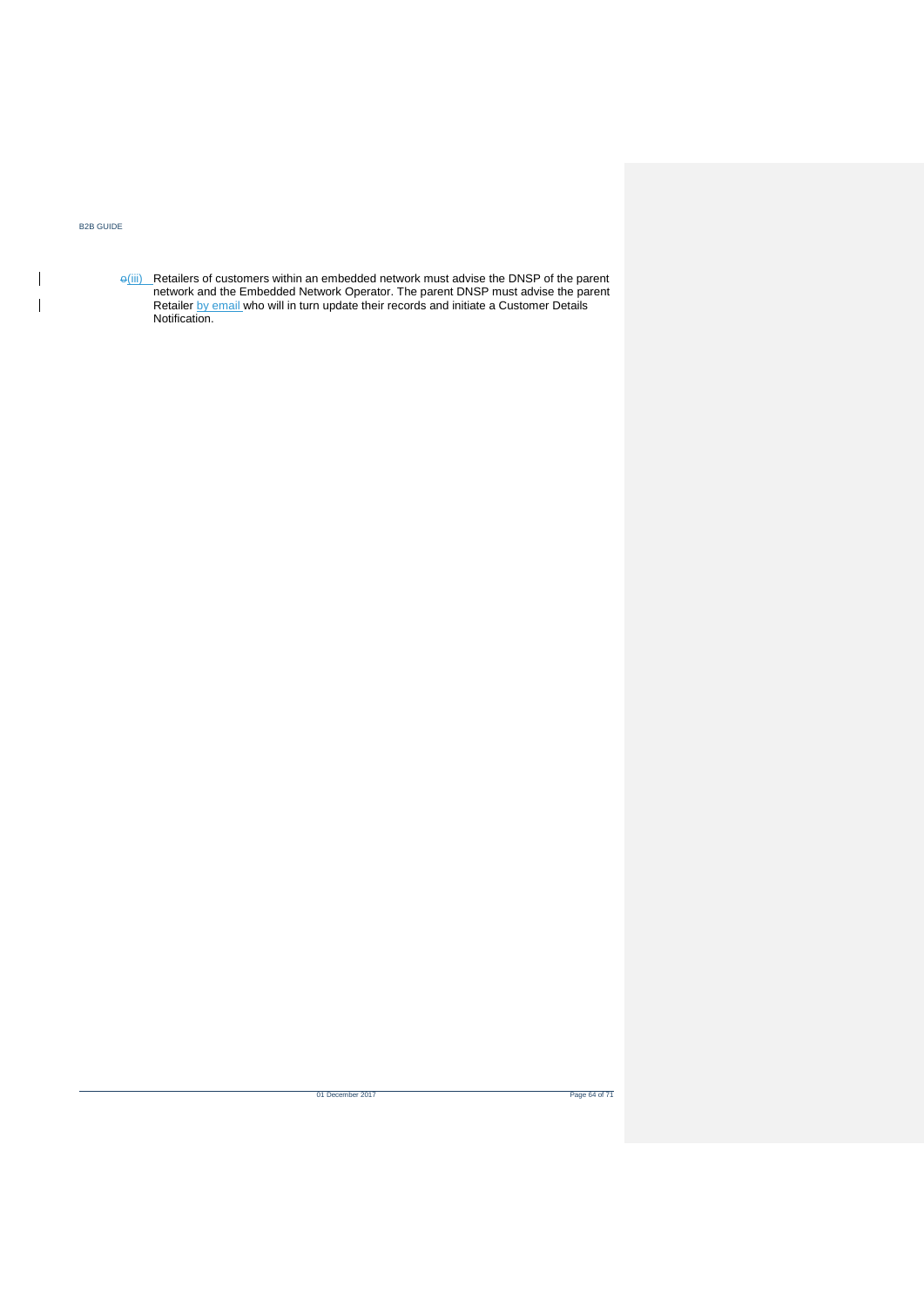# <span id="page-64-0"></span>**6.3.7.3. One Way Notifications**

## **6.3.1.7.3.1. Process Overview**

- (a) The One Way Notification process enables Participants to send information or messages to other Participants in a single transaction for multiple NMIs.
- (b) The process is designed to allow flexibility to add additional new message types within the Business Document without an aseXML Schema change, by incorporating the data in format defined within the transaction.
- (c) There is one Business Document associated with this overall process: OneWayNotification - the provision of selected information between Participants.

#### **6.3.2.7.3.2. Meter Exchange Notification (MXN)**

- (a) This transaction forms the communication method for an Initiator to notify a Recipient of planned meter exchanges under a Mass Meter Exchange (roll out) Program. .
- (b) For this process the definition of "Mass Meter Exchange Program" shall mean the mass roll out of a "smart meter replacement program", initiated by a Participant or mandated by jurisdictional or national regulatory instruments.
- (c) During a Mass Meter Exchange Program the Initiator should raise a *OneWayNotification* (MXN), for each impacted current Participant affected, each time a new customer notification is sent.
- (d) During a Mass Meter Exchange Program the Initiator is expected to take reasonable endeavours to include multiple MXN records in OneWayNotification transactions.
- (e) A Participant may initiate the Meter Exchange Notification (MXN) for;
	- (i) individual meters,
	- (ii) small numbers of meter exchanges,
	- (iii) large number of meter exchanges; and
	- (iv) pilots & trials that are not part of a Mass Meter Exchange Program
- (f) It is reasonably expected that where a Participant initiates a meter exchange program in e(iii) and e(iv) above, that it will engage with affected Participants to determine impacts and agree whether the use of *OneWayNotification* (MXN) is appropriate.
- (g) The MP is not obliged to complete the meter exchange during the notification dates provided to the Recipient.
- (h) If the MP fails to complete the meter replacement between the notification dates, and consequently provides the customer with a new notification, a new *OneWayNotification* (MXN) transaction should be sent to the affected Participants.
- (i) For the advance notification to be useful, the Initiator should send the *OneWayNotification* (MXN) transaction at least four days prior to commencing any meter exchange.
- (j) The MP may negotiate a different period with the customer outside the notification dates and not notify the affected Participants.
- (k) The Initiator is only expected to notify the current Participant for a given Role as defined by MSATS at the time the Meter Exchange Notification (MXN) is created.
- (l) Notifications of successful meter exchanges are communicated via the existing MSATS Change Request process.
- (m) Recipients may receive more than one *OneWayNotification* (MXN) per day from the same Initiator.

**Formatted:** Outline numbered + Level: 1 + Aligned at: 0" + Indent at: 0"

**Formatted:** Outline numbered + Level: 2 + Numbering Style: a, b, c, … + Aligned at: 0.49" + Tab after: 0.89" + Indent at: 0.89"

**Formatted:** Outline numbered + Level: 2 + Numbering Style: a, b, c, … + Aligned at: 0.49" + Tab after: 0.89" + Indent at: 0.89"

**Formatted:** Outline numbered + Level: 2 + Numbering Style: a, b, c, … + Aligned at: 0.49" + Tab after: 0.89" + Indent at: 0.89"

**Formatted:** Outline numbered + Level: 3 + Numbering<br>Style: i, ii, iii, ... + Aligned at: 0.89" + Tab after: 1.28" +<br>Indent at: 1.28"

**Formatted:** Outline numbered + Level: 2 + Numbering<br>Style: a, b, c, ... + Aligned at: 0.49" + Tab after: 0.89" +<br>Indent at: 0.89"

of December 2017 Page 65 of 71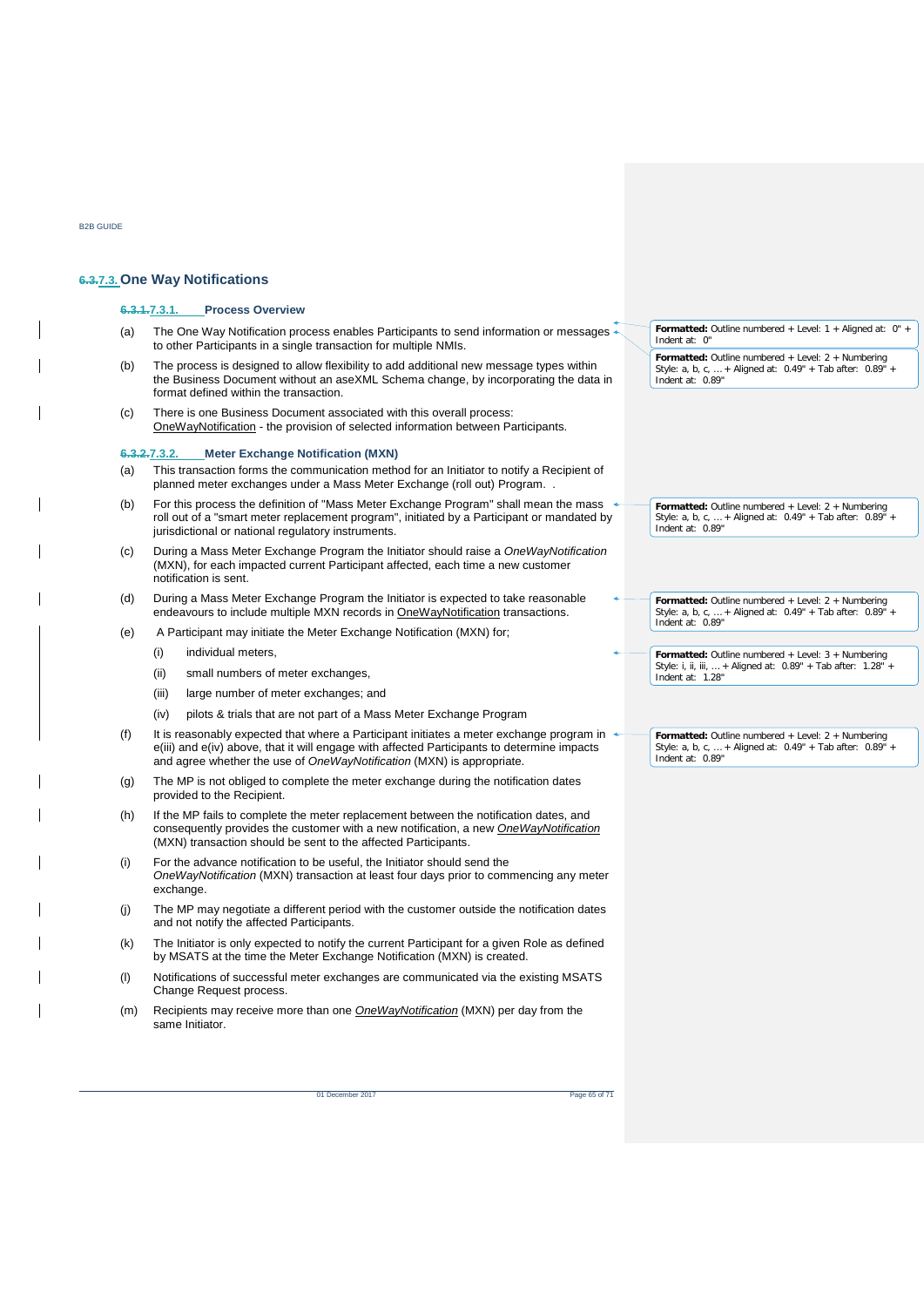# **6.3.3.7.3.3. Network Tariff Notification (NTN)**

- (a) This transaction is the communication method typically used for DNSPs to notify Retailers and/or MCs of planned network tariff changes in advance of the network tariff change taking effect.
- (b) Where a meter reconfiguration is required as a result of the change in Network Tariff the Retailer should request the MP to perform the reconfiguration via a Metering Service Works Request.
- (h)(c) Where no metering changes are required, the DNSP will make the corresponding update to the Network Tariff in MSATS.
- (c)(d) The DNSP should raise a *OneWayNotification* (NTN) for each impacted Current Retailer.
- $(d)(e)$  The DNSP is expected to provide all network tariffs applicable for the NMI as at the proposed change date in the *OneWayNotification* (NTN).
- $\frac{e^{-(t)}}{t}$  The DNSP is expected to take reasonable endeavors to include multiple NTN records within the *OneWayNotification* (NTN).
- $(f)(g)$  -The DNSP is expected to engage with impacted market Participants before any *OneWayNotification* (NTN) are raised.
- (g)(h) To provide sufficient forward-notice, the DNSP should produce the *OneWayNotification* (NTN) a minimum of thirty business days before the Network Tariff change becomes effective.
- $(h)(i)$  The DNSP is not obliged to complete the Network Tariff change on the proposed dates provided to the Retailer.
- $(i)$  The DNSP is not required to notify the Retailer if a planned Network Tariff change does not occur.
- (i)(k) If the DNSP fails to complete the Network Tariff change on the NOTICEENDDATE and consequently re-schedules the Network Tariff change, a new *OneWayNotification* (NTN) transaction shall be sent to the Retailer and/or MC.
- $(f)(I)$  The DNSP is only required to notify the current Retailer as defined by MSATS at the time the Network Tariff Notification (NTN) is created.
- $(k)(m)$  If a prospective Retailer exists either at the time of creating or post the creation of the *OneWayNotification* (NTN) transaction, there is no requirement for the DNSP to also notify the prospective Retailer.
- $(H)(n)$  Notifications of successful Network Tariff changes are communicated via the existing MSATS Change Request process.
- (m)(o)Recipients may receive more than one *OneWayNotification* (NTN) per day from the same Initiator.
- (n)(p) Any Network Tariff change is effective from the MSATS change request effective date.
- (o)(q) The network tariff must be an approved and published Network Tariff before it can be used in the Network Tariff Notification.

## <span id="page-65-0"></span>**6.4. Planned Interruption Notification (PIN)**

- (a) For this process the "Planned Interruption Notification" shall mean the notification of a Retailer Initiated Planned Interruption of supply for a Customer from the Current Retailer (FRMP) to the DNSP in advance of when the interruption is scheduled.
- (b) The details provided in the PIN notification will reflect the details of the interruption provided by the retailer to the customer.

01 December 2017 Page 66 of 71

**Formatted:** Outline numbered + Level: 2 + Numbering Style: a, b, c, … + Aligned at: 0.49" + Tab after: 0.89" + Indent at: 0.89"

**Formatted:** Outline numbered + Level: 1 + Aligned at: 0" + Indent at: 0"

**Formatted:** Outline numbered + Level: 2 + Numbering<br>Style: a, b, c, ... + Aligned at: 0.49" + Tab after: 0.89" +<br>Indent at: 0.89"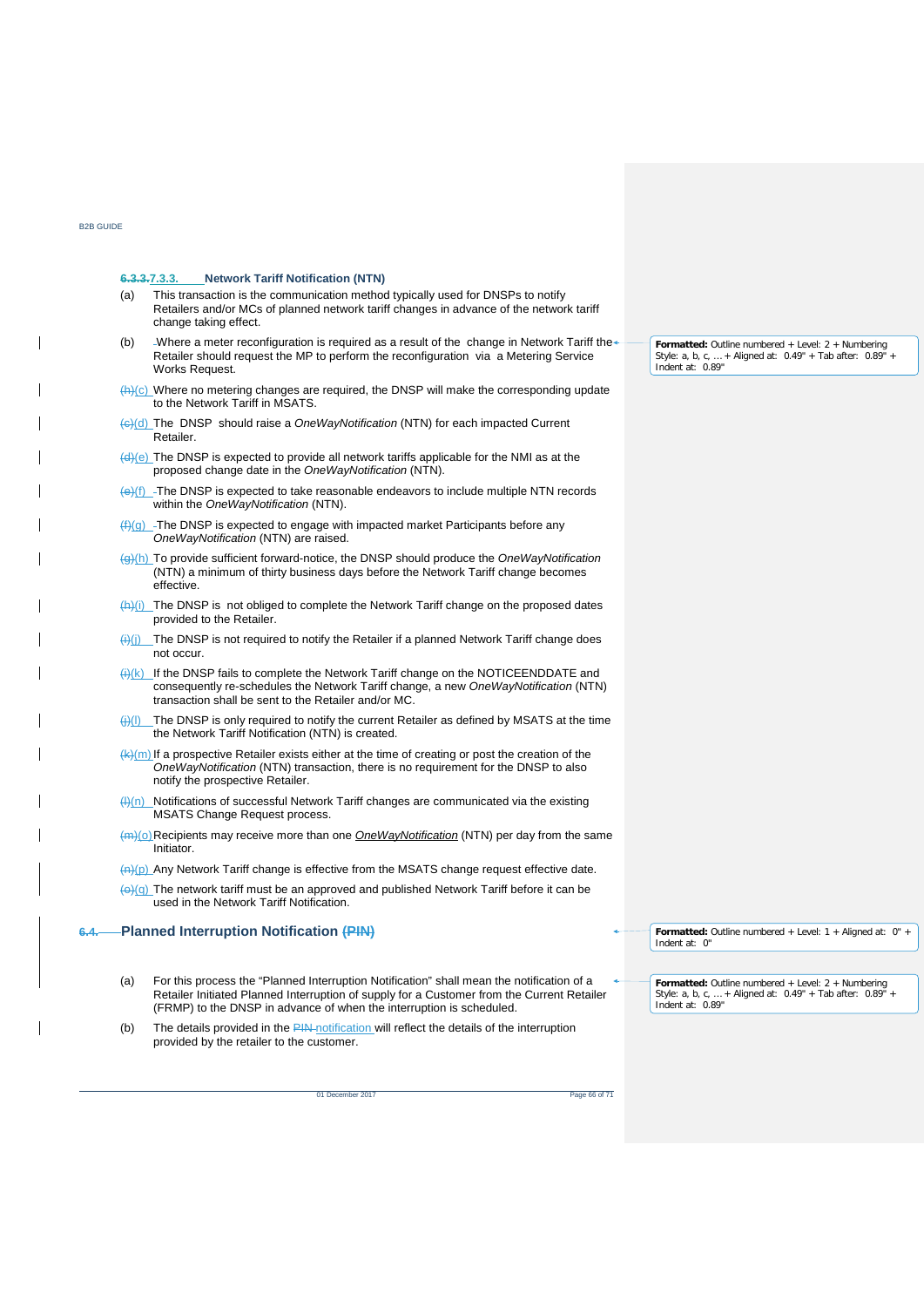- (c) The Initiator must provide the start and end dates of the interruption window as applicable for the NMI(s).
- (d) The Initiator must and provide the expected duration of the planned interruption.
- (e) The initiator may include multiple NMI in the payload of the PIN OneWayNotification transaction
- (f)(e) The Initiator must produce the OneWayNotification (PIN)Planned Interruption Notification transaction a minimum of four business days before the Planned Interruption is scheduled.
- $(g)(f)$  The Initiator is not obliged to perform the Planned Interruption on the proposed dates provided to the Recipient.
- $(h)(q)$  The Initiator is not required to notify the Recipient if a Planned Interruption did not occur.

(i)(h) Recipients may receive more than one **Planned Interruption Notification** ayNotification (PIN) per day from the same Initiator.

## <span id="page-66-0"></span>**6.5.7.4. Meter Fault and Issue Notification (MFN)**

- (a) For this process the "Meter Fault and Issue Notification" shall mean the notification of a faulty meter or family of meters to the Current Retailer (FRMP) to enable them to arrange for the meter(s) to be replaced, or notification of a meter or meters that have exceeded the allowable consumption threshold for their given jurisdiction.
- $(6)$  The Recipient must appoint a contestable Metering Co-ordinator when the Initiator of the notification is the Initial Metering Co-ordinator.
- $(d)(c)$  Provided the Recipient of the notice is correct for the given NMI/s, it is expected that action will be taken to initiate the replacement the meter/s for the NMIs identified in the notice.

 $\left(\frac{e}{d}\right)$  The Initiator will advise whether the Customer's premise is on supply or not.

(e) The Initiator will advise the reason they have determined why the meter is faulty.

(f) The optional fields in the transaction (STARTTIME, ENDDATE, STARTTIME and DURATION) have been included so that Metering Providers (if they use this transaction) can advise the Retailer of potential scheduling availability to perform associated work with a Meter Fault. This information can be used as input by the Retailer to support their obligations for planned interruption notifications, if an interruption to supply is needed.

# (f)

# <span id="page-66-1"></span>**6.6.7.5. Notice of Metering Works (NMW)**

(a) The Notice of Metering Works is typically provided to the DNSP shortly after metering works are completed, and provides advance notice of metering changes prior to the appropriate Change Request being raised and affected in MSATS. Where there is any discrepancy between the information in the NOFFMW and metering installation details updated in MSATS, MSATS is considered the database of record.

**Formatted:** Outline numbered + Level: 2 + Numbering<br>Style: a, b, c, ... + Aligned at: 0.49" + Tab after: 0.89" +<br>Indent at: 0.89"

of December 2017 Page 67 of 71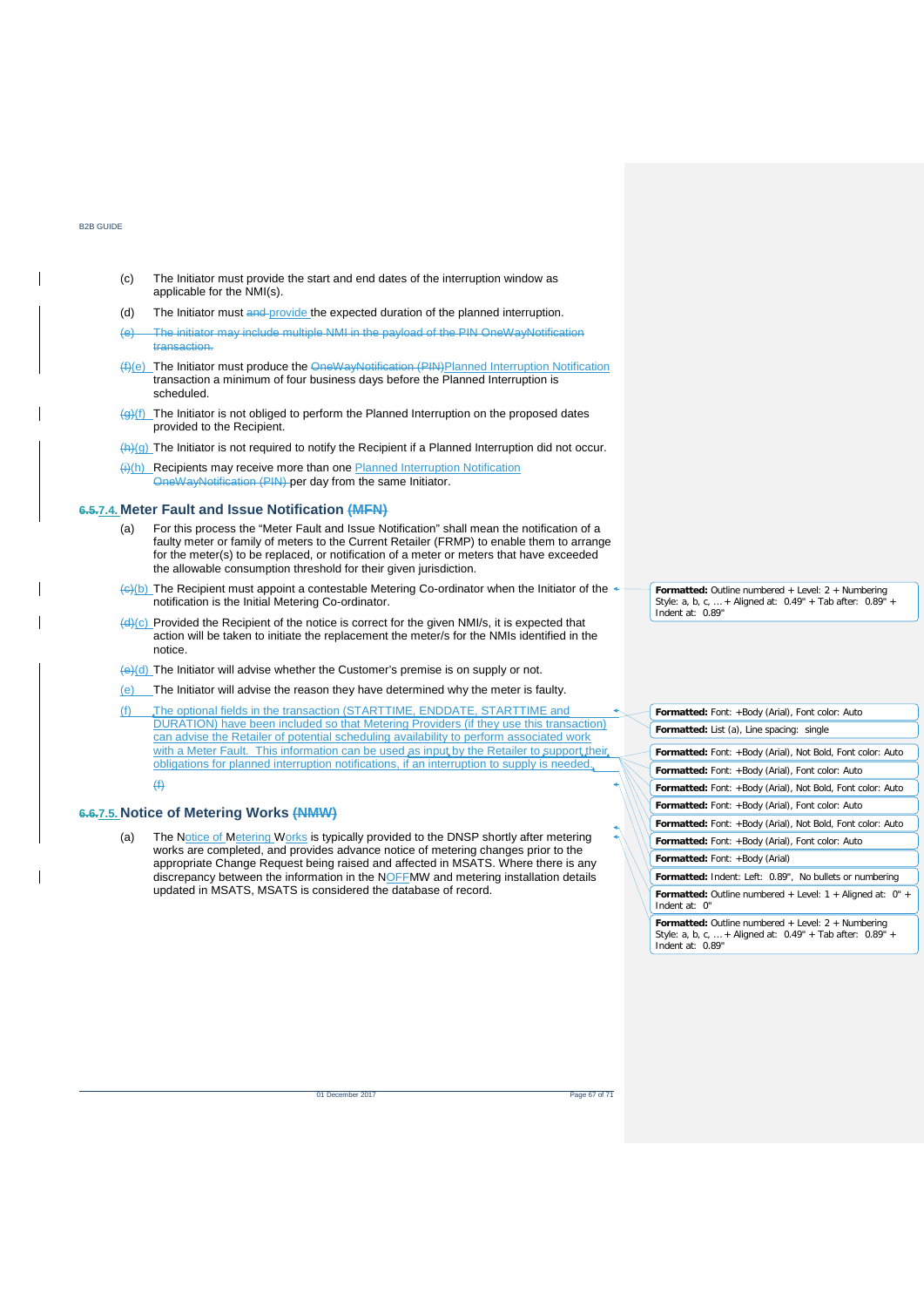# <span id="page-67-0"></span>**6.7.7.6. Meter Data Process**

# **6.7.1.7.6.1. Provide Meter Data**

(a) Worked example for Accumulation Meters:

MDFF content provided in response to a request for MDFF data for the period 1 January to 15 April

| <b>Start date</b> | End date | <b>Start read</b> | <b>End read</b> | <b>Consumption</b> |
|-------------------|----------|-------------------|-----------------|--------------------|
| 1 Dec             | 1 Feb    |                   | 100             | 100                |
| 1 Feb             | 1 Mar    | 100               | 200             | 100                |
| 1 Mar             | 1 Apr    | 200               | 300             | 100                |

- (b) If the MDP has the MDFF Data which is the subject of a ProvideMeterDataRequest, they should send a MeterDataNotification transaction containing a MDFF file with the requested data to the relevant Participant. If the MDP is unable to provide the MDFF Data the subject of a ProvideMeterDataRequest, or the MDFF Data to which the MDP has access and wishes to provide to the Participant does not exactly correlate to the subject of the ProvideMeterDataRequest, the associated *BusinessAcceptance/Rejection* transaction for the ProvideMeterDataRequest should contain a relevant *EventCode* to explain the situation.
- (c) MDPs may provide multiple MeterDataNotifications in response to a single ProvideMeterDataRequest.
- (d) A Participant must use reasonable endeavours to ensure that the MDFF Data they are requesting is only for a period where they have a relevant Participant Relationship with the NMI.

## **6.7.2.7.6.2. Verify Meter Data**

- (a) A VerifyMeterDataRequest transaction does not replace a Special Read ServiceOrderRequest. If a Participant requires a site visit the Participant should raise a Special Read ServiceOrderRequest.
- (b) MDPs may provide multiple MeterDataNotifications in response to a single VerifyMeterDataRequest.
- (c) A Participant is expected to ensure that the MDFF Data they are querying is only for a period where they have a relevant Participant Relationship with the NMI.

# **6.7.3.7.6.3. Remote Service Request/Response**

- (a) A standard business practice for use of Remote Service Request is expected to be negotiated between the Initiator and the Recipient and subject to commercial arrangements.
- (b) The current structure of the request and response is expected to meet the NER requirements for the Minimum Services Specification.
- (c) The request allows for the Initiator to request a variety of services as per allowed valuesvia published codes but may also introduce user defined services by agreement with the service provider.
- (d) The request also contains the format that the response is to be provided in. Similarly the Initiator can nominate a format via the published codesas per allowed values but may specify a user defined format code with agreement with the service provider.

of December 2017 Page 68 of 71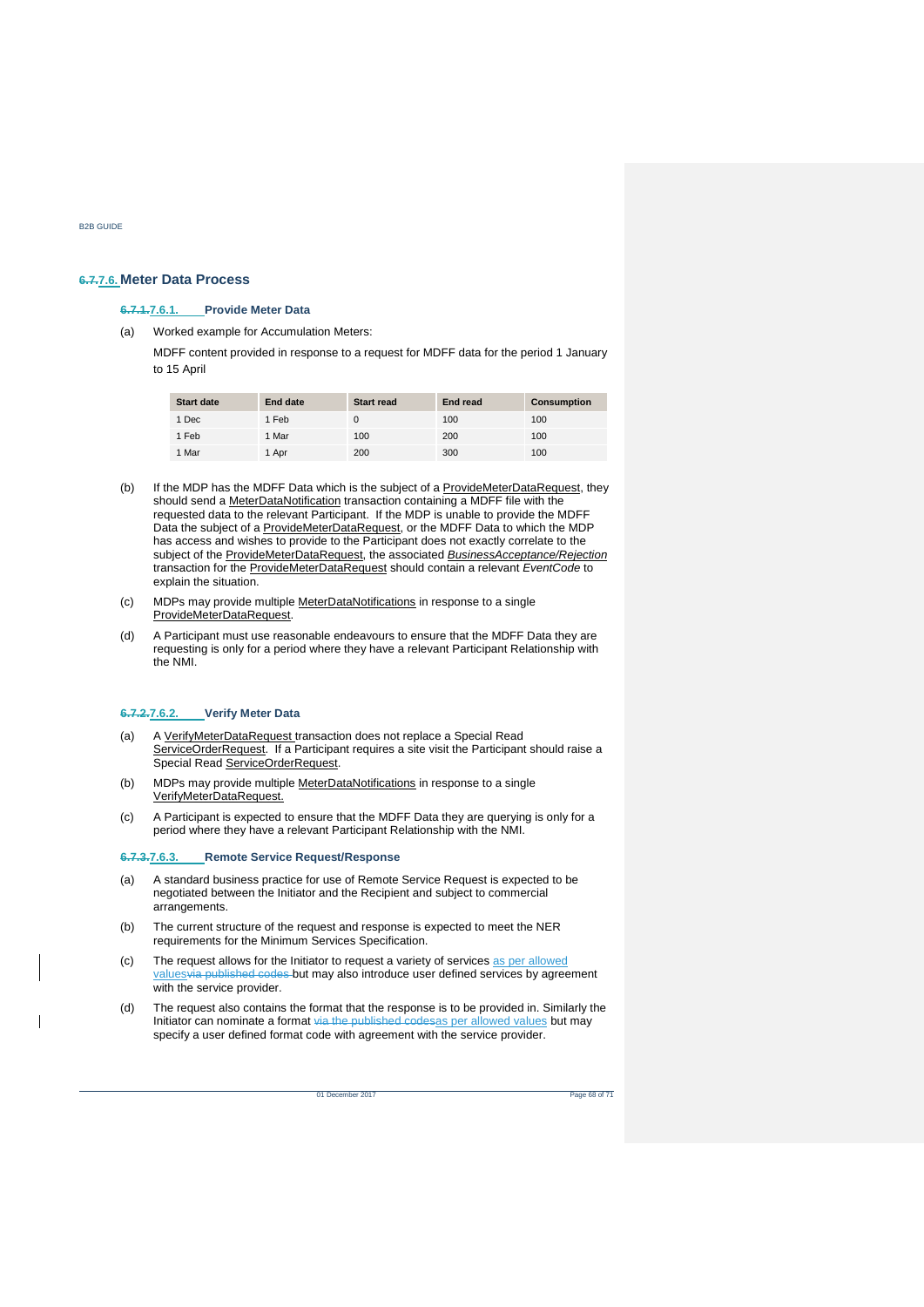- (e) The response contains a numeric Error Code which is used to indicate Success (zero) or Failure (non-zero). Where the response indicates failure the recipient will populate the Error Description (text field) to give the initiator the reason for failure.
- (f) A product code is also contained within the response to be used for reconciliation purposes.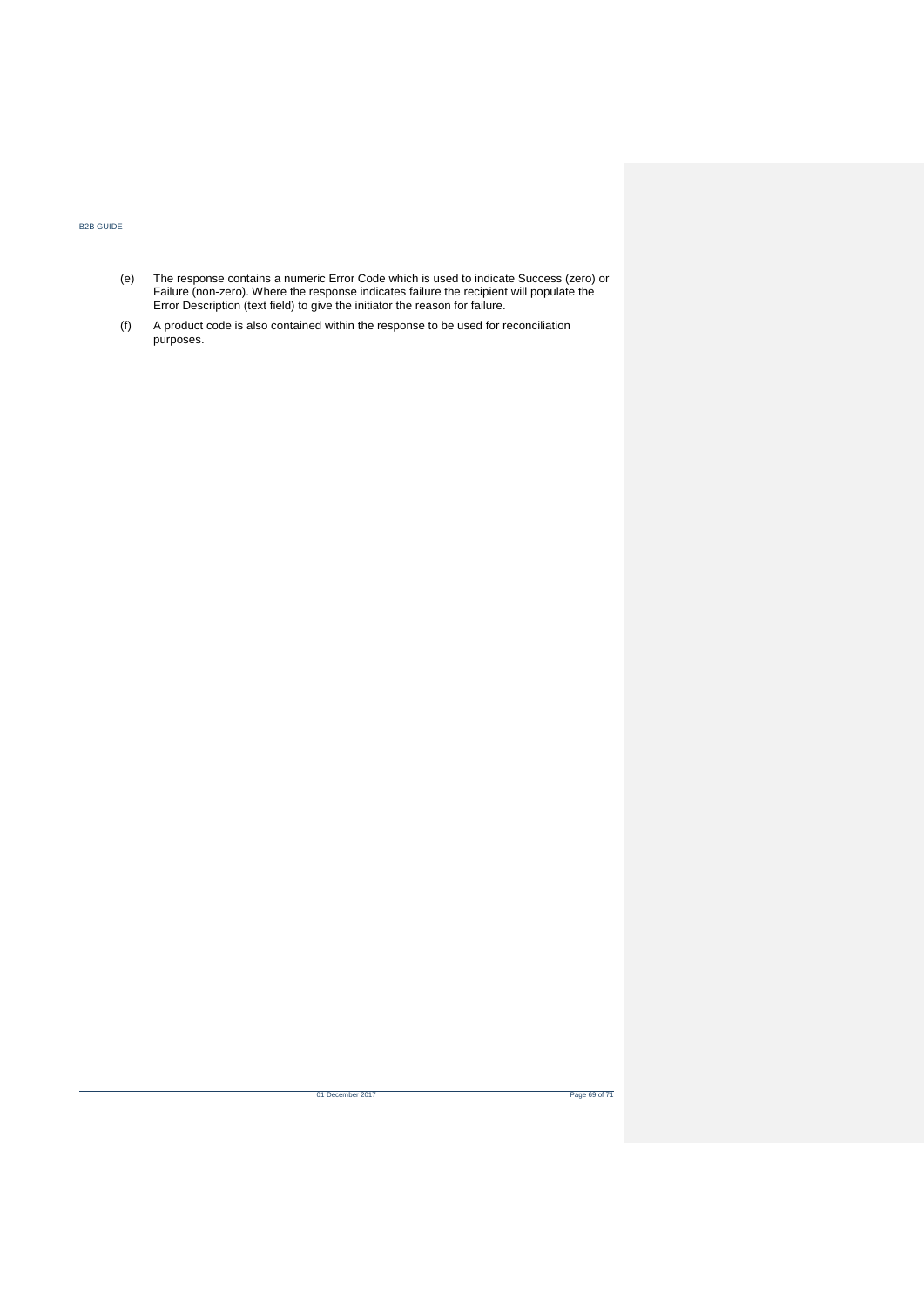# <span id="page-69-0"></span>**8. APPENDIX 1 – SERVICE ORDER PAPERWORK REFERENCE TABLE**

**Formatted:** Heading 1,h1,Section Heading

To the extent of any inconsistency between this reference table and any relevant Jurisdictional instrument, the relevant Jurisdictional instrument shall prevail to the extent of the inconsistency.

The documents listed in the table below are a collation of existing industry obligations. This table does not create new obligations.

| <b>Service Order</b><br><b>Type/Subtype</b>                                                                                                                                                     | <b>Description</b>                                                                                                                                                                                                                                                                                                                                                                                                                                                                                                                                                                                                                                                                               | <b>Form Reference</b><br><b>Allowed Values*</b>          |
|-------------------------------------------------------------------------------------------------------------------------------------------------------------------------------------------------|--------------------------------------------------------------------------------------------------------------------------------------------------------------------------------------------------------------------------------------------------------------------------------------------------------------------------------------------------------------------------------------------------------------------------------------------------------------------------------------------------------------------------------------------------------------------------------------------------------------------------------------------------------------------------------------------------|----------------------------------------------------------|
| <b>Supply Service</b><br>Works -<br>Establish<br>Temporary<br>Supply,<br>Establish<br>Temporary in<br>Permanent, and<br>Establish<br>Permanent<br>Supply, Supply<br>Alteration,<br>Allocate NMI | Safety Certificate:<br>• Victoria = (Certificate of Electrical Safety (CES);<br>• $SA = Electrical$ Certificate of Compliance (ECC – note that this will be<br>picked up on site at time of connection);<br>• TAS = reference to Certificate of Electrical Compliance (CEC) on<br>EWR:<br>• ACT, NSW & QLD = not applicable;<br>Other Forms:<br>• Victoria = Electrical Works Request (EWR); Notice of Metering<br>Works (NOMW);<br>$\bullet$ SA = FORM A;<br>• TAS = Electrical Works Request (EWR);<br>$\bullet$ ACT = RFS:<br>• Queensland = Energex - Electrical Works Request (EWR) or Ergon<br>Energy - Request for Initial Connection, Metering Change or Service<br>Alteration (FORM A). | <b>EWR</b><br><b>NOMW</b><br><b>FORM A</b><br><b>RFS</b> |
| Re-energisation                                                                                                                                                                                 | In Victoria, if a service has been off supply (de-energised) for more than<br>12 months, the SIRs (Service Installation Rules) require a notification<br>that a safety check has been conducted by an electrical contractor.<br>Certified Evidence that an Installation is safe to reconnect, e.g. EWR,<br>CES or Letter, is required.<br>In SA, if a service has been off supply (de-energised) for more than 12                                                                                                                                                                                                                                                                                | Letter<br><b>EWR</b><br>RoS                              |
|                                                                                                                                                                                                 | months, or due to a site defect, an Electrical Certificate of Compliance<br>(ECC) is required.<br>In TAS, if a service has been off supply (de-energised) for more than 6<br>months, or due to a site defect, a reference to an Certificate of Electrical<br>Compliance (CEC) is required.                                                                                                                                                                                                                                                                                                                                                                                                       |                                                          |
|                                                                                                                                                                                                 | Safety Certificate:<br>• Victoria = (Certificate of Electrical Safety (CES));<br>• SA = Electrical Certificate of Compliance<br>(ECC – note that this will be picked up on site at time of connection);                                                                                                                                                                                                                                                                                                                                                                                                                                                                                          |                                                          |
|                                                                                                                                                                                                 | Other Forms:<br>• Victoria, TAS = Electrical Works Request (EWR);<br>• Letter from a Licensed Electrical Inspector or Registered Electrical<br>Contractor.<br>• Reconnection of Supply form.                                                                                                                                                                                                                                                                                                                                                                                                                                                                                                     |                                                          |